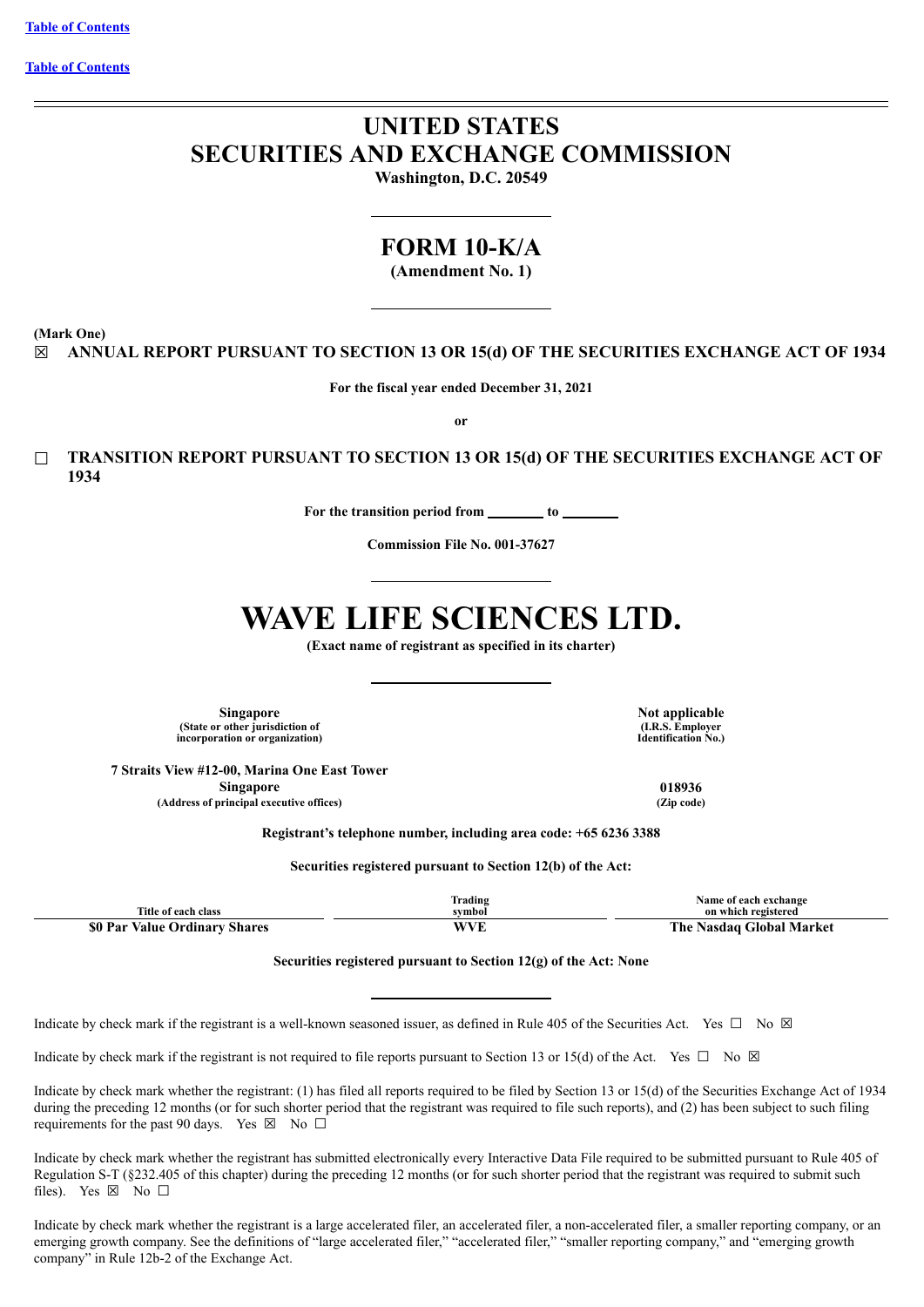Large accelerated filer ☐ Accelerated filer ☐

Non-accelerated filer ⊠ <br>
⊠ Smaller reporting company ⊠

Emerging growth company  $\Box$ 

If an emerging growth company, indicate by check mark if the registrant has elected not to use the extended transition period for complying with any new or revised financial accounting standards provided pursuant to Section 13(a) of the Exchange Act.  $\Box$ 

Indicate by check mark whether the registrant has filed a report on and attestation to its management's assessment of the effectiveness of its internal control over financial reporting under Section 404(b) of the Sarbanes-Oxley Act (15 U.S.C. 7262(b)) by the registered public accounting firm that prepared or issued its audit report. □

Indicate by check mark whether the registrant is a shell company (as defined in Rule 12b-2 of the Exchange Act). Yes  $\Box$  No  $\boxtimes$ 

The aggregate market value of the registrant's voting and non-voting ordinary shares held by non-affiliates of the registrant (without admitting that any person whose shares are not included in such calculation is an affiliate) computed by reference to the price at which the ordinary shares were last sold as of the last business day of the registrant's most recently completed second fiscal quarter (June 30, 2021) was \$269,680,028.

The number of outstanding ordinary shares of the registrant as of March 25, 2022 was 60,859,968.

#### **DOCUMENTS INCORPORATED BY REFERENCE**

None.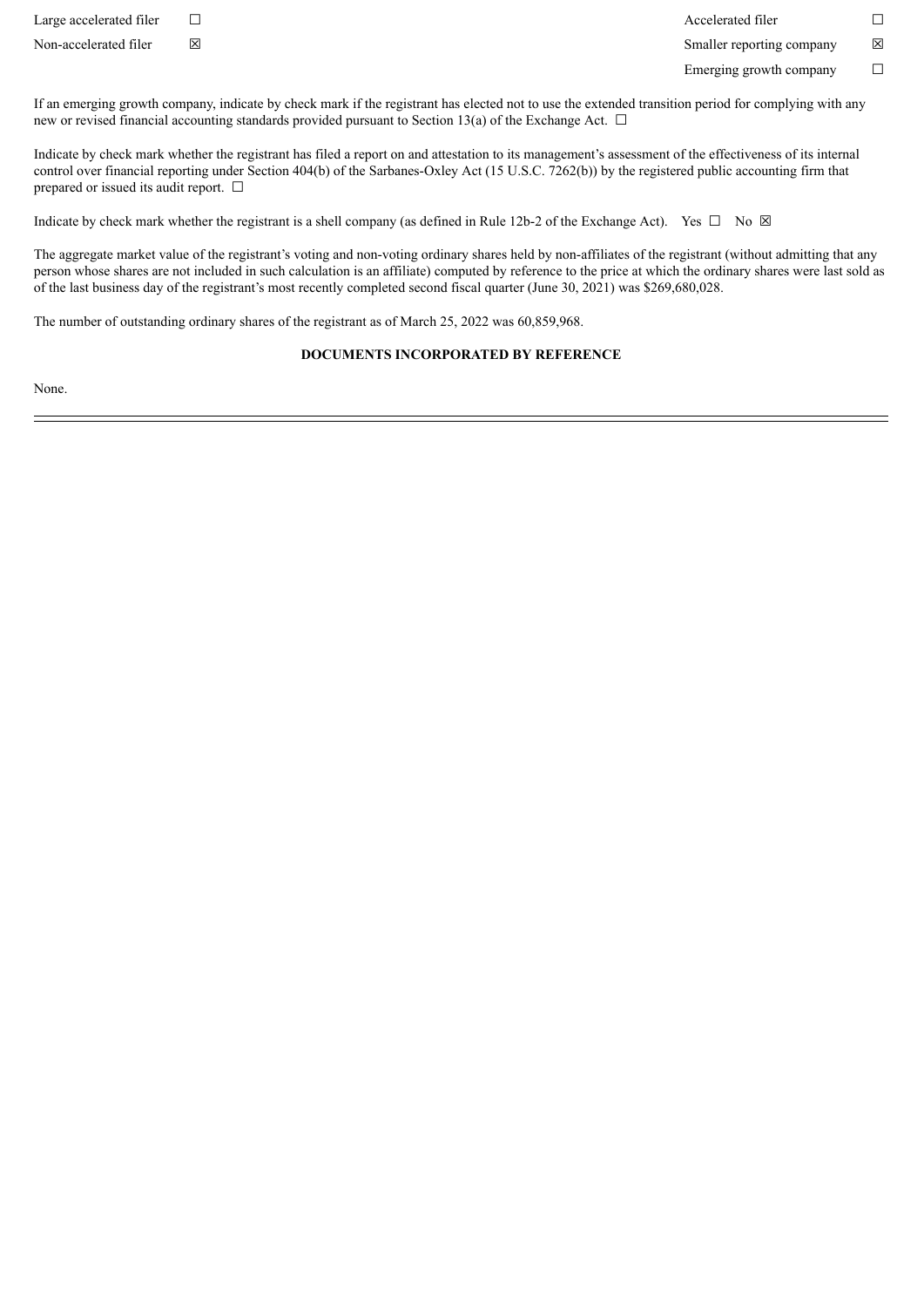#### **EXPLANATORY NOTE**

This Amendment No. 1 on Form 10-K/A (this "Amendment") amends the Annual Report on Form 10-K of Wave Life Sciences Ltd. (the "Company," "we," "our," "us" or "Wave") for the fiscal year ended December 31, 2021, as originally filed with the Securities and Exchange Commission (the "SEC") on March 3, 2022 (the "Original 10-K"). The purpose of this Amendment is to include information required by Part III of the Annual Report on Form 10-K that was intentionally omitted from Part III of the Original 10-K. In addition, this Amendment amends Item 15 of Part IV of the Original 10-K to update the exhibit list and to include new certifications by our principal executive officer and principal financial officer under Section 302 of the Sarbanes-Oxley Act of 2002, as required by Rule 12b-15 under the Securities Exchange Act of 1934, as amended (the "Exchange Act").

Except as described above, no other changes have been made to the Original 10-K. The Original 10-K continues to speak as of the dates described in the Original 10-K, and we have not updated the disclosures contained therein to reflect any events that occurred subsequent to such dates. Accordingly, this Amendment should be read in conjunction with the Company's filings made with the SEC subsequent to the filing of the Original 10-K, as information in such filings may update or supersede certain information contained in this Amendment. As used in this Amendment, unless otherwise stated or the context otherwise indicates, references to "Wave," the "Company," "we," "our," "us" or similar terms refer to Wave Life Sciences Ltd. and our wholly owned subsidiaries.

The Wave Life Sciences Ltd. and Wave Life Sciences Pte. Ltd. names, the Wave Life Sciences mark, PRISM and the other registered and pending trademarks, trade names and service marks of Wave Life Sciences Ltd. appearing in this Amendment are the property of Wave Life Sciences Ltd. This Amendment also contains additional trade names, trademarks and service marks belonging to Wave Life Sciences Ltd. and to other companies. We do not intend our use or display of other parties' trademarks, trade names or service marks to imply, and such use or display should not be construed to imply, a relationship with, or endorsement or sponsorship of us by, these other parties. Solely for convenience, the trademarks and trade names in this Amendment are referred to without the  $\mathcal{R}$  and  $\mathbb{N}$  symbols, but such reference should not be construed as any indicator that their respective owners will not assert, to the fullest extent under applicable law, their rights thereto.

#### **SPECIAL NOTE REGARDING FORWARD-LOOKING STATEMENTS**

This Amendment contains forward-looking statements within the meaning of Section 27A of the Securities Act of 1933, as amended (the "Securities Act"), and Section 21E of the Exchange Act, that relate to future events or to our future operations or financial performance. Any forward-looking statement involves known and unknown risks, uncertainties and other factors that may cause our actual results, levels of activity, performance or achievements to differ materially from any future results, levels of activity, performance or achievements expressed or implied by such forward-looking statement. In some cases, forward-looking statements are identified by the words "anticipate," "believe," "continue," "could," "estimate," "expect," "future," "goals," "intend," "likely," "may," "might," "ongoing," "objective," "plan," "potential," "predict," "project," "seek," "should," "strategy," "target," "will" and "would" or the negative of these terms, or other comparable terminology intended to identify statements about the future, although not all forward-looking statements contain these identifying words. Forward-looking statements include statements, other than statements of historical fact, about, among other things; our ability to fund our future operations; our financial position, revenues, costs, expenses, uses of cash and capital requirements; our need for additional financing or the period for which our existing cash resources will be sufficient to meet our operating requirements; the success, progress, number, scope, cost, duration, timing or results of our research and development activities, preclinical studies and clinical trials, including the timing for initiation or completion of or availability of results from any preclinical studies and clinical trials or for submission, review or approval of any regulatory filing; the timing of, and our ability to, obtain and maintain regulatory approvals for any of our product candidates; the potential benefits that may be derived from any of our product candidates; our strategies, prospects, plans, goals, expectations, forecasts or objectives; the success of our collaborations with third parties; any payment that our collaboration partners may make to us; our ability to identify and develop new product candidates; our intellectual property position; our commercialization, marketing and manufacturing capabilities and strategy; our ability to develop sales and marketing capabilities; our estimates regarding future expenses and needs for additional financing; our ability to identify, recruit and retain key personnel; our financial performance; developments and projections relating to our competitors in the industry; our liquidity and working capital requirements; the expected impact of new accounting standards; and our expectations regarding the impact of COVID-19, and variants thereof, on our business, including our research and development activities, preclinical studies and clinical trials, supply of drug product, and our workforce.

Although we believe that we have a reasonable basis for each forward-looking statement contained in this report, we caution you that these statements are based on our estimates or projections of the future that are subject to known and unknown risks and uncertainties and other important factors that may cause our actual results, level of activity, performance or achievements expressed or implied by any forward-looking statement to differ. These risks, uncertainties and other factors include, among other things, our critical accounting policies and: the ability of our preclinical studies to produce data sufficient to support the filing of global clinical trial applications and the timing thereof; our ability to continue to build and maintain the company infrastructure and personnel needed to achieve our goals; the clinical results and timing of our programs, which may not support further development of our product candidates; actions of regulatory agencies, which may affect the initiation, timing and progress of clinical trials; our effectiveness in

i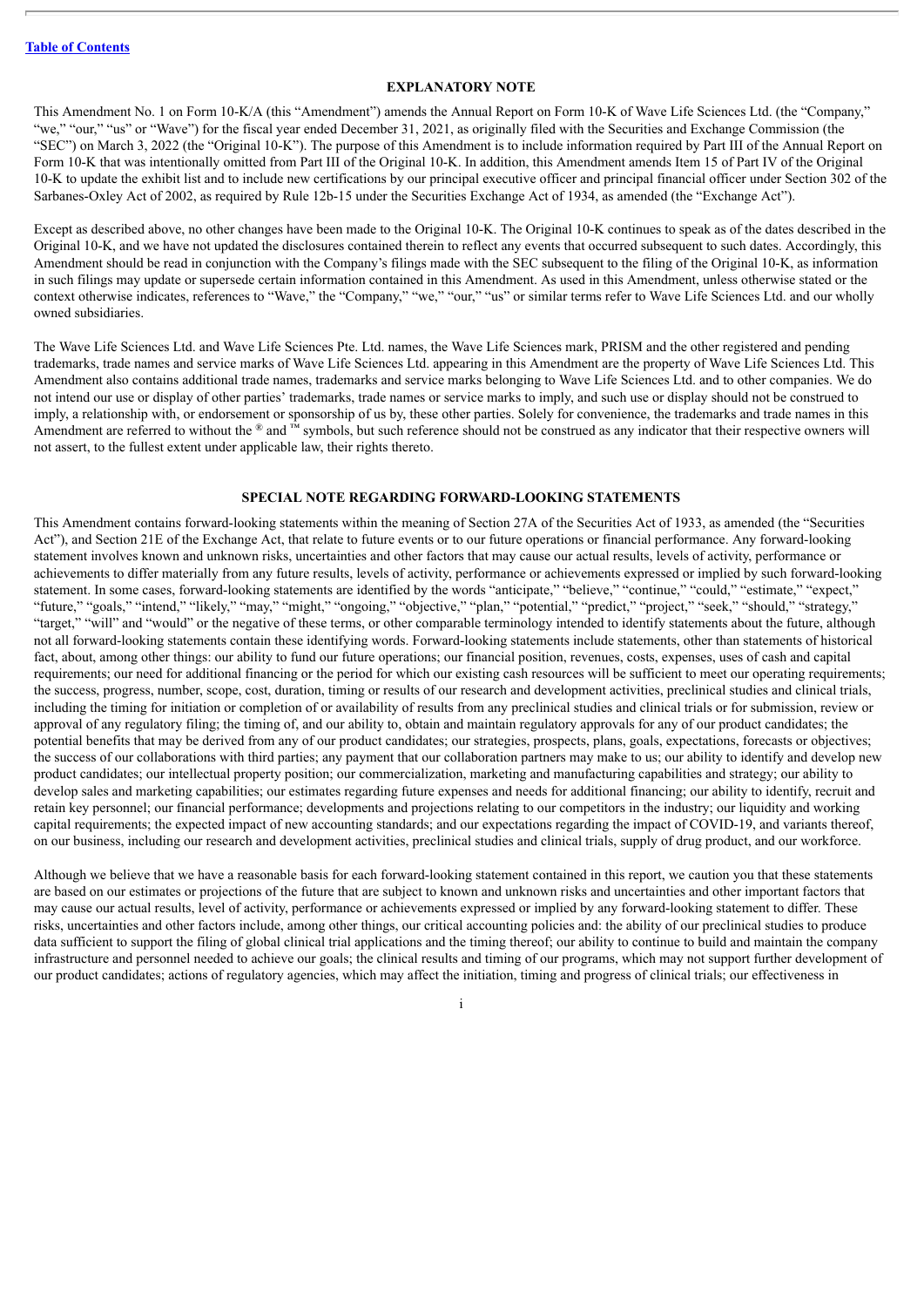managing current and future clinical trials and regulatory processes; the success of our platform in identifying viable candidates; the continued development and acceptance of nucleic acid therapeutics as a class of drugs; our ability to demonstrate the therapeutic benefits of our stereopure candidates in clinical trials, including our ability to develop candidates across multiple therapeutic modalities; our ability to obtain, maintain and protect intellectual property; our ability to enforce our patents against infringers and defend our patent portfolio against challenges from third parties; our ability to fund our operations and to raise additional capital as needed; competition from others developing therapies for similar uses; the severity and duration of the COVID-19 pandemic; the COVID-19 pandemic, and variants thereof, may negatively impact the conduct of, and the timing of enrollment, completion and reporting with respect to, our clinical trials; and any other impacts on our business as a result of or related to the COVID-19 pandemic, as well as other risks and uncertainties under the "Risk Factors" section of the Original 10-K and in other filings we make with the SEC.

Each forward-looking statement contained in this Amendment is based on a combination of facts and factors currently known by us and our expectations of the future, about which we cannot be certain.

As a result of these factors, we cannot assure you that the forward-looking statements in this Amendment will prove to be accurate. Furthermore, if our forward-looking statements prove to be inaccurate, the inaccuracy may be material. In light of the significant uncertainties in these forward-looking statements, these statements should not be regarded as representations or warranties by us or any other person that we will achieve our objectives and plans in any specified timeframe, or at all. We caution you not to place undue reliance on any forward-looking statement.

In addition, any forward-looking statement in this Amendment represents our views only as of the date of this Amendment and should not be relied upon as representing our views as of any subsequent date. We anticipate that subsequent events and developments may cause our views to change. Although we may elect to update these forward-looking statements publicly at some point in the future, we undertake no obligation to publicly update any forward-looking statements, whether as a result of new information, future events or otherwise, except as required by applicable law. Our forwardlooking statements do not reflect the potential impact of any future acquisitions, mergers, dispositions, joint ventures or investments we may make.

ii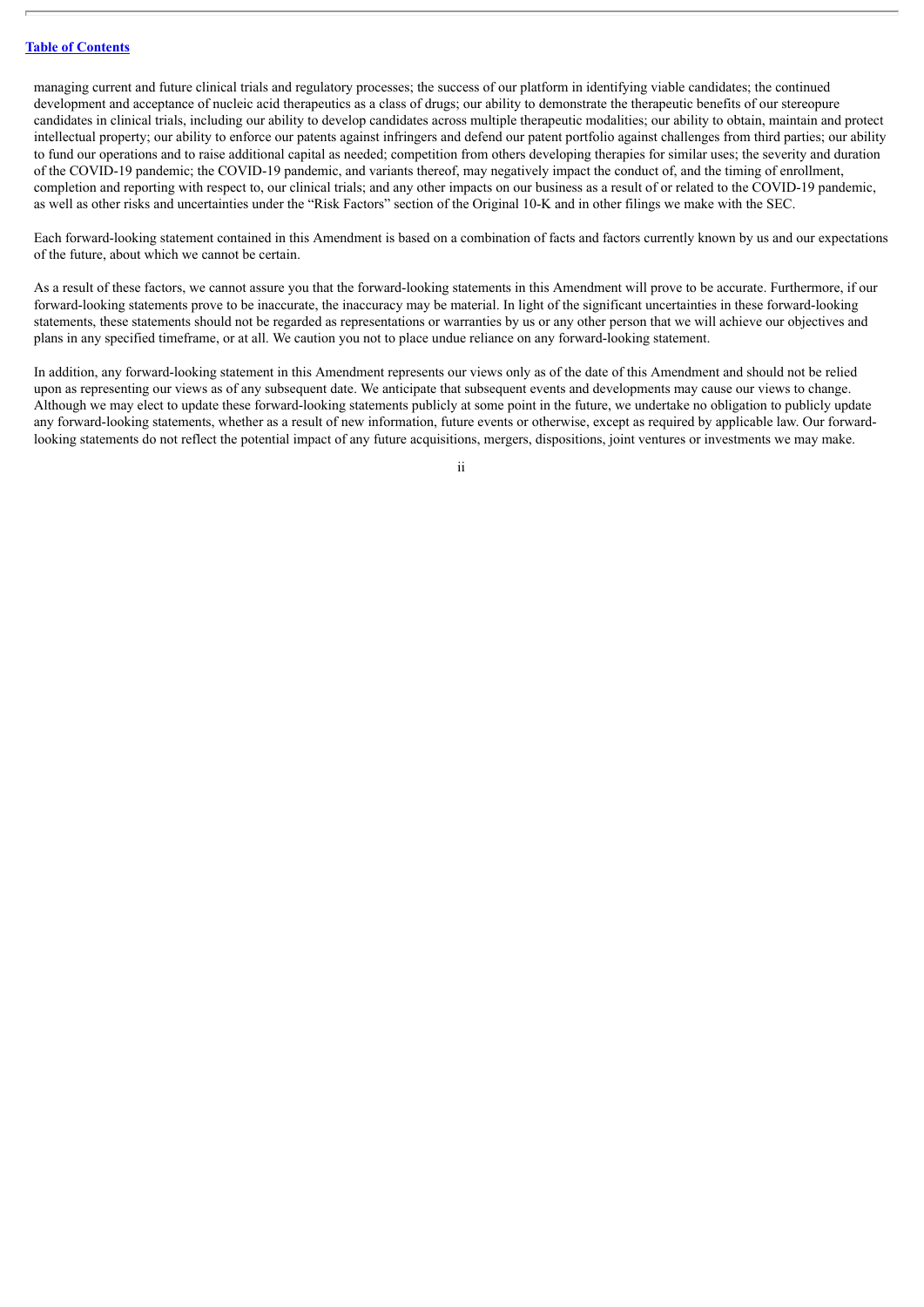$\overline{\phantom{a}}$ 

# **WAVE LIFE SCIENCES LTD.**

# **FORM 10-K/A**

# **TABLE OF CONTENTS**

#### <span id="page-4-0"></span>**[PART](#page-5-0) III** 1

|            | Item 10. Directors, Executive Officers and Corporate Governance                                         |    |
|------------|---------------------------------------------------------------------------------------------------------|----|
|            | Item 11. Executive Compensation                                                                         | 9  |
|            | Item 12. Security Ownership of Certain Beneficial Owners and Management and Related Stockholder Matters | 17 |
|            | Item 13. Certain Relationships and Related Transactions, and Director Independence                      | 20 |
|            | Item 14. Principal Accountant Fees and Services                                                         | 23 |
| PART IV    |                                                                                                         | 24 |
|            | Item 15. Exhibits and Financial Statement Schedules                                                     | 24 |
|            | Item 16. Form 10-K Summary                                                                              | 28 |
| Signatures |                                                                                                         | 29 |

## iii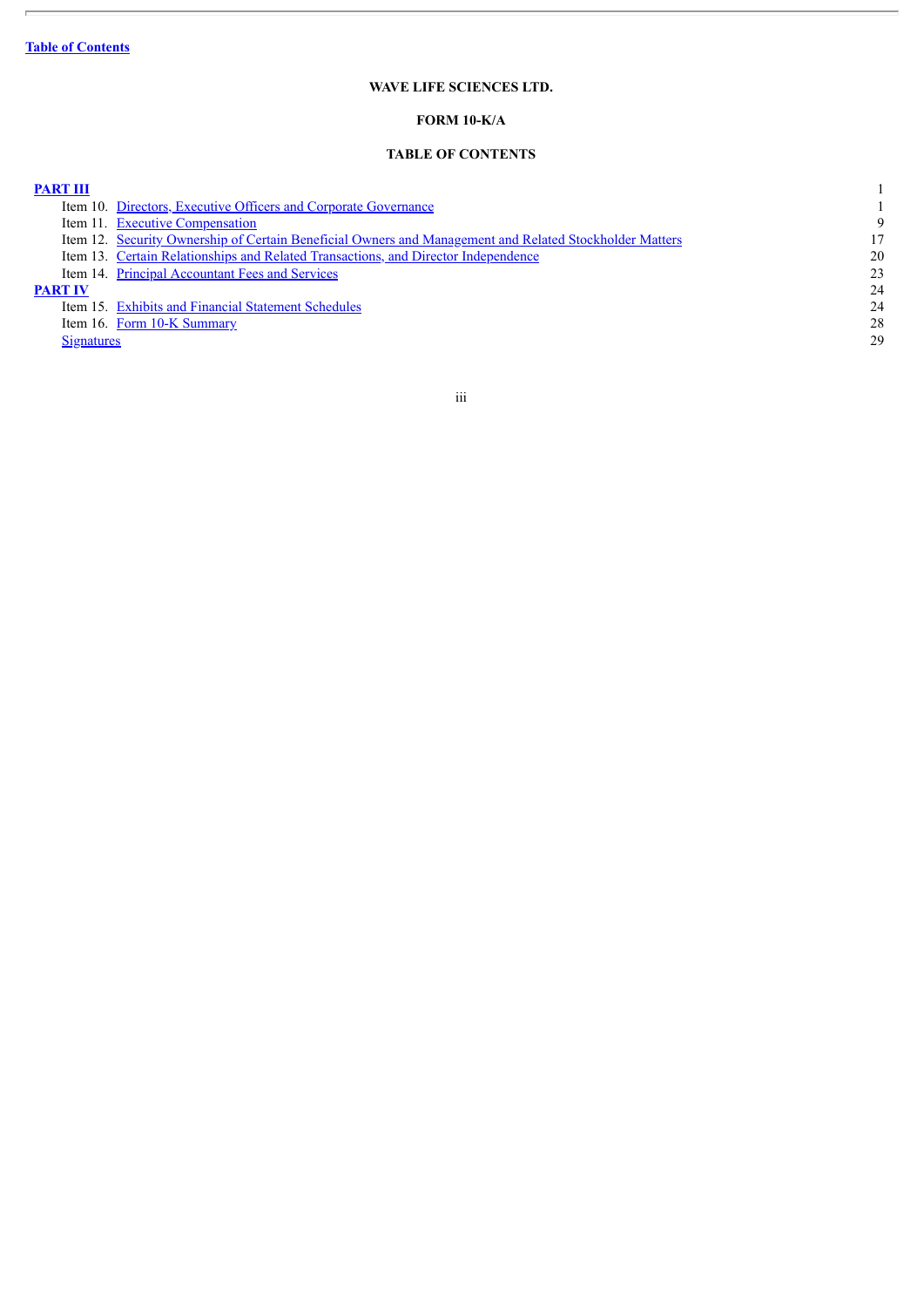#### **PART III**

#### <span id="page-5-1"></span><span id="page-5-0"></span>**Item 10. Directors, Executive Officers and Corporate Governance.**

#### **Board of Directors**

Pursuant to our Constitution, there is no maximum number of directors that may hold office at any time. Our Board of Directors (the "Board") currently consists of nine members and each of our directors is elected annually. Our Constitution requires that each of our directors retire at each annual general meeting of our shareholders, and each retiring director is then eligible for re-election. Pursuant to the Companies Act 1967 of Singapore (the "Singapore Companies Act") and our Constitution, our Board must have at least one director who is ordinarily resident in Singapore. Aik Na Tan is currently our Singapore resident director.

Set forth below are the names of our directors, their ages as of March 25, 2022, their offices in the Company, if any, their principal occupations or employment for at least the past five years, the length of their tenure as directors and the names of other public companies in which they hold or have held directorships during at least the past five years. In addition, information about the specific experience, qualifications, attributes or skills that led to our Board's conclusion at the time of filing of this Amendment that each person listed below should serve as a director is set forth below:

| Name                      | <b>Age</b> | <b>Position/Title</b>                           |
|---------------------------|------------|-------------------------------------------------|
| Paul B. Bolno, M.D., MBA  | 48         | President, Chief Executive Officer and Director |
| Christian Henry           | 54         | Chairman of the Board                           |
| Mark H. N. Corrigan, M.D. | 64         | Director                                        |
| Peter Kolchinsky, Ph.D.   | 45         | Director                                        |
| Adrian Rawcliffe          | 49         | Director                                        |
| Ken Takanashi             | 57         | Director                                        |
| Aik Na Tan                | 51         | Director                                        |
| Gregory L. Verdine, Ph.D. | 62         | Director                                        |
| Heidi L. Wagner, J.D.     | 57         | Director                                        |

*Paul B. Bolno, M.D.***,** *MBA* has served as our President and Chief Executive Officer since December 2013 and as a director since April 2014. Since June 2020, Dr. Bolno has also served on the board of directors of SQZ Biotechnologies, a publicly traded life sciences company and since May 2020 he has served as Chairman of the Scientific Advisory Group for the Nucleic Acid Therapy Accelerator (NATA) in the United Kingdom. Prior to joining us, he served at GlaxoSmithKline from 2009 to 2013 in various roles, including Vice President, Worldwide Business Development—Head of Asia BD and Investments, Head of Global Neuroscience BD, a director of Glaxo Welcome Manufacturing, Pte. Ltd. in Singapore and Vice President, Business Development for the Oncology Business Unit, where he helped establish GlaxoSmithKline's global oncology business and served as a member of the Oncology Executive Team, Oncology Commercial Board and Cancer Research Executive Team. Prior to GlaxoSmithKline, he served as director of Research at Two River LLC, a health care private equity firm from 2004 to 2009. Dr. Bolno earned a medical degree from MCP-Hahnemann School of Medicine and an M.B.A. from Drexel University. He was a general surgery resident and cardiothoracic surgery postdoctoral research fellow at Drexel University College of Medicine. We believe that Dr. Bolno's experience serving as our President and Chief Executive Officer since 2013, his medical degree and clinical training in cardiothoracic surgery, his business degree and experience evaluating life sciences companies in healthcare private equity, and his extensive business development and operating experience working in various roles at one of the world's largest global healthcare companies qualify him to serve on our Board.

*Christian Henry* has served as a director since November 2016, and as Chairman of our Board since October 2017. Mr. Henry currently serves as the President and Chief Executive Officer of Pacific Biosciences, a publicly traded life sciences company, a position he has held since September 2020, and has also served on its board of directors since 2018. Mr. Henry has served on the board of directors of Ginkgo Bioworks, a publicly-traded synthetic biology company, since 2016, and previously served on the board of directors CM Life Sciences III Inc., a publicly-traded special purpose acquisition company, from April 2021 through December 2021. Mr. Henry served as Executive Vice President & Chief Commercial Officer of Illumina, Inc. from 2015 through January 2017, and previously served as Senior Vice President & Chief Commercial Officer from 2014 to 2015, Senior Vice President & General Manager Genomic Solutions from 2012 to 2014, Senior Vice President, Chief Financial Officer & General Manager Life Sciences from 2010 to 2012, Senior Vice President, Corporate Development & Chief Financial Officer from 2009 to 2010, Senior Vice President & Chief Financial Officer from 2007 to 2009, and Vice President & Chief Financial Officer from 2005 to 2006. Prior to joining Illumina, Inc., Mr. Henry served as the Chief Financial Officer of Tickets.com, Inc. from 2003 to 2005. From 1999 to 2003, Mr. Henry served as Vice President, Finance & Corporate Controller of Affymetrix, Inc. (acquired by Thermo Fisher Scientific in 2016). In 1997, Mr. Henry joined Nektar Therapeutics (formerly Inhale Therapeutic Systems, Inc.), as Corporate Controller, and later as its Chief Accounting Officer from 1997 to 1999. In 1996, Mr. Henry served as General Accounting Manager of Sugen, Inc. Mr. Henry began his career in 1992 at Ernst & Young LLP, where he was a Senior Accountant through 1996. Mr. Henry earned his B.A. in biochemistry and cell biology from the University of California, San Diego, and his M.B.A., with a concentration in finance, from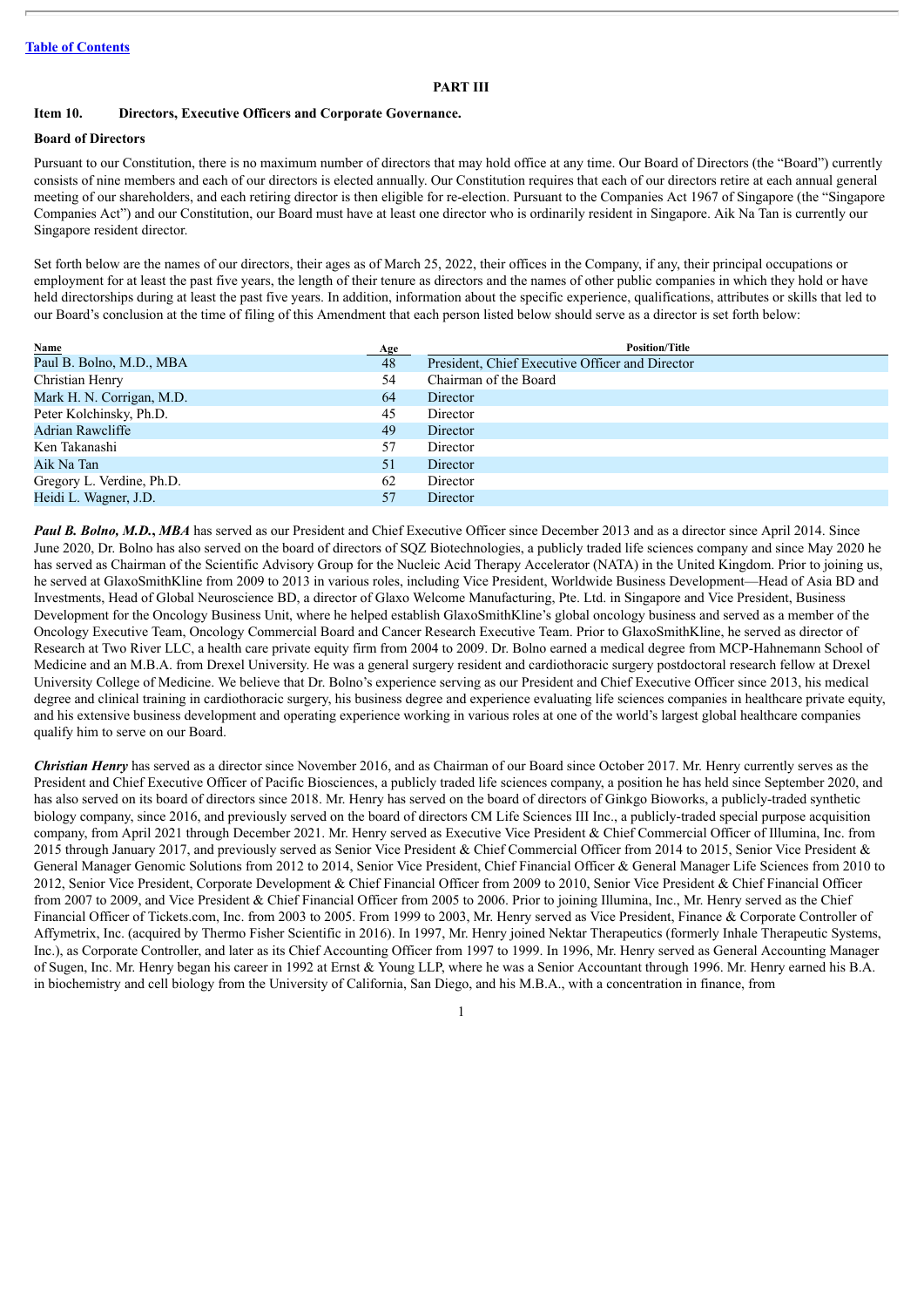the University of California, Irvine. We believe he is qualified to serve on our Board and as our Chairman because of his proven strengths in corporate strategy, finance and operations, along with his extensive experience leading various functions at one of the largest and most innovative genetic healthcare companies, and his experience as a board member, board committee member and chief executive officer of publicly-traded life sciences companies.

*Mark H. N. Corrigan, M.D.* has served as a director since September 2019. Since June 2021, Dr. Corrigan has served as a member of the board of directors of Nabriva Therapeutics plc, a publicly traded commercial-stage biopharmaceutical company, and previously served on their board from June 2017 to May 2020. Dr. Corrigan also currently serves as chairman of the board of directors of both Exacis Biotherapeutics, Inc. and Elios Therapeutics, LLC, privately-held development-stage immuno-oncology companies. Dr. Corrigan served as the Chief Executive Officer of Correvio Pharma Corp., from March 2019 to May 2020. Prior to joining Correvio, Dr. Corrigan was President of Research and Development at Tremeau Pharmaceuticals (of which he is also a co-founder) from 2016 to March 2019, and continues to serve on their board of directors. Dr. Corrigan served as President and Chief Executive Officer of Zalicus, Inc. (formerly CombinatoRx) from 2010 to 2014. Prior to that time, from 2003 to 2009, Dr. Corrigan held the role of Executive Vice President, Research and Development at Sepracor Inc. From 2000 to 2003, Dr. Corrigan served as Group Vice President, Clinical Research & Experimental Medicine at Pharmacia Corporation. Prior to this, Dr. Corrigan held various roles at The Upjohn Company, The University of North Carolina, and the National Institute of Mental Health Center for Psychoneuroendocrinology in Adults and Children at Dorthea Dix Hospital. Dr. Corrigan previously served as a member of the board of directors of Avanir Pharmaceuticals, Inc., CoLucid Pharmaceuticals, Inc., Correvio Pharma Corp., and Cubist Pharmaceuticals, Inc. Dr. Corrigan holds an M.D. from the University of Virginia and received specialty training in psychiatry at Maine Medical Center and Cornell University. He received a Bachelor of Arts in Psychology from the University of Virginia. We believe he is qualified to serve on our Board because of his extensive experience working with clinical-stage, publicly-traded biopharmaceutical companies as a board member, board committee member and chief executive officer, his medical degree and clinical training in psychiatry, and his clinical and regulatory expertise.

*Peter Kolchinsky, Ph.D.* has served as a director since January 2015. Dr. Kolchinsky is a founder and Managing Partner of RA Capital Management, L.P., a multi-stage investment manager which is dedicated to evidence-based investing in healthcare and life science companies that are developing drugs, medical devices, diagnostics and research tools, where he has worked since 2001. RA Capital Management, L.P. is the investment manager of RA Capital Healthcare Fund, L.P. Dr. Kolchinsky serves as a member of the board of directors of Forma Therapeutics Holdings, Inc., Research Alliance Corp. II, and Icosovax, Inc., in addition to a number of private companies. Dr. Kolchinsky also leads RA Capital's engagement and publishing efforts, which aim to make a positive social impact and spark collaboration among healthcare stakeholders, including patients, physicians, researchers, policymakers, and industry. He served on the Board of Global Science and Technology for the National Academy of Sciences from 2009 to 2012, is the author of "The Great American Drug Deal" and "The Entrepreneur's Guide to a Biotech Startup", and frequently writes and speaks on the future of biotechnology innovation. Dr. Kolchinsky earned his Ph.D. in virology from Harvard University and earned his bachelor's degree in Biology from Cornell University. We believe he is qualified to serve on our Board because of his scientific acumen, strong reputation as a thought leader in the life sciences industry, his extensive experience investing in and forming, building and growing life sciences companies and mentoring their management teams, as well as his experience as an institutional investor and his experience serving as a board member, board committee member, and board observer of various publicly-traded and privately-held healthcare and life science companies.

*Adrian Rawcliffe* has served as a director since February 2017. Since September 2019, Mr. Rawcliffe has served as the Chief Executive Officer and on the board of directors of Adaptimmune Therapeutics plc., a publicly traded clinical-stage biopharmaceutical company. Mr. Rawcliffe also serves on the board of directors of Adaptimmune Ltd., a privately-held company and subsidiary of Adaptimmune Therapeutics plc. From 2015 to September 2019, he served as Adaptimmune's Chief Financial Officer. Prior to joining Adaptimmune, Mr. Rawcliffe served in various roles at GlaxoSmithKline plc, including Senior Vice President Finance, North America Pharmaceuticals and Global Franchises from 2011 to 2015; Senior Vice President, Worldwide Business Development and R&D Finance from 2006 to 2011; Vice President, Worldwide Business Development Transactions and Ventures from 2003 to 2005; and Vice President, Deal Structuring from 2001 to 2003. From 2005 to 2006, Mr. Rawcliffe served as the President and Managing Partner of SR One Ltd. Mr. Rawcliffe began his career as a supervisor at Coopers & Lybrand (now PricewaterhouseCoopers) from 1993 to 1997. Mr. Rawcliffe received his B.Sc. in Natural Sciences from the University of Durham, England. Mr. Rawcliffe also received Chartered Accountancy training through The Institute of Chartered Accountants in England and Wales (ICAEW). We believe he is qualified to serve on our Board because of his global operating and business leadership experience working in the biopharmaceutical industry, his experience as a board member, board committee member, chief financial officer and chief executive officer of publicly-traded biotechnology companies, and his extensive operating and corporate development experience working in various roles at one of the world's largest global healthcare companies.

*Ken Takanashi* has served as a director since July 2012. Since 2002, Mr. Takanashi has served in various executive management and director roles at Shin Nippon Biomedical Laboratories Ltd. ("SNBL") and its affiliates and currently serves as its Executive Vice President, Chief Operating Officer. Mr. Takanashi was the Chief Financial Officer of SNBL USA, Ltd., a subsidiary of Shin Nippon Biomedical Laboratories, from 2012 to 2014. Since 2016, Mr. Takanashi has also served on the board of directors of Satsuma Pharmaceuticals, Inc., a publicly-traded biopharmaceutical company. Mr. Takanashi earned an M.B.A. from the University of Warwick and received his bachelor's degree from the University of Tokyo and is a Chartered Public Accountant. We believe he is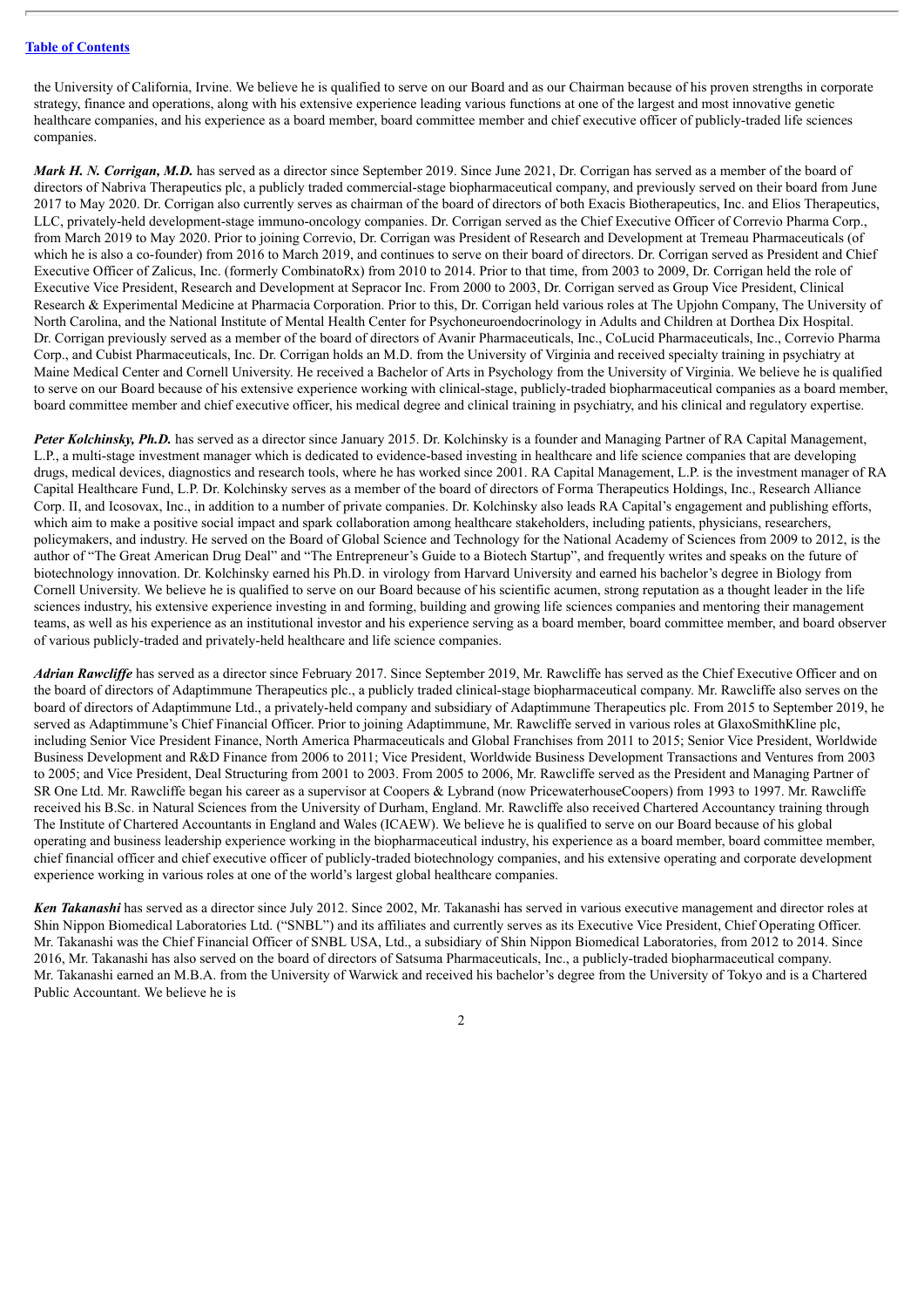qualified to serve on our Board because of his extensive experience leading global research and development organizations in the biopharmaceutical industry, his experience forming, building and taking life sciences companies public, his experience serving as a board member and board committee member of various publicly-traded life sciences companies, his long-standing history with Wave, his close familiarity with our Japanese operations, and his business, financial and accounting credentials.

*Aik Na Tan* has served as a director since August 2020*.* Ms. Tan currently serves as Senior Vice-President (Administration) at Nanyang Technological University, Singapore (NTU), a position she has held since January 2020. From when she joined NTU in August 2016 to December 2017, she served as NTU's Chief Financial Officer. She also served as NTU's Chief Administrative Officer from April 2017 to December 2017 and as NTU's Vice-President (Administration) from January 2018 to December 2019. Prior to joining NTU, Ms. Tan served as Global Finance Transformation Leader & Managing Director of the Chemours Company Singapore Pte Ltd, a spin-off from DuPont, from 2015 to 2016. From 1994 to 2015, Ms. Tan held numerous global and regional leadership roles at DuPont in accounting, corporate treasury, six sigma, financial systems, supply chain, operations, financial and strategic planning, including various positions at DuPont Company (Singapore) Pte Ltd, most recently serving as the Chief Financial Officer of DuPont Titanium Technologies from November 2011 to February 2015. Ms. Tan began her professional career as a tax assistant at Price Waterhouse. Ms. Tan holds a Bachelor of Accountancy degree from the Nanyang Technological University, Singapore, and is a member of the Institute of Singapore Chartered Accountants. We believe she is qualified to serve on our Board because of her extensive experience as a chief financial officer and chief administrative officer, her broad operations experience working in Singapore corporations, her experience working on boards of directors and committees thereof, as well as her business, financial and accounting credentials.

*Gregory L. Verdine, Ph.D.* is one of our founders and has served as a director since July 2013. He was our President, Chief Executive Officer and Chief Scientific Officer from our inception through December 2013 and served as Chairman of our Board from July 2013 through September 2017. Since 1989, Dr. Verdine has served as the Erving Professor of Chemistry in the Department of Stem Cell and Regenerative Biology and the Department of Chemistry and Chemical Biology at Harvard University and Harvard Medical School; he is now Erving Professor of Chemistry, Emeritus. Dr. Verdine co-founded the non-profit Gloucester Marine Genomics Institute and Gloucester Biotechnology Academy in 2013 and served as the Founding President until 2016. He is the co-founder of Fog Pharmaceuticals Inc. and currently serves as President and Chief Executive Officer for the company. He is also President, Chief Executive Officer and Chief Scientific Officer of LifeMine Therapeutics Inc. He is also the founder of Warp Drive Bio (merged with Revolution Medicines, Inc. (Nasdaq: RVMD)) and served in various roles, from Chief Scientific Officer to Chief Executive Officer, from the company's inception in 2012 until April 2016. Dr. Verdine founded Enanta Pharmaceuticals and served as a member of its board of directors from 1990 through its initial public offering in 2013. He has served as a Venture Partner at WuXi Healthcare Ventures, AppleTree Ventures, TPG Biotech and Third Rock Ventures. He has served on the Board of Scientific Counsellors of the National Cancer Institute, and on the Board of Scientific Consultants of the Memorial Sloan Kettering Cancer Center, and was a Senior Advisor to Shin Nippon Biomedical Laboratories Ltd, Hofmann La Roche, Pfizer and Merck. Dr. Verdine is also a co-founder of Eleven Biotherapeutics, Tokai Therapeutics, Aileron Therapeutics, and Gloucester Pharmaceuticals (acquired by Celgene in 2010). He has also served as a director of the Chemical Biology Initiative and the Program in Cancer Chemical Biology at the Dana-Farber Cancer Institute. Dr. Verdine received his Ph.D. in Chemistry from Columbia University and completed postdoctoral work in Molecular Biology at the Massachusetts Institute of Technology and Harvard Medical School. We believe he is qualified to serve on our Board because of his expertise and deep knowledge of our technology as one of our co-founders, his vast expertise in new modality therapeutics, including as a co-inventor of the core Wave Life Sciences stereochemistry technology and leading expert in the field of stereopure oligonucleotide therapeutics, and his long track record of founding, advising and leading multiple successful biopharmaceutical companies.

*Heidi L. Wagner, J.D.* has served as a director since September 2019. Ms. Wagner served as Senior Vice President, Government Affairs and Policy at Global Blood Therapeutics, Inc., from 2018 through January 2021. Prior to joining Global Blood Therapeutics, Ms. Wagner served as Senior Vice President, Global Governmental Affairs and a member of the Executive Committee at Alexion Pharmaceuticals, Inc. from 2012 to 2018, and as Vice President, Global Government Affairs from 2009 to 2012. Ms. Wagner held the role of Senior Director of Government Affairs at Genentech, Inc. from 2000 to 2009, and as Director, Government Affairs from 1998 to 1999. Prior to that time, she served as Health Policy Director and Consultant at Healthcare Leadership Council, and in various roles at Epstein Becker & Green and Groom & Nordberg, and the U.S. House of Representatives. Ms. Wagner currently serves as a member of the board of directors of the American Kidney Fund, as a Trustee of the University of Colorado Foundation, and as an advisory board member of the University of Colorado, College of Media, Communication and Information. From 2015 to 2018, she also served as a member of the board of directors of the European Confederation of Pharmaceutical Entrepreneurs. Ms. Wagner earned a J.D. from George Mason University School of Law and received a Bachelor of Science in Journalism and Mass Communication from the University of Colorado. We believe she is qualified to serve on our Board because of her enterprise leadership experience and her extensive experience as a government affairs executive driving strategy for government policy, pricing, reimbursement and patient access for various biopharmaceutical companies, including leading the pricing and reimbursement strategy, and implementing the global compliance programs for leading rare disease biopharmaceutical organizations.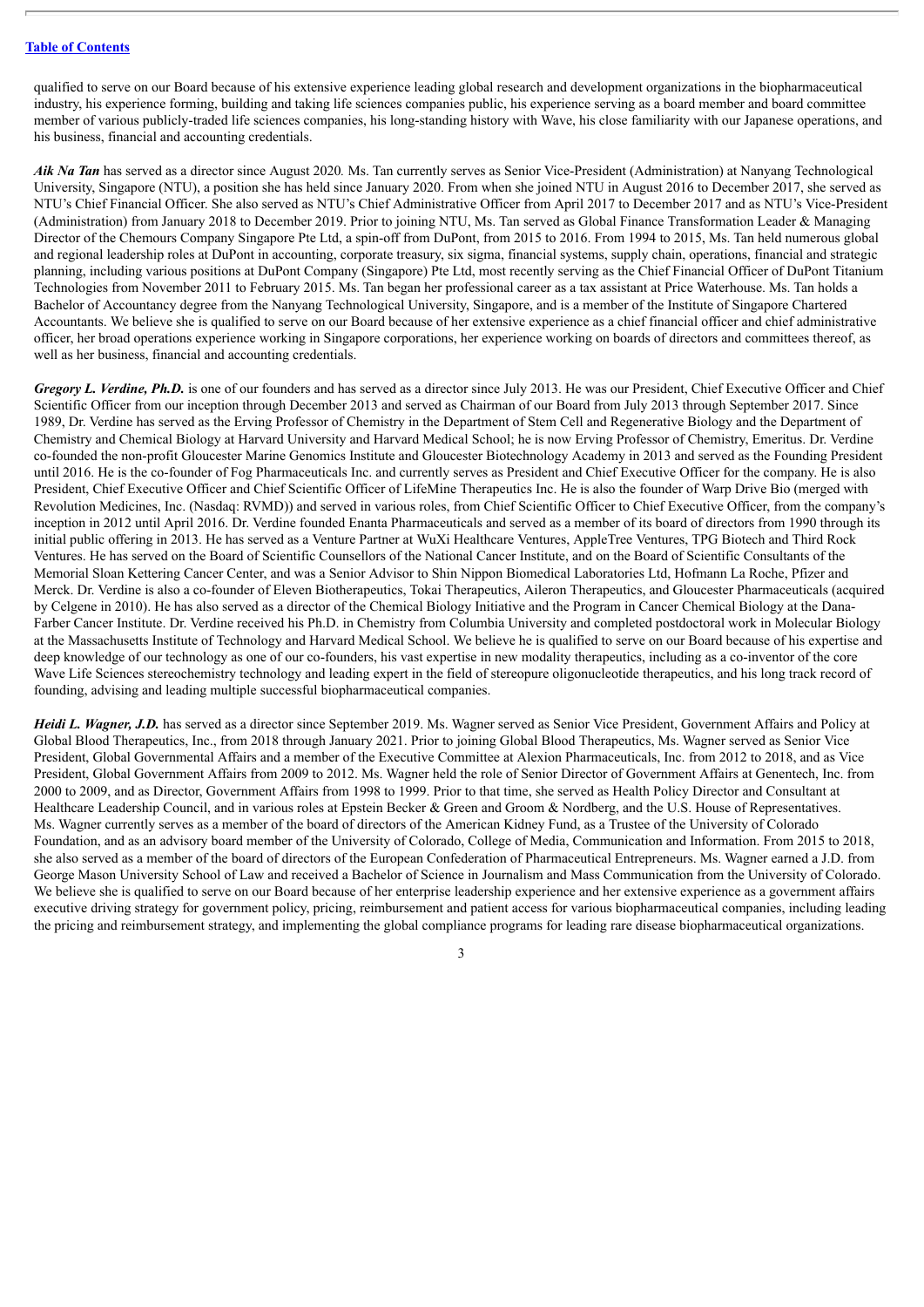#### **Committees of the Board of Directors and Meetings**

*Meeting Attendance*. During the fiscal year ended December 31, 2021, there were four meetings of our Board, and the various committees of the Board met a total of 24 times. No director attended fewer than 75% of the total number of meetings of the Board and of committees of the Board on which such director served during 2021. The Board has adopted a policy under which our directors make reasonable efforts to attend our annual general meetings of shareholders. As a Singapore company, we are required to prepare annual Singapore statutory audited financial statements (our "second annual audit") and to deliver them to our shareholders in connection with our annual general meetings of shareholders. Our second annual audit can only be conducted following our first annual audit, which requires our preparation and filing of annual U.S. GAAP audited consolidated financial statements with the SEC. As a result, these multiple audits do not allow us to schedule our quarterly board meetings at the same time as our annual general meetings of shareholders and we typically hold our annual general meetings during the summertime.

*Audit Committee.* Our Audit Committee held seven meetings during the fiscal year ended December 31, 2021. Our Audit Committee currently has four members: Mr. Rawcliffe (Chairman), Dr. Corrigan, Mr. Henry, and Ms. Tan. During the period of January 1, 2021 through March 31, 2022, our Audit Committee was comprised of Mr. Henry (Chairman), Dr. Corrigan, Mr. Rawcliffe and Ms. Tan. On April 1, 2022, Mr. Rawcliffe replaced Mr. Henry as the Chairman of the Audit Committee. Our Audit Committee's role and responsibilities are set forth in the Audit Committee's written charter and include the responsibility to retain and terminate the services of our independent registered public accounting firm. In addition, the Audit Committee reviews annual financial statements, considers matters relating to accounting policy and internal controls, including oversight of data privacy and cyber security matters, and reviews the scope of annual audits.

Dr. Corrigan, Messrs. Henry and Rawcliffe, and Ms. Tan satisfy the current independence standards promulgated by the SEC and by the Nasdaq Stock Market, as such standards apply specifically to members of audit committees. The Board has determined that each member of the Audit Committee meets the financial literacy requirements of the Nasdaq Stock Market Rules and that each of Messrs. Henry and Rawcliffe and Ms. Tan qualifies as an "audit committee financial expert," as the SEC has defined that term in Item 407 of Regulation S-K.

A copy of the Audit Committee's written charter is publicly available on our website at www.wavelifesciences.com.

*Compensation Committee.* Our Compensation Committee met four times during the fiscal year ended December 31, 2021. The Compensation Committee currently has three members: Mr. Henry (Chairman), Mr. Rawcliffe, and Ms. Wagner. During the period of January 1, 2021 through January 8, 2021, our Compensation Committee was comprised of Mr. Henry (Chairman), Mr. Rawcliffe and Amy Pott. On January 8, 2021, Ms. Pott resigned from the Board and the Compensation Committee. On April 15, 2021, Ms. Wagner joined as a member of our Compensation Committee. Our Compensation Committee's role and responsibilities are set forth in the Compensation Committee's written charter and include reviewing, approving and making recommendations regarding our compensation policies, practices and procedures to ensure that legal and fiduciary responsibilities of the Board are carried out and that such policies, practices and procedures contribute to our success. Our Compensation Committee also administers our 2021 Equity Incentive Plan (the "2021 Plan"), our 2014 Equity Incentive Plan, as amended (the "2014 Plan") and our 2019 Employee Share Purchase Plan (the "2019 ESPP"). The Compensation Committee is responsible for determining the compensation of our executive officers.

Each member of the Compensation Committee qualifies as independent under the definition promulgated by the Nasdaq Stock Market.

A copy of the Compensation Committee's written charter is publicly available on our website at www.wavelifesciences.com.

*Nominating and Corporate Governance Committee.* Our Nominating and Corporate Governance Committee met four times during the fiscal year ended December 31, 2021. The Nominating and Corporate Governance Committee currently has three members: Ms. Wagner (Chairman), Mr. Takanashi and Dr. Corrigan. During the period of January 1, 2021 through March 31, 2022 our Nominating and Corporate Governance Committee was comprised of Dr. Corrigan (Chairman), Mr. Takanashi and Ms. Wagner. On April 1, 2022, Ms. Wagner replaced Dr. Corrigan as the Chairman of our Nominating and Corporate Governance Committee. The Nominating and Corporate Governance Committee's role and responsibilities are set forth in the Nominating and Corporate Governance Committee's written charter and include evaluating and making recommendations to the full Board as to the size and composition of the Board and its committees, evaluating and making recommendations as to potential candidates, and evaluating current Board members' performance. In addition, the Nominating and Corporate Governance Committee is responsible for overseeing the Company's environmental, social and governance strategy, initiatives and policies and overseeing the Company's practices related to human capital management and diversity, equity and inclusion.

Each member of the Nominating and Corporate Governance Committee qualifies as independent under the definition promulgated by the Nasdaq Stock Market.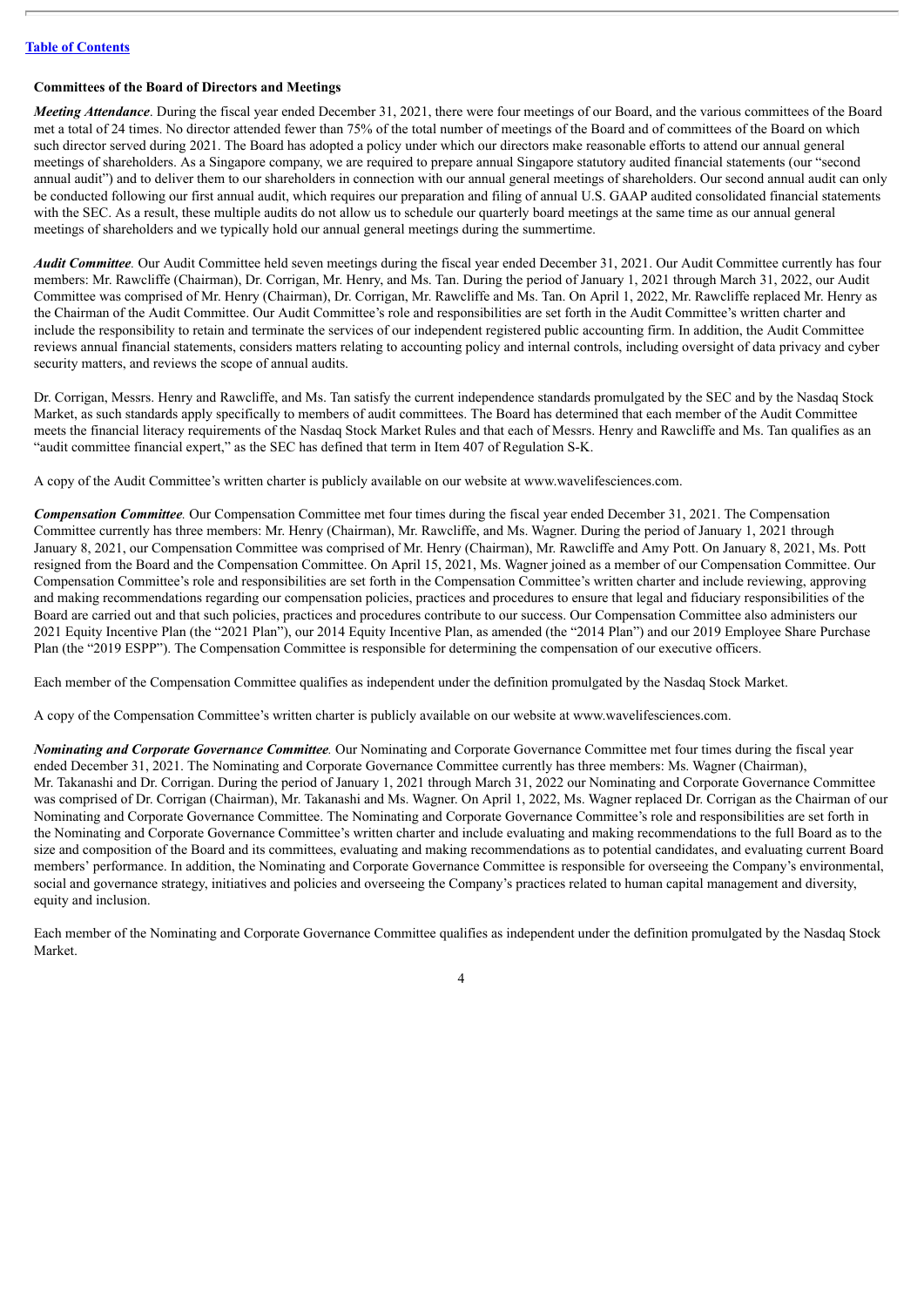The Nominating and Corporate Governance Committee is responsible for identifying individuals qualified to serve as directors on our Board, consistent with criteria approved by the Board, and recommending the persons to be nominated for election as directors, except where we are legally required by contract, law or otherwise to provide third parties with the right to nominate.

The process followed by the Nominating and Corporate Governance Committee to identify and evaluate director candidates includes making requests to Board members and others for recommendations, holding meetings from time to time to evaluate biographical information and reviewing background material relating to potential candidates and interviews of selected candidates by members of the committee and the Board. The Nominating and Corporate Governance Committee is also authorized by its charter to retain search firms to identify director candidates. The qualifications, qualities and skills that the committee believes must be met by a committee-recommended nominee for a position on our Board are as follows:

- Nominees should have a reputation for integrity, honesty and adherence to high ethical standards.
- Nominees should have demonstrated business acumen, experience and ability to exercise sound judgments in matters that relate to the Company's current and long-term objectives and should be willing and able to contribute positively to the Company's decision-making process.
- Nominees should have a commitment to understand the Company and its industry and to regularly attend and participate in meetings of the Board and its committees.
- Nominees should have the interest and ability to understand the sometimes conflicting interests of our various constituencies, which include shareholders, employees, customers, governmental units, creditors and the general public, and to act in the interests of all shareholders.
- Nominees should not have, nor appear to have, a conflict of interest that would impair the nominee's ability to represent the interests of all of our shareholders and to fulfill the responsibilities of a director.
- Nominees shall not be discriminated against on the basis of race, religion, national origin, sex, sexual orientation, disability or any other basis proscribed by law. Diversity on our Board is highly valued and is actively considered in the nomination process as well as in the Board's annual performance evaluation.
- Nominees should generally be able to serve for at least five years before reaching the age of 70.

The Nominating and Corporate Governance Committee considers issues of diversity among its members in identifying and considering nominees for director, and strives where appropriate to achieve a diverse balance of backgrounds, perspectives, experience, age, gender, ethnicity and country of citizenship on the Board and its committees. The value of many forms of diversity is reflected on our Board, and we believe that our current Board represents diversity of thought, background and experience, as well as diversity of personal characteristics such as gender, ethnicity and age. The Board continually seeks out highly qualified women and minority candidates, as well as candidates with diverse backgrounds, skills and experiences as part of each search for qualified directors the Company undertakes. The Board's commitment to diversity was demonstrated by the appointments to our Board of two female directors in 2019 and an additional female director in 2020. Our Board currently includes two directors who identify as women and two directors who identify as racially diverse. A copy of the Nominating and Corporate Governance Committee's written charter and our Corporate Governance Guidelines, which set forth our nominee requirements, are publicly available on our website at www.wavelifesciences.com.

*Research and Development Committee*. Our Research and Development Committee met five times during the fiscal year ended December 31, 2021. The Research and Development Committee currently has three members: Dr. Corrigan (Chairman), and Drs. Kolchinsky and Verdine. Our Research and Development Committee's role and responsibilities are set forth in the Research and Development Committee's written charter and generally include assisting the Company in evaluating research, development and technology ("R&D") issues and decisions; reviewing and providing feedback to the Company's R&D management on the Company's current and planned R&D programs and initiatives; serving as a sounding board for the Company's R&D organization on research and development matters; and identifying and discussing with the Board significant emerging scientific and clinical issues and trends.

#### *Board Diversity Matrix*

The following Board Diversity Matrix presents our Board diversity statistics in accordance with Nasdaq Rule 5606, as self-disclosed by our directors. While the Board satisfies the minimum objectives of Nasdaq Rule  $5605(f)(2)$  by having at least one director who identifies as female and at least one director who identifies as a member of an Underrepresented Minority (as defined by Nasdaq Rules), the Nominating and Corporate Governance Committee will continue to consider the diversity of the Board in its selection of director nominees*.*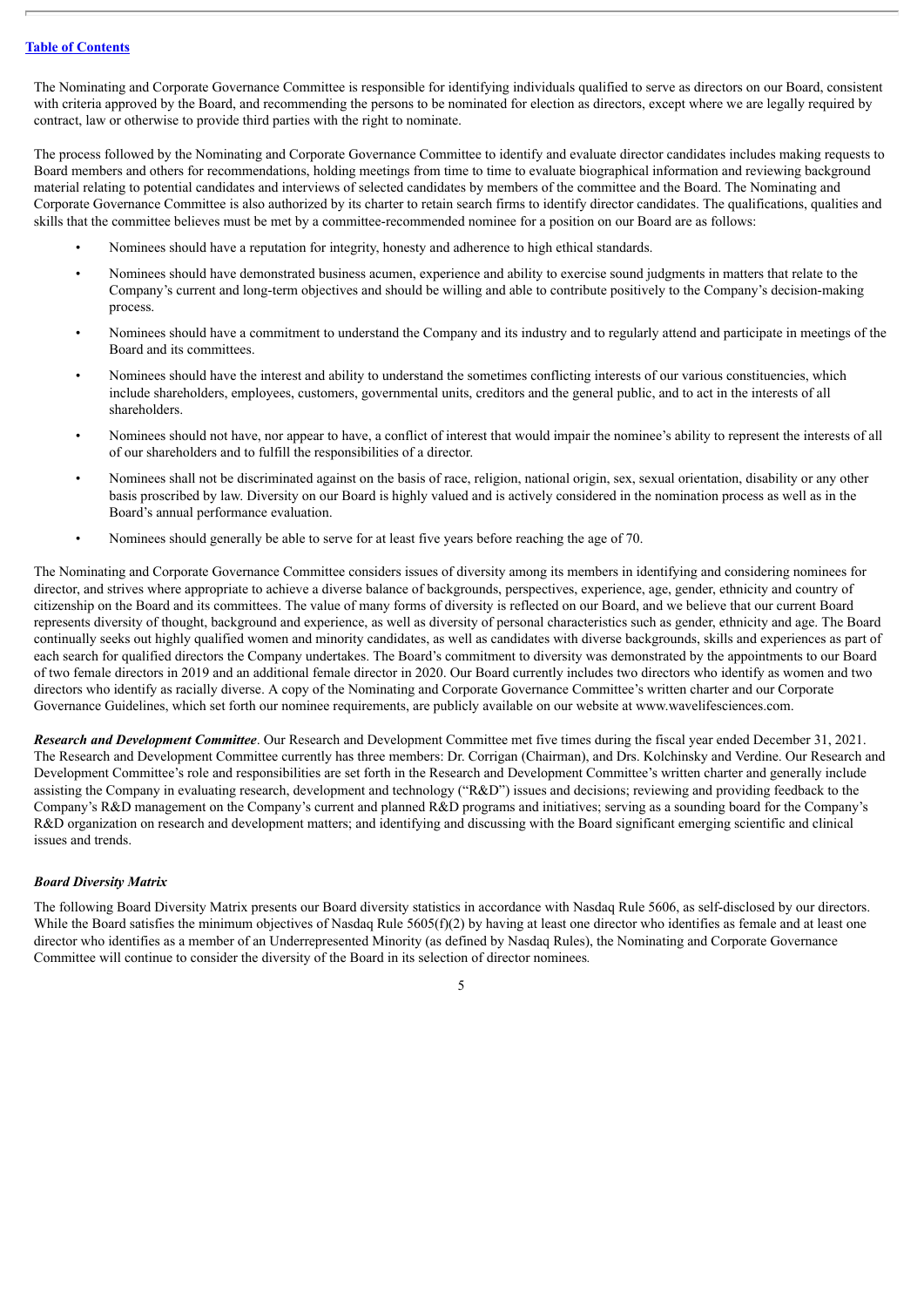| Board Diversity Matrix (As of March 25, 2022)                           |        |              |
|-------------------------------------------------------------------------|--------|--------------|
| <b>Total Number of Directors</b>                                        |        |              |
|                                                                         |        |              |
|                                                                         | Female | Male         |
| <b>Gender:</b>                                                          |        |              |
| Directors                                                               |        |              |
| <b>Number of Directors Who Identify in Any of the Categories Below:</b> |        |              |
| Asian                                                                   |        |              |
| White                                                                   |        | $\mathsf{h}$ |
|                                                                         |        |              |

**Board Diversity Matrix (As of March 25, 2022)**

#### **Procedures by which Shareholders may Nominate Directors**

The Nominating and Corporate Governance Committee shall review and evaluate information available to it regarding candidates proposed by shareholders and shall apply the same criteria, and shall follow substantially the same process in considering them, as it does in considering other candidates. The factors generally considered by the Nominating and Corporate Governance Committee are set out in our Corporate Governance Guidelines, which are publicly available on the "For Investors  $\&$  Media" section of our website at http://ir.wavelifesciences.com/ under the heading "Corporate Governance." If a shareholder wishes to nominate a candidate to be considered by the Nominating and Corporate Governance Committee for election as a director at our 2023 Annual General Meeting of Shareholders, it must give timely notice of the nomination in writing to our General Counsel not less than 45 days prior to the date that is one year following the date on which we first mail our proxy statement relating to our 2022 Annual General Meeting of Shareholders (the "2022 AGM"). All shareholder proposals should be marked for the attention of General Counsel, Wave Life Sciences Ltd., 733 Concord Avenue, Cambridge, MA 02138.

#### **Familial Relationships**

There are no familial relationships between any of our executive officers and directors.

#### **Board Leadership Structure and Role in Risk Oversight**

The positions of Chairman of the Board and Chief Executive Officer of Wave are presently separate. We believe that separating these positions allows our Chief Executive Officer to focus on our day-to-day business operations and strategy, while allowing our Chairman of the Board to lead the Board in its fundamental role of providing advice to, and independent oversight of, management. Our Board recognizes the time, effort and energy that the Chief Executive Officer is required to devote to his position in the current business environment, as well as the commitment required to serve as our Chairman, particularly as the Board's oversight responsibilities continue to grow. Our Board also believes that this structure ensures a greater role for the independent directors in the oversight of our Company and active participation of the independent directors in setting agendas and establishing priorities and procedures for the work of our Board. The Board retains the authority to modify this leadership structure as and when appropriate to best address the Company's unique circumstances at any given time and to serve the best interests of our shareholders.

Our Board oversees the risk management activities designed and implemented by our management. Our Board executes its oversight responsibility for risk management both directly and through its committees. Our Board also considers specific risk topics, including risks associated with our strategic plan, business operations, capital structure, information technology ("IT"), data privacy and cyber security. In addition, our Board receives detailed regular reports from members of our management team and other personnel that include assessments and potential mitigation of the risks and exposures involved with their respective areas of responsibility. Our Board receives regular updates and engages regularly with our management team on matters relating to our operations, research and development efforts, clinical trials, manufacturing capabilities, financial position and liquidity, communications strategy and employee engagement and other human capital matters, among other items. As part of its risk management oversight, our Board has been working with our management team to identify and monitor COVID-19 related risks to our Company, and is involved in strategy decisions and other actions we are taking to mitigate risks related to the impact of COVID-19 on our business.

Our Board may delegate to the Audit Committee oversight of our risk management process. Our other Board committees will also consider and address risk as they perform their respective committee responsibilities. Specifically, the Audit Committee receives regular reports from members of senior management on areas of material risk to the Company, including operational, financial, legal, regulatory, strategic and reputational risks, and risks related to IT, data privacy and cyber security. As part of its charter, our Audit Committee regularly discusses with management our major risk exposures, their potential financial impact on our Company and the steps we take to manage them. Our Compensation Committee assists the Board in fulfilling its oversight responsibilities with respect to the management of risks arising from our compensation policies and programs. Our Nominating and Corporate Governance Committee assists the Board in fulfilling its oversight responsibilities with respect to the management of risks associated with Board organization, membership and structure, succession planning for our directors and executive officers and corporate governance. All committees report to the full Board as appropriate, including when a matter rises to the level of a material or enterprise level risk.

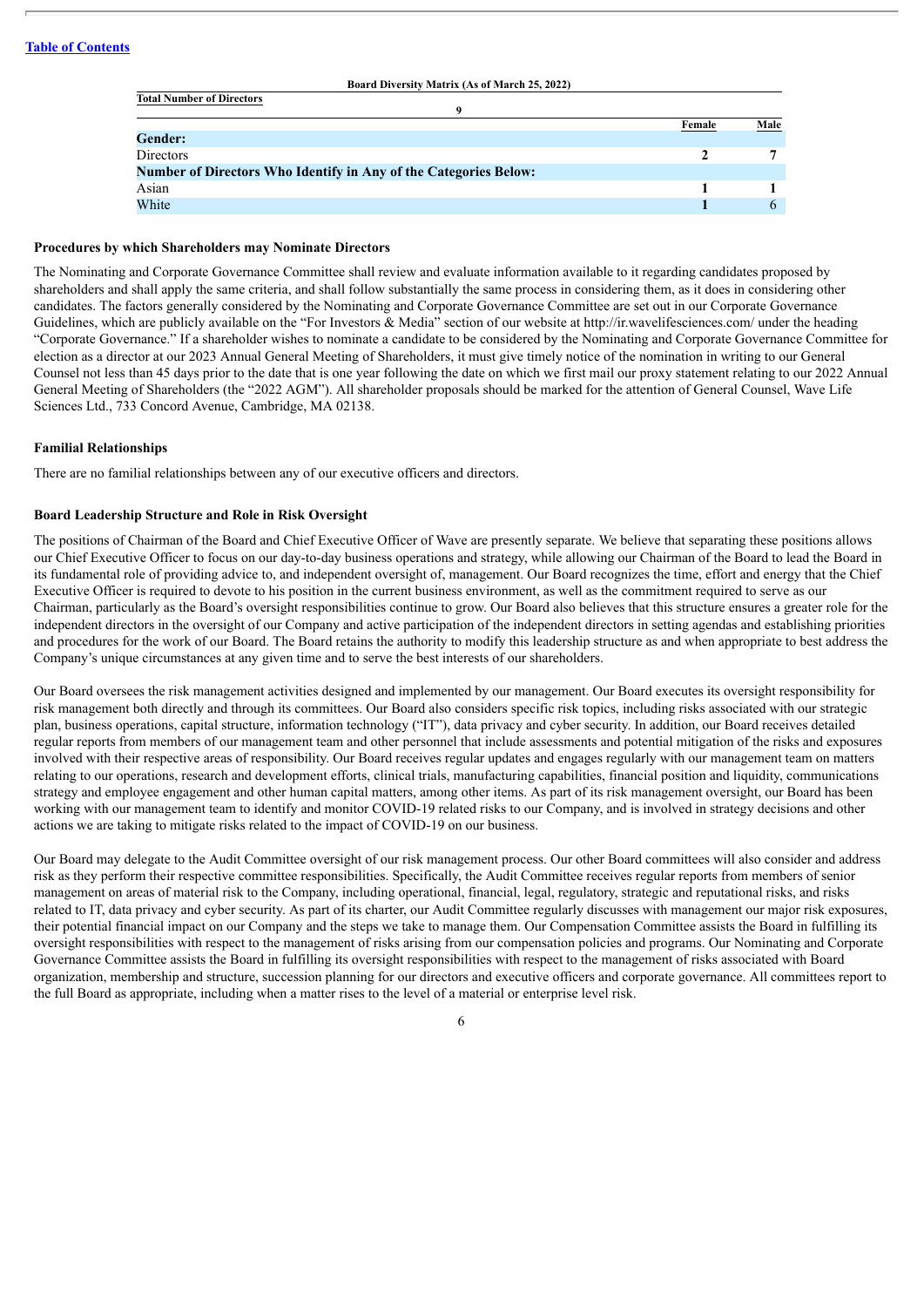#### **Hedging and Pledging Policies**

We maintain a policy that, among other things, prohibits all officers, including our named executive officers, directors and employees from engaging in "hedging" transactions with respect to our ordinary shares. This includes short sales, hedging of share ownership positions, transactions in straddles, collars or other similar risk reduction or hedging devices, and transactions involving derivative securities relating to our ordinary shares. In addition, they are also prohibited from pledging the Company's securities.

#### **Shareholder Communications to the Board**

Generally, shareholders who have questions or concerns or who wish to address questions regarding our business directly with the Board, or any individual director, should direct his or her questions in writing to IR@wavelifesci.com. Communications will be distributed to the Board, or to any individual director or directors as appropriate, depending on the facts and circumstances outlined in the communications. Items that are unrelated to the duties and responsibilities of the Board may be excluded, such as junk mail and mass mailings, resumes and other forms of job inquiries, surveys and solicitations or advertisements. In addition, any material that is unduly hostile, threatening, or illegal in nature may be excluded, provided that any communication that is filtered out will be made available to any outside director upon request.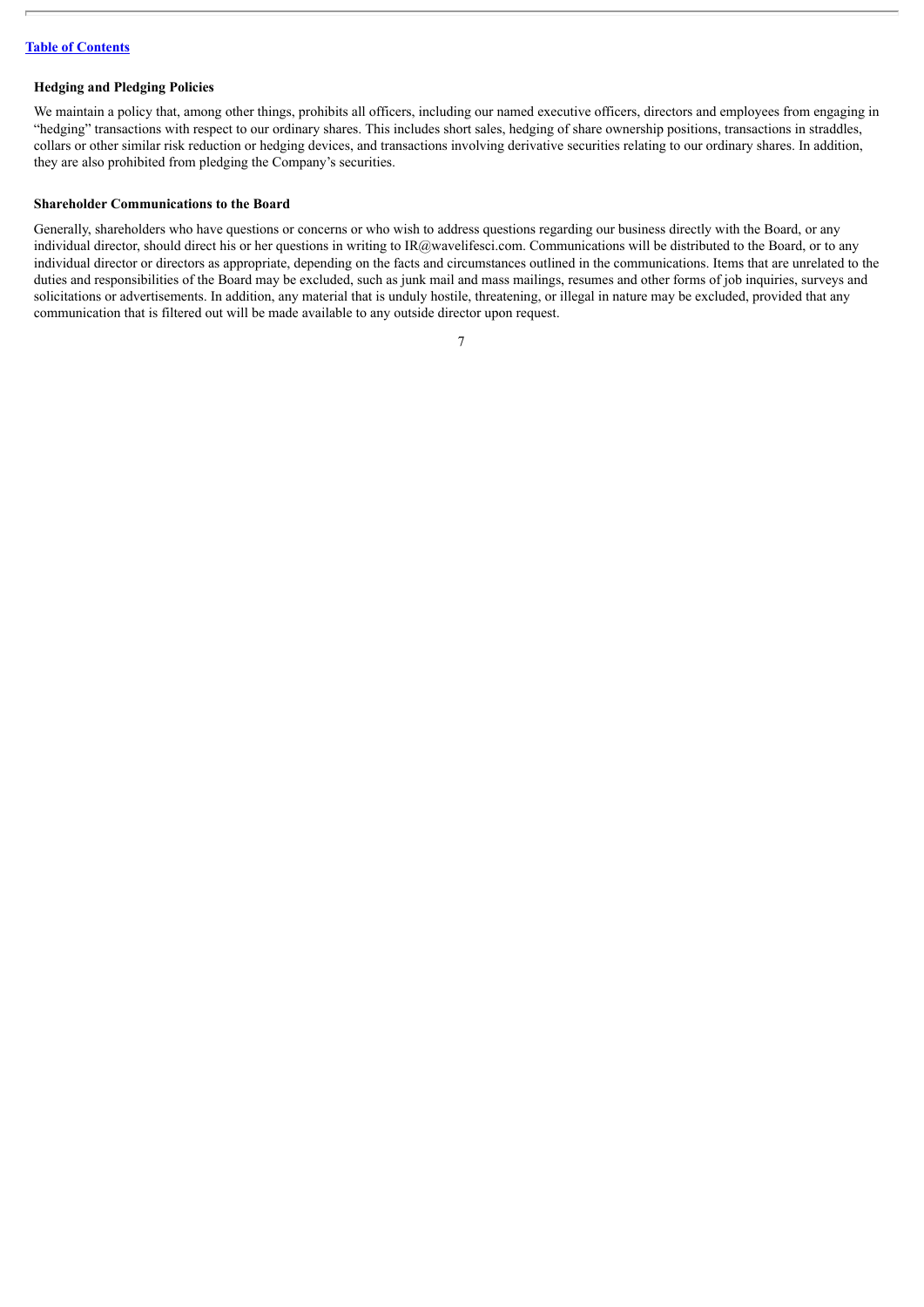#### **Executive Officers**

Set forth below is information as of March 25, 2022 regarding our executive officers who are not also directors. We have employment agreements with certain of our executive officers and all of our executive officers are at-will employees.

| Name                       | Age | Title                                                                 |
|----------------------------|-----|-----------------------------------------------------------------------|
| Christopher Francis, Ph.D. |     | Senior Vice President, Corporate Development,                         |
|                            | 44  | Head of Emerging Areas                                                |
| Kyle Moran                 |     | Chief Financial Officer                                               |
| Michael Panzara, M.D., MPH | 54  | Chief Medical Officer, Head of Therapeutics Discovery and Development |
| Chandra Vargeese, Ph.D.    | 60  | Chief Technology Officer, Head of Platform Discovery Sciences         |

*Christopher Francis, Ph.D.* has served as our Senior Vice President, Corporate Development, Head of Emerging Areas since May 2017. During the period January 2017 to May 2017, Dr. Francis served as our Senior Vice President, Corporate Development & Portfolio Management. Prior to that, Dr. Francis served as our Vice President, Head of Business Development since April 2014. Prior to joining us, Dr. Francis held senior operational, strategic and business development roles within GlaxoSmithKline Oncology from 2009 to 2014 and was a member of the team that established GlaxoSmithKline's Rare Disease Unit. Before GlaxoSmithKline, Dr. Francis was a health care private equity associate at Two River LLC from 2008 to 2009. He began his career in pharmaceutical pricing and reimbursement consulting at IMS Health. Dr. Francis earned undergraduate and graduate degrees in Biochemistry and Molecular Biology from the University of Melbourne and was a doctoral research associate at the University of Cambridge.

*Kyle Moran* has served as our Chief Financial Officer since December 2020. Prior to this appointment, Mr. Moran served as our Vice President, Head of Finance from July 2014 to August 2016; Vice President, Technical Operations from August 2016 to December 2017; Senior Vice President, Technical Operations, from December 2017 to November 2018; Senior Vice President, Operations and Business Analytics from November 2018 to January 2020; and most recently as Senior Vice President, Finance and Operations from January 2020 through his promotion to Chief Financial Officer in December 2020. Prior to joining us, Mr. Moran served as Chief Financial Officer and Chief Operating Officer of Veroha, Inc., an information assurance software company focused on electronic notary solutions, from 2010 to 2014. He was also a founding partner of Context Financial Services, LLC, a boutique consulting firm that provided interim CFO-services to start-up and middle market companies undergoing rapid expansion or needing expert financial counsel and worked there from 2006 to 2014. In addition, Mr. Moran held senior operational and financial roles at leading global financial services firms, including Zurich Scudder Investments, JPMorgan Chase and Putnam Investments. Mr. Moran holds a bachelor's degree in Economics from Boston College and attended the Lemberg Master's Program in International Economics and Finance at Brandeis University. Mr. Moran is a Chartered Financial Analyst.

*Michael Panzara, M.D., MPH* has served as our Chief Medical Officer, Head of Therapeutics Discovery and Development since May 2020. During the period of November 2018 through April 2020, Dr. Panzara served as our Chief Medical Officer. During the period of July 2016 to October 2018, Dr. Panzara served as our Franchise Lead, Neurology. Prior to joining us, Dr. Panzara served in various roles at Sanofi Genzyme (and Genzyme Corporation before its merger with Sanofi in 2011) from 2009 to July 2016, most recently serving as Head of the Multiple Sclerosis, Neurology and Ophthalmology Therapeutic Area for Global Development and prior to that, serving as Group Vice President, Therapeutic Area Head, Multiple Sclerosis and Neurology. Prior to joining Genzyme, Dr. Panzara served in roles of increasing responsibility at Biogen, including Vice President, Chief Medical Officer, Neurology from 2006 to 2009 and in various roles in the Medical Research group from 2001 to 2006. In addition, from 1999 to 2011, Dr. Panzara was an Instructor in Neurology at Harvard Medical School and an Assistant in Neurology at Massachusetts General Hospital (MGH). Dr. Panzara currently serves on the board of directors of Athira Pharma, Inc., a clinical-stage biopharmaceutical company, a position he has held since March 2022. He trained in neurology at MGH from 1994 to 1998, and completed his post-doctoral training in immunology and rheumatology at Brigham and Women's Hospital. Dr. Panzara holds a bachelor's degree from the University of Pennsylvania, a medical degree from Stanford University School of Medicine, and a master's degree in public health from the Harvard School of Public Health.

*Chandra Vargeese, Ph.D.* has served as our Chief Technology Officer, Head of Platform Discovery Sciences since May 2020. During the period of August 2014 to April 2020, Dr. Vargeese served as Senior Vice President, Head of Drug Discovery. Before joining us, Dr. Vargeese served as Novartis' Executive Director and Head of RNA Chemistry and Delivery, a position she held from 2008 to 2014. Prior to joining Novartis, Dr. Vargeese led siRNA delivery in the RNA Therapeutics division at Merck & Co., where she served as Senior Director and Head of RNA Chemistry and Delivery. Dr. Vargeese joined Merck through its acquisition of Sirna Therapeutics, where she was Vice President of Chemistry. Before Sirna, Dr. Vargeese served as Associate Director of Chemistry at NeXstar Pharmaceuticals and is the co-inventor of Macugen (pegaptanib), an approved therapy for treating wet AMD. Dr. Vargeese earned a Ph.D. in Organic Chemistry at the Indian Institute of Science, Bangalore, India and completed post-doctoral work at the University of Rhode Island.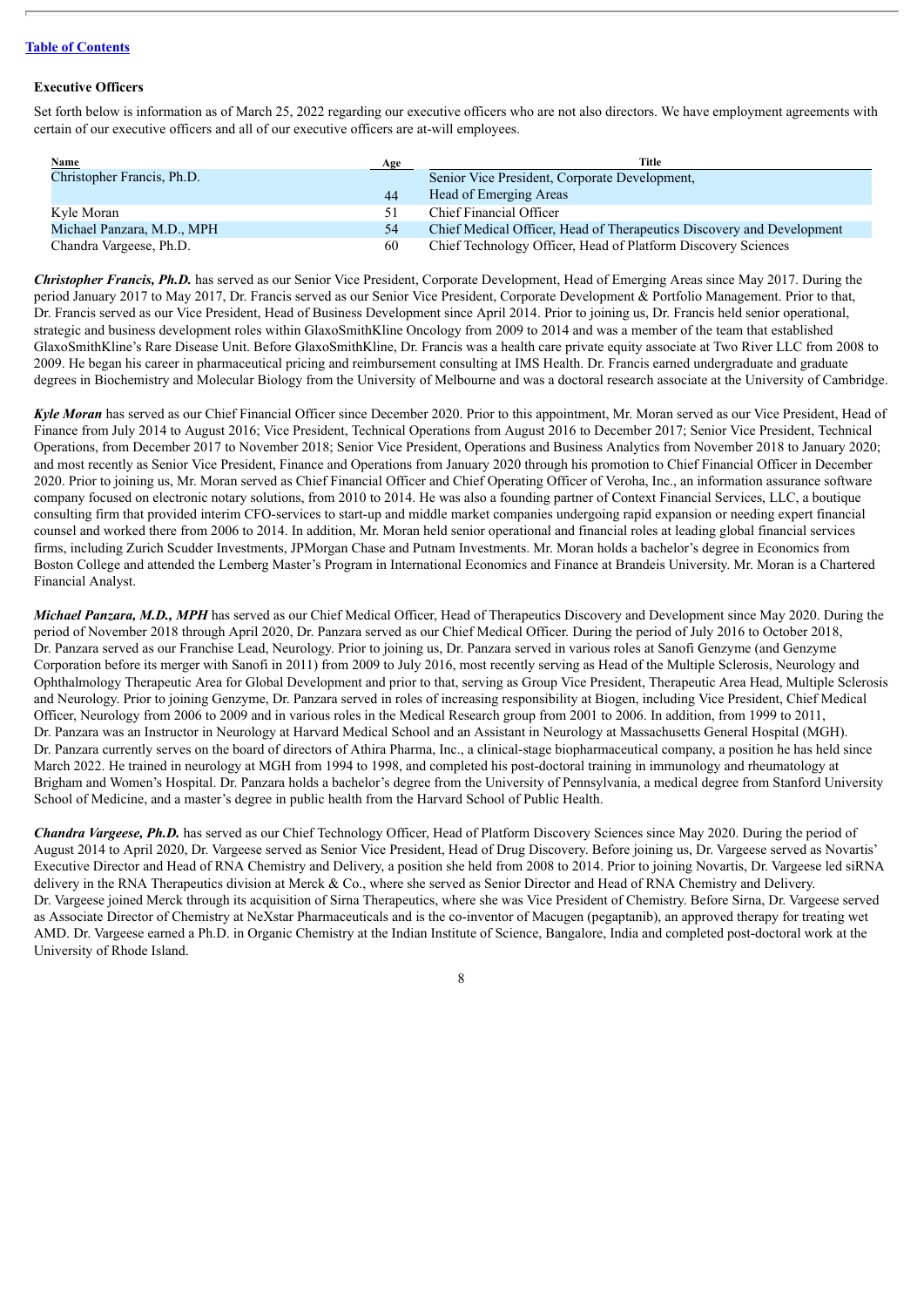#### **CODE OF BUSINESS CONDUCT AND ETHICS**

We have adopted a code of business conduct and ethics that applies to all of our employees, including our principal executive officer and principal financial and accounting officer. The text of the code of conduct and ethics is posted on our website at www.wavelifesciences.com. Disclosure regarding any amendments to, or waivers from, provisions of the code of conduct and ethics that apply to our directors, principal executive officer or principal financial officer will be included in a Current Report on Form 8-K filed with the SEC within four business days following the date of the amendment or waiver, unless website posting or the issuance of a press release of such amendments or waivers is then permitted by the rules of the Nasdaq Stock Market.

#### <span id="page-13-0"></span>**Item 11. Executive Compensation.**

#### **EXECUTIVE OFFICER AND DIRECTOR COMPENSATION**

#### **Executive Officer Compensation**

We are a "smaller reporting company" under Item 10 of Regulation S-K promulgated under the Exchange Act, and the following compensation disclosure is intended to comply with the requirements applicable to smaller reporting companies.

#### **Summary Compensation Table**

The following table shows the total compensation paid or accrued during the last two fiscal years ended December 31, 2021 and 2020 for (i) our President and Chief Executive Officer, and (ii) our two next most highly compensated executive officers, who earned more than \$100,000 during the fiscal year ended December 31, 2021 and were serving as executive officers as of such date. Collectively, these three individuals are our named executive officers ("NEOs") for purposes of this Amendment.

|                                             |      | <b>Salary</b> | Share<br>Awards                 | Option<br>Awards | <b>Non-Equity</b><br><b>Incentive Plan</b><br>Compensation | All Other<br>Compensation |            |
|---------------------------------------------|------|---------------|---------------------------------|------------------|------------------------------------------------------------|---------------------------|------------|
| <b>Name and Principal Position</b>          | Year | <b>(S)</b>    | $(S)^{(1)}$                     | $(S)^{(2)}$      | (S)                                                        | $(S)^{(3)}$               | Total (\$) |
| Paul B. Bolno, M.D., MBA                    | 2021 | 597,000       | 1,572,000                       | 1,326,000        | 388,100                                                    | 9,510                     | 3,892,610  |
| President and Chief Executive Officer       | 2020 | 578,977       | $\hspace{0.1mm}-\hspace{0.1mm}$ | 308,675          | 376,335                                                    | 6,154                     | 1,270,141  |
| Michael Panzara, M.D., MPH                  | 2021 | 471.000       | 524,000                         | 331,500          | 212,000                                                    | 9,942                     | 1,548,442  |
| Chief Medical Officer, Head of Therapeutics |      |               |                                 |                  |                                                            |                           |            |
| Discovery and Development                   | 2020 | 460,860       |                                 | 176,386          | 184.344                                                    | 9,792                     | 831,382    |
| Chandra Vargeese, Ph.D.                     | 2021 | 444,000       | 524,000                         | 331,500          | 199.800                                                    | 12,264                    | 1,511,564  |
| Chief Technology Officer, Head of Platform  |      |               |                                 |                  |                                                            |                           |            |
| Discovery Sciences                          | 2020 | 434,520       |                                 | 176.386          | 173.808                                                    | 10,872                    | 795,586    |
|                                             |      |               |                                 |                  |                                                            |                           |            |

(1) Amount represents the aggregate grant date fair value for the restricted share unit awards identified, computed in accordance with FASB ASC Topic 718. A discussion of the assumptions used in determining grant date fair value may be found in Note 7 to the financial statements included in the Original 10-K.

(2) Amounts represent the aggregate grant date fair value for the option awards identified, computed in accordance with FASB ASC Topic 718. A discussion of the assumptions used in determining grant date fair value may be found in Note 7 to the financial statements included in the Original  $10-K$ .

(3) For 2021, amounts include 401(k) matching contributions of \$8,700 made to Drs. Bolno, Panzara and Vargeese, as well as the value of annual premiums paid by us with respect to a life insurance policy for the benefit of each of the NEOs.

#### **Narrative to Summary Compensation Table**

Our Compensation Committee creates the policies that govern base salary, annual cash performance-based incentives, our long-term incentive program and other compensation and benefits for our NEOs. Our Compensation Committee reviews and discusses our executive officers' proposed compensation with the Chief Executive Officer for all executives other than the Chief Executive Officer. Neither the Chief Executive Officer nor any other NEO participates in the Committee's final determination of compensation for executive officers. The Chief Executive Officer's compensation is determined solely by the Compensation Committee without the Chief Executive Officer present for the discussions.

 $\overline{Q}$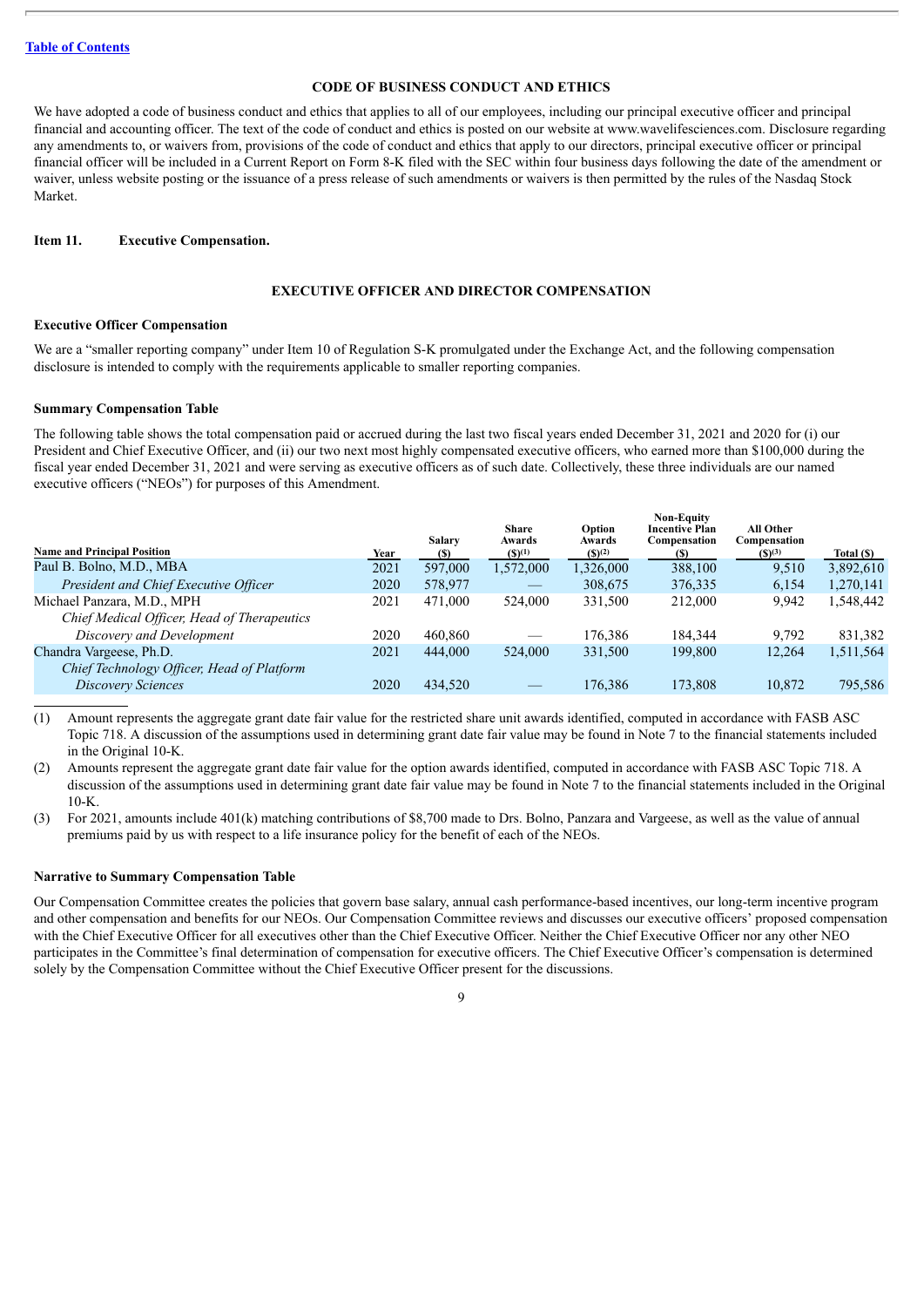In determining executive officer compensation, our Compensation Committee, with the assistance of its independent compensation consultant, Radford, which is part of the Human Capital Solutions practice at Aon plc and an independent executive compensation consulting firm, evaluates the market competitiveness of compensation for each of our NEOs in order to guide target compensation decisions for the coming year. Our Compensation Committee references a peer group of publicly-traded companies in the biopharmaceutical industry for purposes of gathering data to compare with our existing executive compensation levels and practices and as context for future compensation decisions. Our Compensation Committee reviews and updates the compensation peer group each year, as appropriate, to include companies that the Compensation Committee believes are competitors for executive talent and that are similar to us in terms of their stage of development, therapeutic focus, market capitalization, number of employees, structure, financial profile and geographic proximity to the Cambridge biotech cluster, as applicable. We also recognize that it is unlikely for companies to align equally on all factors, so we consider companies that meet a majority of the criteria. Due to the nature of our business, we compete for executive talent with many companies much larger than we are. Our Compensation Committee considers peer group and other industry compensation data and the recommendations of our compensation consultant when making decisions related to executive compensation, ultimately giving consideration to the competitiveness of our compensation program, internal perceptions of equity and individual performance and role. Our Compensation Committee finds comparative data from our peer group to be useful in setting and adjusting executive compensation, but it does not target our programs or any particular element of compensation to be at or within a particular percentile or range compared to our peers. Our Compensation Committee uses the peer group data primarily to ensure that our executive compensation program and its constituent elements are and remain competitive in relation to our peers, and applies judgment and discretion in establishing targeted compensation levels taking into account not only competitive market data but also the experience of the executive, scope of responsibility, critical skill sets and expertise.

#### *Employment Agreements with Our Named Executive Of icers*

#### *Paul B. Bolno, M.D., MBA*

In May 2020, we entered into an amended and restated employment agreement with Dr. Bolno, pursuant to which he serves as our President and Chief Executive Officer. The employment agreement amends and restates the prior employment arrangement between the Company and Dr. Bolno. As of January 1, 2021, Dr. Bolno's annual base salary was \$597,000 and his annual target bonus percentage was a maximum of 65% of his annual base salary, with the actual amount to be paid determined based on the achievement of annual performance milestones defined by our Board in its sole discretion. Effective January 1, 2022, Dr. Bolno's annual base salary was increased to \$617,900. In February 2022, in recognition of his 2021 performance supporting the achievement of our corporate goals discussed below, Dr. Bolno received a cash bonus of \$388,100 that was equal to 100% of his 2021 target bonus, 65% of his annual base salary. In addition, in January 2022, he received an option to purchase 600,000 of our ordinary shares under our 2021 Plan as a 2022 long-term incentive plan ("2022 LTIP") award, with such shares vesting over a four-year period, with 25% vesting on the first anniversary of the date of grant and quarterly thereafter.

Pursuant to Dr. Bolno's employment agreement, if we terminate his employment without cause or if he terminates his employment for good reason, Dr. Bolno will be entitled to receive continued payment of his then-current annual base salary for 18 months following termination; continued payment of health insurance premiums at the Company's then normal rate of contribution until the earlier of 18 months following termination or until he commences new employment; and the payment of a separation bonus equal to his then annual target bonus opportunity prorated through the termination date. In addition, if a change of control occurs and within one year following the change of control Dr. Bolno is terminated without cause or if Dr. Bolno terminates his employment for good reason, he will be entitled to receive a lump sum cash payment equal to 18 months of his then-current annual base salary; continued payment of health insurance premiums at the Company's then normal rate of contribution until the earlier of 18 months following termination or until he commences new employment; and the payment of a separation bonus equal to his then annual target bonus opportunity. Pursuant to applicable equity agreements with Dr. Bolno, all unvested shares underlying outstanding options and RSUs that were granted to him on or after January 1, 2018 will become fully vested upon his termination without cause or for good reason within 12 months following a change of control. Receipt of the severance and change of control benefits described above are subject to execution of a release of claims against the Company and compliance with certain restrictive covenants following the termination of his employment.

#### *Michael Panzara, M.D., MPH*

In July 2016, we entered into an employment agreement with Dr. Panzara, pursuant to which he now serves as our Chief Medical Officer, Head of Therapeutics Discovery and Development. As of January 1, 2021, Dr. Panzara's annual base salary was \$471,000, and his annual target bonus percentage was increased to a maximum of 45% of his annual base salary, with the actual amount to be paid determined based on the achievement of annual performance milestones defined by our Board in its sole discretion. Effective January 1, 2022, Dr. Panzara's annual base salary was increased to \$487,500. In February 2022, in recognition of his 2021 performance supporting the achievement of our corporate goals discussed below, Dr. Panzara received a cash bonus of \$212,000 that was equal to 100% of his 2021 target bonus, 45% of his base salary. In addition, in January 2022, he received an option to purchase 200,000 of our ordinary shares under our 2021 Plan as a 2022 LTIP award, with such shares vesting over a four-year period, with 25% vesting on the first anniversary of the date of grant and quarterly thereafter.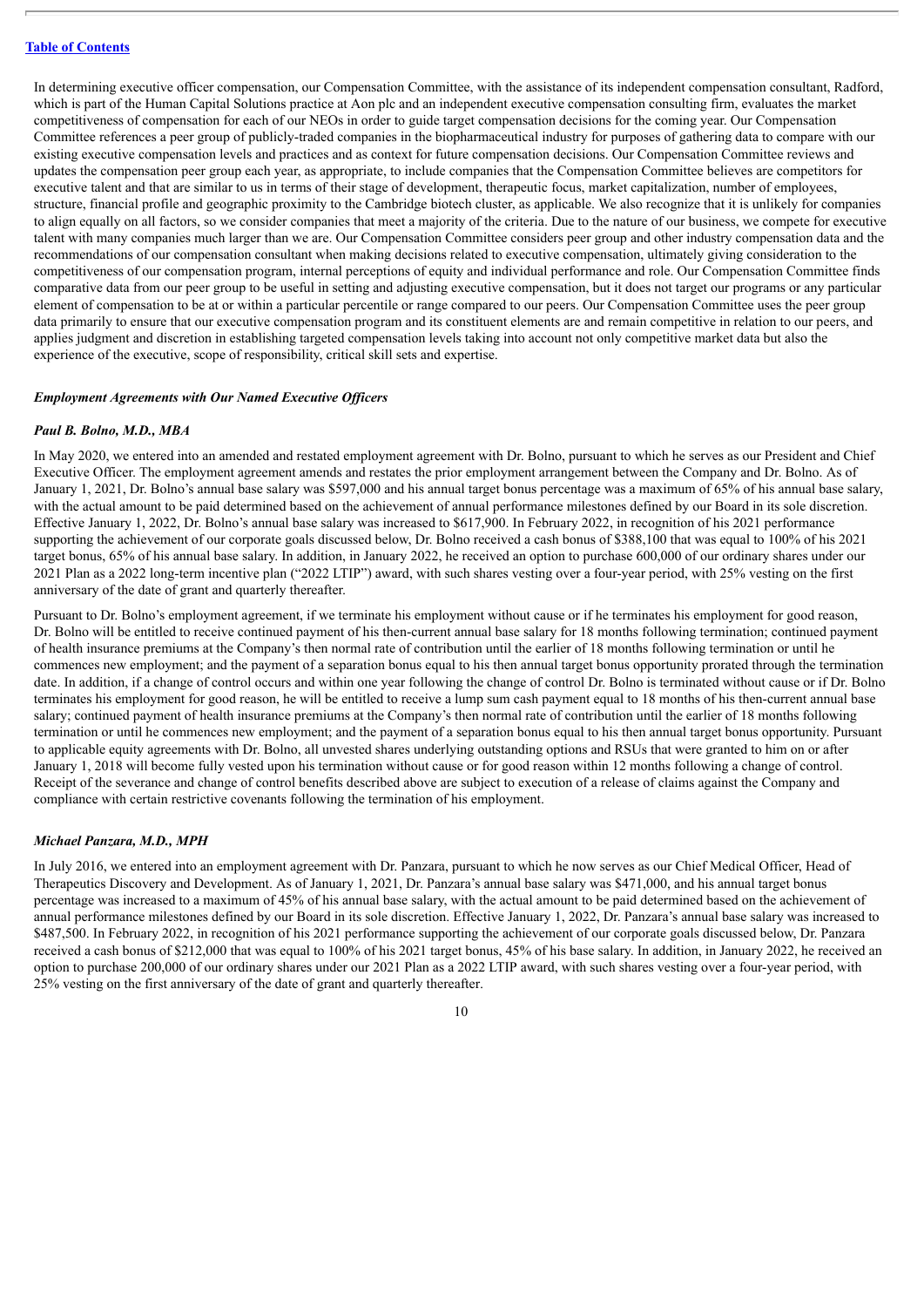Pursuant to Dr. Panzara's employment agreement, if we terminate his employment without cause or if he terminates his employment for good reason, Dr. Panzara will be entitled to receive continued payment of his then-current annual base salary for 12 months following termination and continued payment of health insurance premiums at the Company's then normal rate of contribution until the earlier of 12 months following termination or until he commences new employment. In addition, if a change of control occurs and within one year following the change of control Dr. Panzara is terminated without cause or Dr. Panzara terminates his employment for good reason, he will be entitled to receive a lump sum cash payment equal to 12 months of his then-current annual base salary; continued payment of health insurance premiums at the Company's then normal rate of contribution until the earlier of 12 months following termination or until he commences new employment; and the payment of a separation bonus equal to his then annual target bonus opportunity prorated through his termination date. Pursuant to applicable equity agreements with Dr. Panzara, all unvested shares underlying outstanding options and RSUs that were granted to him on or after January 1, 2018 will become fully vested upon his termination without cause or for good reason within 12 months following a change of control. Receipt of the severance and change of control benefits described above are subject to execution of a release of claims against the Company and compliance with certain restrictive covenants following the termination of his employment.

#### *Chandra Vargeese, Ph.D.*

In May 2020, we entered into an amended and restated employment agreement with Dr. Vargeese, pursuant to which she serves as our Chief Technology Officer, Head of Platform Discovery Sciences. The employment agreement amends and restates the prior employment arrangement between the Company and Dr. Vargeese. As of January 1, 2021, Dr. Vargeese's annual base salary was \$444,000, and her annual target bonus percentage was increased to a maximum of 45% of her annual base salary, with the actual amount to be paid determined based on the achievement of annual performance milestones defined by our Board in its sole discretion. Effective January 1, 2022, Dr. Vargeese's annual base salary was increased to \$459,540. In February 2022, in recognition of her 2021 performance supporting the achievement of our corporate goals discussed below, Dr. Vargeese received a cash bonus of \$199,800 that was equal to 100% of her 2021 target bonus, 45% of her base salary. In addition, in January 2022, she received an option to purchase 200,000 of our ordinary shares under our 2021 Plan as a 2022 LTIP award, with such shares vesting over a four-year period, with 25% vesting on the first anniversary of the date of grant and quarterly thereafter.

Pursuant to Dr. Vargeese's employment agreement, if we terminate her employment without cause or if she terminates her employment for good reason, Dr. Vargeese will be entitled to receive continued payment of her then-current annual base salary for 12 months following termination; continued payment of health insurance premiums at the Company's then normal rate of contribution until the earlier of 12 months following termination or until she commences new employment; and the payment of a separation bonus equal to her then annual target bonus opportunity prorated through the termination date. In addition, if a change of control occurs and within one year following the change of control Dr. Vargeese is terminated without cause or if Dr. Vargeese terminates her employment for good reason, she will be entitled to receive a lump sum cash payment equal to 12 months of her thencurrent annual base salary; continued payment of health insurance premiums at the Company's then normal rate of contribution until the earlier of 12 months following termination or until she commences new employment; and the payment of a separation bonus equal to her then annual target bonus opportunity. Pursuant to applicable equity agreements with Dr. Vargeese, all unvested shares underlying outstanding options and RSUs that were granted to her on or after January 1, 2018 will become fully vested upon her termination without cause or for good reason within 12 months following a change of control. Receipt of the severance and change of control benefits described above are subject to execution of a release of claims against the Company and compliance with certain restrictive covenants following the termination of her employment.

#### *Other Provisions Applicable to Named Executive Of icers*

In addition, as a condition of their employment, each of our NEOs has entered into a non-competition and non-solicitation agreement pursuant to which he or she has agreed not to compete with us for a period of 12 months following the termination of his or her employment with us. All agreements generally provide for at-will employment and that our NEOs are eligible to participate in employee benefit plans of general applicability to other senior executives, which we maintain from time to time.

For purposes of change of control benefits included in the Company's employment agreements with its NEOs, change of control is defined as follows: (A) a merger or consolidation of the Company whether or not approved by the Board, other than a merger or consolidation which would result in the voting securities of the Company outstanding immediately prior thereto continuing to represent (either by remaining outstanding or by being converted into voting securities of the surviving entity or the parent of such corporation) more than 50% of the total voting power represented by the voting securities of the Company or such surviving entity or parent of such corporation, as the case may be, outstanding immediately after such merger or consolidation; or (B) the sale or disposition by the Company of all or substantially all of the Company's assets in a transaction requiring shareholder approval.

#### *Base Salaries*

Annual base salary is designed to provide a competitive fixed rate of pay, recognizing different levels of responsibility and performance. Actual salaries reflect the judgment and consideration of numerous factors by the Compensation Committee. These factors include the NEO's experience, importance of position, expected future contributions, performance, comparative survey data, internal pay equity, scope of responsibilities, expertise, the criticality of the NEO's position within the Company, the other elements of compensation received by the NEO, and the NEO's compensation in comparison to similarly situated executive officers at comparable companies in our peer group.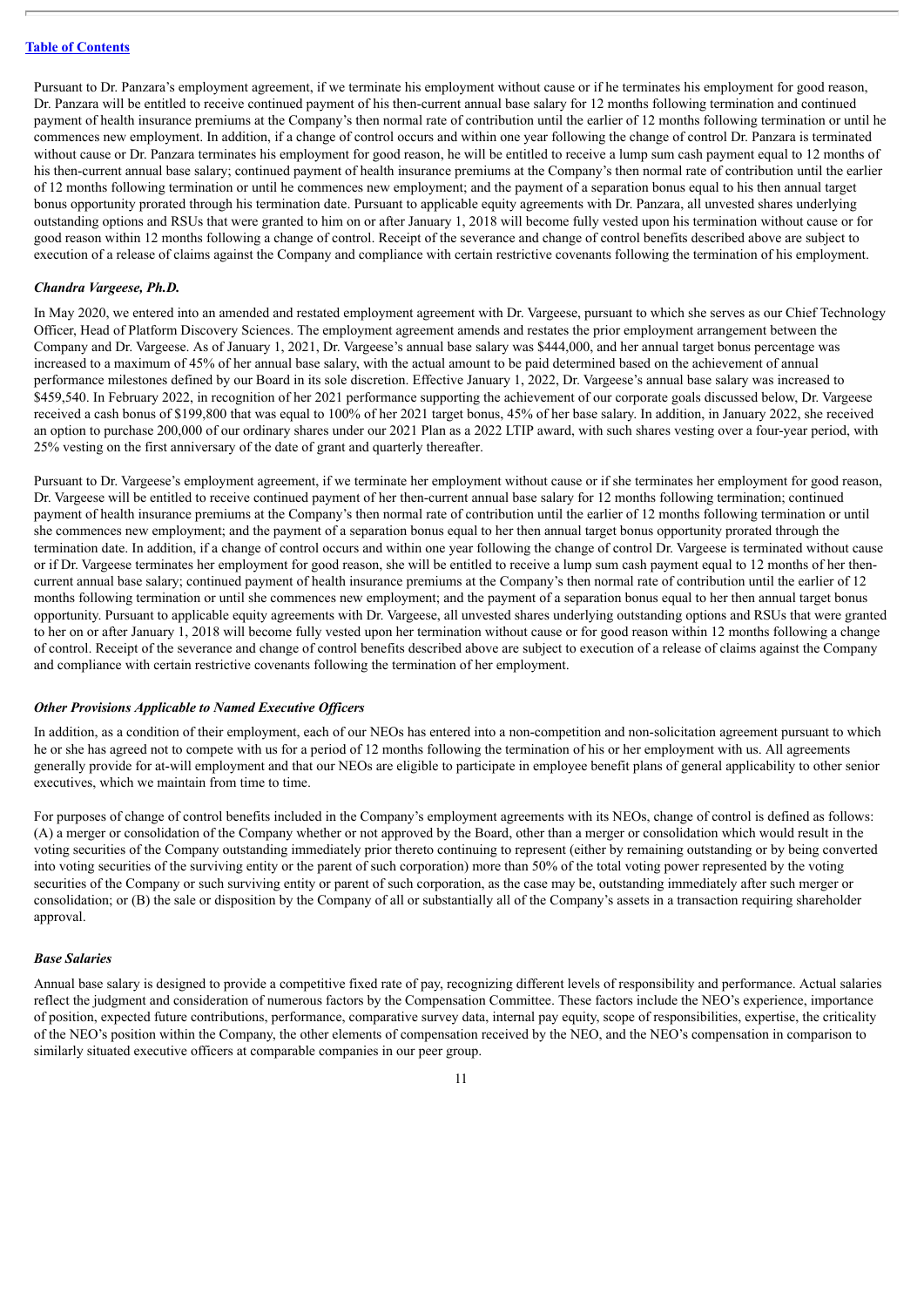#### *Annual Cash Incentive Program*

Our executive officers are eligible to receive annual cash incentive awards, with the target bonus opportunity for 2021 determined as a percentage of their base salary. At the beginning of 2021, our Board approved ambitious corporate goals and objectives that our Compensation Committee then used to design our annual cash incentive program for 2021. Under this program, the Compensation Committee determined that the corporate goals would apply uniformly to all of our executive officers. Our 2021 corporate goals, plus the ongoing challenges that we overcame as a result of the COVID-19 global pandemic and its continued disruption of governments, businesses and people around the world, that were assessed to determine our 2021 corporate performance are set forth below:

- Initiated dosing in three global clinical trials evaluating our next-generation stereopure PN-modified oligonucleotide programs, including WVE-003 for Huntington's disease in our SELECT-HD trial, WVE-004 for ALS and FTD in our FOCUS-C9 trial, and WVE-N531 for Duchenne muscular dystrophy (*achieved*)
- Developed wtHTT (wild-type) huntingtin assay, successfully implemented and used assay for allele-selective HD programs in clinical trials, and began sharing assay with the HD community, with plans to make the assay widely available to the industry (*achieved)*
- Delivered data from PRECISION-HD clinical trials for first-generation programs WVE-120101 and WVE-120102 (*achieved)*
- Showcased significant advancements in ADAR-mediated RNA base editing capability and generated *in vivo* data to enable the September 2021 research day *(achieved)*
- Met or exceeded internal milestones relating to the original Takeda Category 2 programs (*achieved)*
- Amended and streamlined the Takeda Collaboration Agreement, resulting in receipt of an additional \$22.5 million *(achieved)*
- Three seminal papers accepted for publication in peer-reviewed journals covering our novel PN backbone chemistry modifications and preclinical proof-of-concept data for our novel ADAR-mediated RNA base editing (*achieved*)
- Strengthened our internal GMP manufacturing capabilities to support our needs as well as potential new partners (*achieved)*
- Maintained business continuity through COVID-19 global pandemic with more than 60% of workforce onsite and 40% of employees offsite while maintaining remarkable productivity (*achieved)*
- Maintained low employee turnover and added key, diverse talent broadly throughout the organization (*achieved)*
- Actively managed spend and delivered our 2021 corporate goals below our 2021 budget (*achieved)*

Based on our Board's assessment and consideration of the relative weighting and importance of our goals, our Board determined that we achieved 100% of our 2021 corporate goals. The Compensation Committee then determined that bonuses for 2021 performance be paid to our NEOs based on these results.

#### *Long-Term Incentive Compensation*

#### *2021 Long-Term Incentive Program*

In 2021, the long-term incentive component of the compensation of our NEOs consisted of share options and restricted share unit awards. These share options and restricted share unit awards were granted to each of our NEOs by our Compensation Committee on February 1, 2021, and vest over a two-year term, with 50% vesting on February 15, 2022, and the remainder vesting on February 15, 2023. The share options were granted at an exercise price of \$10.48 per share. The Compensation Committee retained this two-year vesting schedule from 2020 over our standard four-year vesting schedule as a means of driving retention and incentivizing performance over this highly critical two-year period in Wave's development as a clinical-stage genetic medicines company committed to delivering life-changing treatments for people battling devastating diseases.

#### *2022 Long-Term Incentive Program*

In 2022, the long-term incentive component of the compensation of our NEOs consisted solely of share options. These share options were granted to each of our NEOs by our Compensation Committee on January 1, 2022, at an exercise price of \$3.14 per share, and vest over a four-year term, with 25% vesting on January 1, 2023, and the remainder vesting quarterly thereafter. The Compensation Committee determined to grant share options, based on share valuation at the time of grant and to best align employees with investors' interests to build long-term shareholder value in Wave.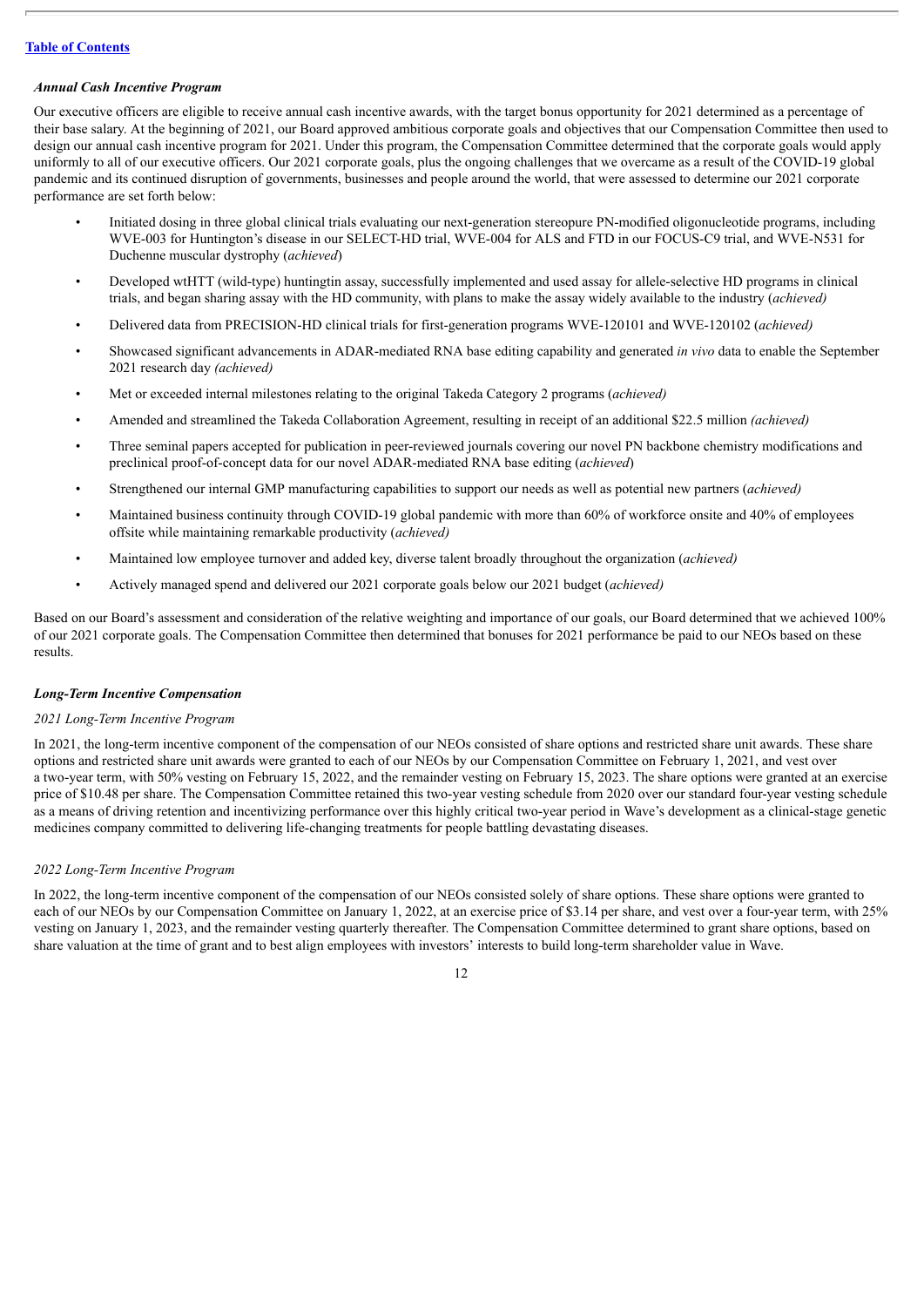#### *2019 Performance-Based RSUs and 2021 Amended and Restated Performance-Based RSUs*

In March 2019, the Compensation Committee approved the grant of performance-based RSUs to our employees, including our NEOs, that vest based on two separate performance milestones: 80% of the award will vest upon receipt of the first regulatory approval of a Wave drug product by the U.S. Food and Drug Administration or European Medicines Agency (the "Regulatory Approval Milestone"); and 20% of the award will vest upon the first commercial sale of a Wave drug product (the "Commercial Sale Milestone"), in each case, occurring by March 7, 2029, subject to continuous service (the "2019 Performance-Based RSUs").

In order to address concerns raised regarding the long-dated nature of the 2019 Performance-Based RSUs and their ability to deliver real retentive value, the Compensation Committee decided to enhance the retentive impact of the awards by incorporating an additional milestone focused on driving nearer term execution of key strategic goals to build shareholder value in the nearer term. Accordingly, in March 2021, the Compensation Committee approved an amendment and restatement of all outstanding 2019 Performance-Based RSUs to add a third performance milestone to the two existing performance milestones. If the new performance milestone, the PN Chemistry Milestone (as defined below), is achieved prior to either of the Regulatory Approval Milestone or the Commercial Sale Milestone, then 50% of the award will be earned upon public disclosure of the achievement of clinical proof of concept of a molecule containing Wave's PN backbone chemistry modifications (the "PN Chemistry Milestone") and the percentages applicable to the Regulatory Approval Milestone or the Commercial Sale Milestone shall be reduced to 40% and 10%, respectively. This modification did not result in any incremental expense and the Company did not recognize any expense related to the performance-based RSUs in 2021 as the related milestones were not then-considered probable of achievement.

#### *401(k) Plan*

We maintain a 401(k) plan that is intended to qualify under Section 401(k) of the Internal Revenue Code of 1986, as amended (the "Code"). In general, all of our employees, including our NEOs, are eligible to participate in the  $401(k)$  plan. Under the  $401(k)$  plan, employees may elect to reduce their current compensation by up to the statutorily prescribed annual limit, which was equal to \$19,500 in 2021, and to have the amount of such reduction contributed to the 401(k) plan. We currently match 50% of an employee's 401(k) contributions up to a maximum of 6% of the participant's includable compensation. Matching contributions are 100% vested upon completion of one year of service with the Company. In addition, employees who turn age 50 before the end of any calendar year may also defer up to an additional \$6,500, and these catch-up contributions are eligible for matching contributions. Matching contributions made to each of our NEOs are included in the "Summary Compensation Table" above.

#### *2021 Equity Incentive Plan*

Our 2021 Plan was approved by our shareholders and went into effect on August 10, 2021. The 2021 Plan serves as the successor to our 2014 Plan, such that outstanding awards granted under the 2014 Plan continue to be governed by the terms of the 2014 Plan, but no awards may be made under the 2014 Plan after August 10, 2021. Accordingly, under the 2021 Plan, our Board and shareholders authorized 5,450,000 ordinary shares, plus the number of ordinary shares underlying any awards under the 2014 Plan that are forfeited, cancelled or otherwise terminated (other than by exercise or withheld by the Company to satisfy any tax withholding obligation) on or after August 10, 2021. The 2021 Plan authorizes the granting of incentive options, non-qualified options, or "NQSOs," share appreciation rights and restricted share unit awards to eligible employees and directors of the Company. In the event of a share dividend, split, recapitalization or reorganization or other change in capital structure, our Board will make appropriate adjustments to these amounts.

Any shares subject to an award that is canceled, forfeited or expires prior to exercise or realization, either in full or in part, will again become available for issuance under the 2021 Plan. However, shares subject to an award under the 2021 Plan will not again be made available for issuance or delivery under the 2021 Plan if such shares are (a) shares tendered in payment of an option; (b) shares delivered or withheld by us to satisfy any tax withholding obligation; or (c) shares covered by a share-settled share appreciation right or other awards that were not issued upon the settlement of the award.

If we are acquired, our Board or Compensation Committee will with respect to share options and share appreciation rights: (i) make appropriate provision for the continuation of the share option or share appreciation right by substituting on an equitable basis for the ordinary shares then subject to such share option or share appreciation right either the consideration payable with respect to the outstanding ordinary shares in connection with the corporate transaction or securities of any successor or acquiring entity; (ii) cancel or arrange for the cancellation of the share options or share appreciation rights, to the extent not vested or exercised prior to the effective time of the transaction, in exchange for a payment in cash or ordinary shares as determined by our Board, in an amount equal to the amount by which the then fair market value of the ordinary shares subject to such vested share option or share appreciation right exceeds the exercise price; or (iii) after giving holders an opportunity to exercise to the extent vested their outstanding share options or share appreciation rights, terminate any or all unexercised share options and share appreciation rights at such time as the Board deems appropriate. If we are acquired, with respect to outstanding restricted share unit awards, our Board or Compensation Committee shall make appropriate provision for the continuation of such restricted awards on the same terms and conditions by substituting on an equitable basis for the ordinary shares then subject to such restricted awards either the consideration payable with respect to the outstanding ordinary shares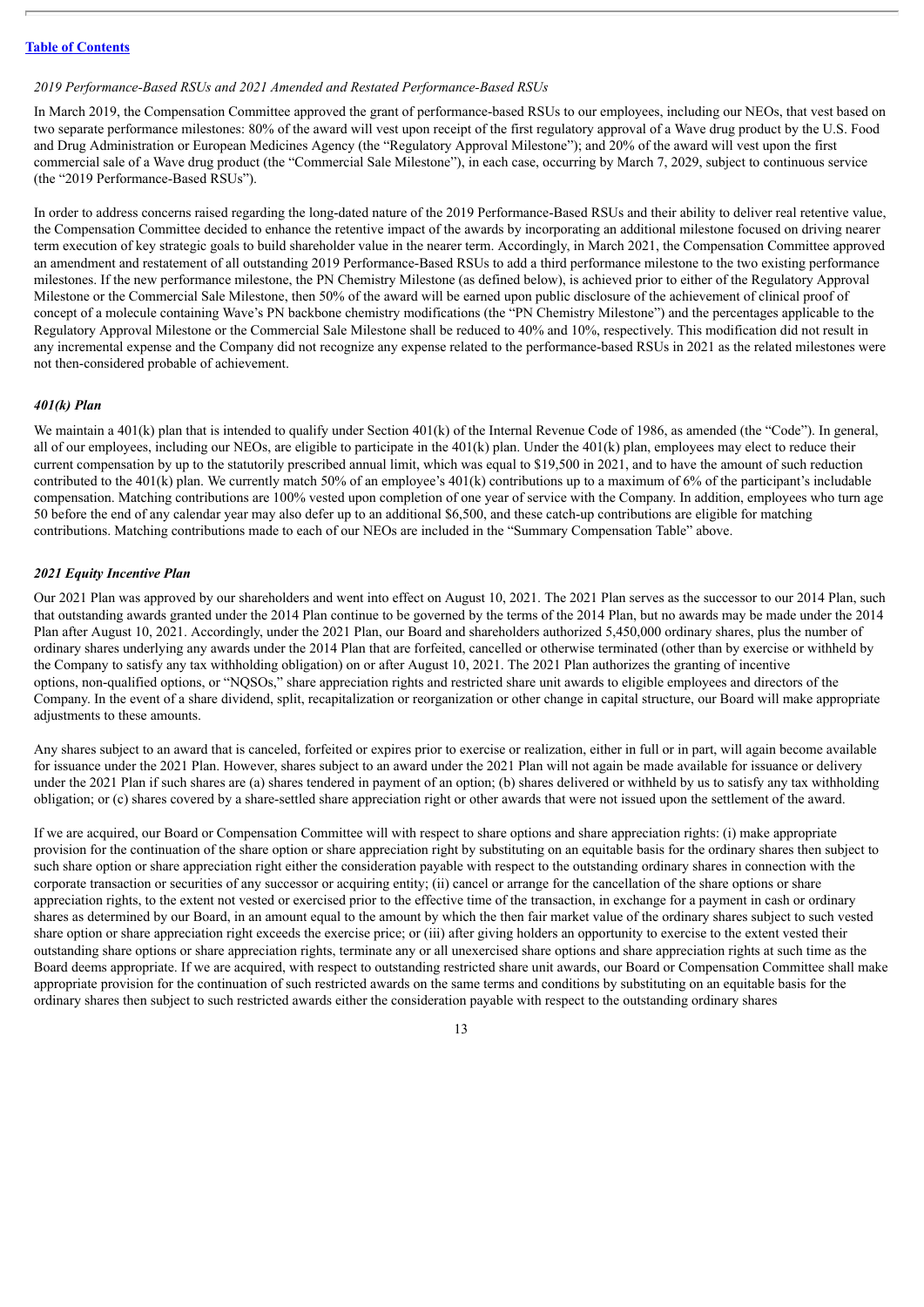in connection with the transaction or securities of any successor or acquiring entity. In lieu of the foregoing, if we are acquired, our Board may provide that, upon consummation of the acquisition, each outstanding restricted award shall be terminated in exchange for payment of an amount equal to the consideration payable upon consummation of such transaction to a holder of the number of ordinary shares comprising such restricted award to the extent then vested.

# **Outstanding Equity Awards at 2021 Fiscal Year-End**

The following table shows grants of options and unvested restricted share unit awards outstanding on the last day of the fiscal year ended December 31, 2021 to each of the NEOs.

|                            |                                                                                           | <b>Option Awards</b>                                                                        |                                         |                                     | <b>Share Awards</b>                                                                                      |                                                                                                                              |                                                                                                                                                                                         |                                                                                                                                                                                                 |
|----------------------------|-------------------------------------------------------------------------------------------|---------------------------------------------------------------------------------------------|-----------------------------------------|-------------------------------------|----------------------------------------------------------------------------------------------------------|------------------------------------------------------------------------------------------------------------------------------|-----------------------------------------------------------------------------------------------------------------------------------------------------------------------------------------|-------------------------------------------------------------------------------------------------------------------------------------------------------------------------------------------------|
| Name                       | Number of<br><b>Securities</b><br>Underlying<br>Unexercised<br>Options (#)<br>Exercisable | Number of<br><b>Securities</b><br>Underlying<br>Unexercised<br>Options (#)<br>Unexercisable | Option<br><b>Exercise</b><br>Price (\$) | Option<br><b>Expiration</b><br>Date | Number of<br><b>Shares</b> or<br><b>Share Units</b><br><b>That Have</b><br><b>Not Vested</b><br>$^{(#)}$ | Market<br>Value of<br><b>Shares</b> or<br><b>Share</b><br>Units<br><b>That Have</b><br><b>Not</b><br><b>Vested</b><br>(S)(8) | Equity<br>Incentive<br>Plan<br>Awards:<br>Number of<br>Unearned<br>Shares,<br><b>Units</b> or<br>Other<br><b>Rights</b><br><b>That Have</b><br><b>Not</b><br><b>Vested</b><br>$($ # $)$ | <b>Equity</b><br>Incentive<br>Plan<br>Awards:<br>Market or<br>Payout<br>Value of<br>Unearned<br>Shares,<br><b>Units</b> or<br><b>Other Rights</b><br>That<br><b>Have Not</b><br>Vested $(S)(8)$ |
| Paul B. Bolno, M.D., MBA   | 219,025                                                                                   |                                                                                             | \$2.48                                  | 3/10/2025                           |                                                                                                          |                                                                                                                              |                                                                                                                                                                                         |                                                                                                                                                                                                 |
|                            | 236,400                                                                                   |                                                                                             | \$18.79                                 | 6/16/2026                           |                                                                                                          |                                                                                                                              |                                                                                                                                                                                         |                                                                                                                                                                                                 |
|                            | 72,500                                                                                    |                                                                                             | \$29.05                                 | 1/25/2027                           |                                                                                                          |                                                                                                                              |                                                                                                                                                                                         |                                                                                                                                                                                                 |
|                            | 102,187                                                                                   | $6,813^{(1)}$                                                                               | \$40.05                                 | 1/23/2028                           |                                                                                                          |                                                                                                                              |                                                                                                                                                                                         |                                                                                                                                                                                                 |
|                            | 31,500                                                                                    | $31,500^{(2)}$                                                                              | \$8.17                                  | 3/3/2030                            |                                                                                                          |                                                                                                                              |                                                                                                                                                                                         |                                                                                                                                                                                                 |
|                            |                                                                                           | $200,000^{(3)}$                                                                             | \$10.48                                 | 2/1/2031                            |                                                                                                          |                                                                                                                              |                                                                                                                                                                                         |                                                                                                                                                                                                 |
|                            |                                                                                           |                                                                                             |                                         |                                     | $13,625^{(4)}$                                                                                           | \$42,783                                                                                                                     |                                                                                                                                                                                         |                                                                                                                                                                                                 |
|                            |                                                                                           |                                                                                             |                                         |                                     | $30,000^{(5)}$                                                                                           | \$94,200                                                                                                                     |                                                                                                                                                                                         |                                                                                                                                                                                                 |
|                            |                                                                                           |                                                                                             |                                         |                                     | $150,000^{(6)}$                                                                                          | \$471,000                                                                                                                    |                                                                                                                                                                                         |                                                                                                                                                                                                 |
|                            |                                                                                           |                                                                                             |                                         |                                     |                                                                                                          |                                                                                                                              | $185,000^{(7)}$                                                                                                                                                                         | \$<br>580,900                                                                                                                                                                                   |
| Michael Panzara, M.D., MPH | 131,250                                                                                   | $\overline{\phantom{0}}$                                                                    | \$21.69                                 | 7/11/2026                           |                                                                                                          |                                                                                                                              |                                                                                                                                                                                         |                                                                                                                                                                                                 |
|                            | 13,800                                                                                    |                                                                                             | \$29.05                                 | 1/25/2027                           |                                                                                                          |                                                                                                                              |                                                                                                                                                                                         |                                                                                                                                                                                                 |
|                            | 32,812                                                                                    | $2,188^{(1)}$                                                                               | \$40.05                                 | 1/23/2028                           |                                                                                                          |                                                                                                                              |                                                                                                                                                                                         |                                                                                                                                                                                                 |
|                            | 18,000                                                                                    | $18,000^{(2)}$                                                                              | \$8.17                                  | 3/3/2030                            |                                                                                                          |                                                                                                                              |                                                                                                                                                                                         |                                                                                                                                                                                                 |
|                            |                                                                                           | $50,000^{(3)}$                                                                              | \$10.48                                 | 2/1/2031                            |                                                                                                          |                                                                                                                              |                                                                                                                                                                                         |                                                                                                                                                                                                 |
|                            |                                                                                           |                                                                                             |                                         |                                     | $4,375^{(4)}$                                                                                            | \$13,738                                                                                                                     |                                                                                                                                                                                         |                                                                                                                                                                                                 |
|                            |                                                                                           |                                                                                             |                                         |                                     | $7,500^{(5)}$                                                                                            | \$23,550                                                                                                                     |                                                                                                                                                                                         |                                                                                                                                                                                                 |
|                            |                                                                                           |                                                                                             |                                         |                                     | $50,000^{(6)}$                                                                                           | \$157,000                                                                                                                    |                                                                                                                                                                                         |                                                                                                                                                                                                 |
|                            |                                                                                           |                                                                                             |                                         |                                     |                                                                                                          |                                                                                                                              | $100,000^{(7)}$                                                                                                                                                                         | \$314,000                                                                                                                                                                                       |
| Chandra Vargeese, Ph.D.    | 205,964                                                                                   |                                                                                             | \$2.48                                  | 3/10/2025                           |                                                                                                          |                                                                                                                              |                                                                                                                                                                                         |                                                                                                                                                                                                 |
|                            | 49,600                                                                                    | $\overline{\phantom{0}}$                                                                    | \$18.79                                 | 6/16/2026                           |                                                                                                          |                                                                                                                              |                                                                                                                                                                                         |                                                                                                                                                                                                 |
|                            | 19,500                                                                                    |                                                                                             | \$29.05                                 | 1/25/2027                           |                                                                                                          |                                                                                                                              |                                                                                                                                                                                         |                                                                                                                                                                                                 |
|                            | 32,812                                                                                    | $2,188^{(1)}$                                                                               | \$40.05                                 | 1/23/2028                           |                                                                                                          |                                                                                                                              |                                                                                                                                                                                         |                                                                                                                                                                                                 |
|                            | 18,000                                                                                    | $18,000^{(2)}$                                                                              | \$8.17                                  | 3/3/2030                            |                                                                                                          |                                                                                                                              |                                                                                                                                                                                         |                                                                                                                                                                                                 |
|                            |                                                                                           | $50,000^{(3)}$                                                                              | \$10.48                                 | 2/1/2031                            |                                                                                                          |                                                                                                                              |                                                                                                                                                                                         |                                                                                                                                                                                                 |
|                            |                                                                                           |                                                                                             |                                         |                                     | $4,375^{(4)}$                                                                                            | \$13,738                                                                                                                     |                                                                                                                                                                                         |                                                                                                                                                                                                 |
|                            |                                                                                           |                                                                                             |                                         |                                     | $7,500^{(5)}$                                                                                            | \$23,550                                                                                                                     |                                                                                                                                                                                         |                                                                                                                                                                                                 |
|                            |                                                                                           |                                                                                             |                                         |                                     | $50,000^{(6)}$                                                                                           | \$157,000                                                                                                                    |                                                                                                                                                                                         |                                                                                                                                                                                                 |
|                            |                                                                                           |                                                                                             |                                         |                                     |                                                                                                          |                                                                                                                              | $100,000^{(7)}$                                                                                                                                                                         | \$<br>314,000                                                                                                                                                                                   |

(1) 25% vested on February 15, 2019 and the remainder vests in equal quarterly installments over the following 12 quarters, subject to such officer's continued service with us on each such vesting date. The award shall become fully vested upon termination without cause or for good reason within 12 months following a change of control.

(2) 50% vested on February 15, 2021 and the remaining 50% vested on February 15, 2022, subject to such officer's continued service with us on each such vesting date. The award shall become fully vested upon termination without cause or for good reason within 12 months following a change of control.

(3) 50% vested on February 15, 2022 and the remaining 50% vests on February 15, 2023, subject to such officer's continued service with us on each such vesting date. The award shall become fully vested upon termination without cause or for good reason within 12 months following a change of control.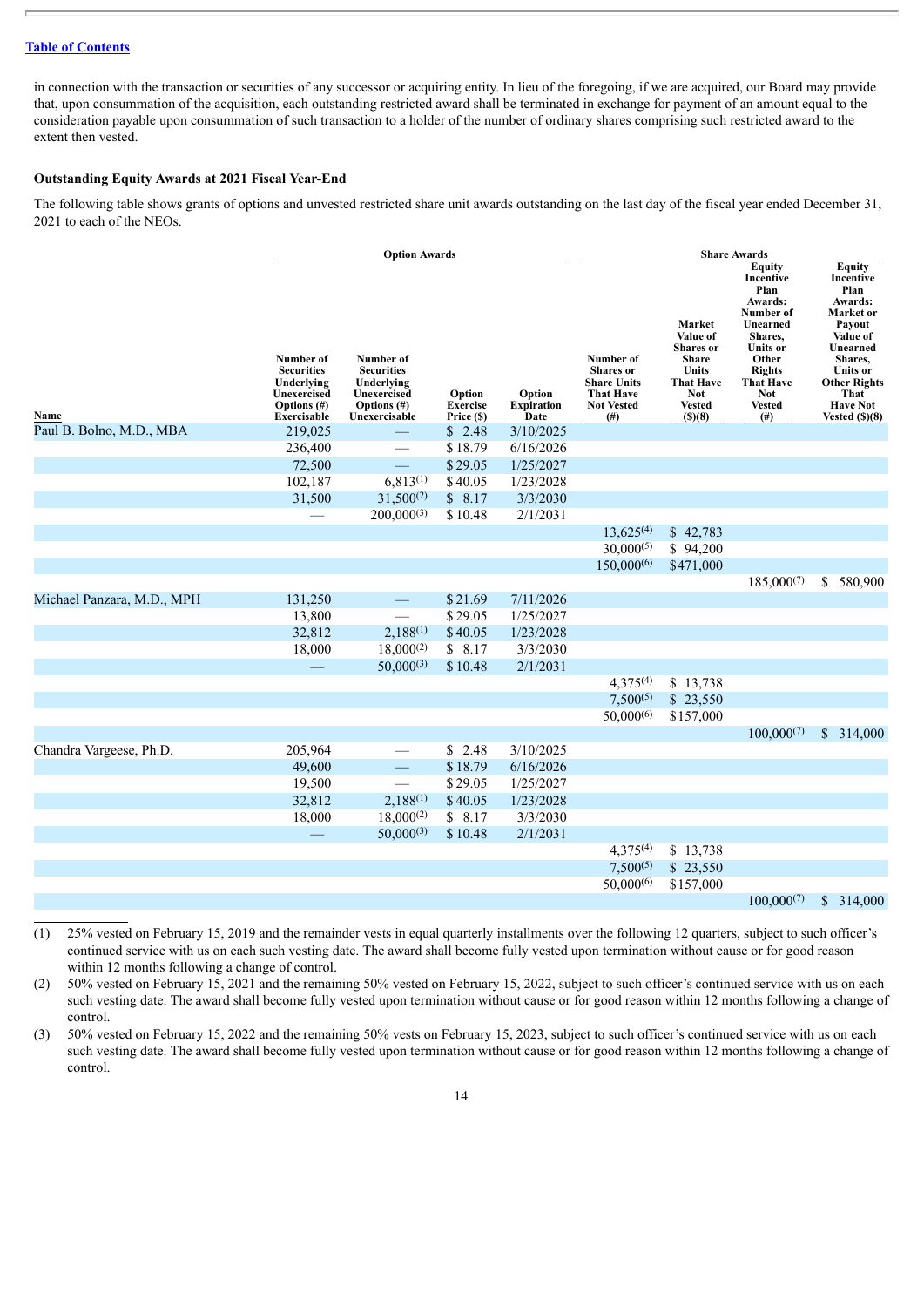- (4) 25% vested on February 15, 2019 and the remainder vests in equal annual installments over the following three years, subject to such officer's continued service with us on each such vesting date. The award shall become fully vested upon termination without cause or for good reason within 12 months following a change of control.
- (5) 25% vested on February 15, 2020 and the remainder vests in equal monthly installments over the following 36 months, subject to such officer's continued service with us on each such vesting date. The award shall become fully vested upon termination without cause or for good reason within 12 months following a change of control.
- (6) 50% vested on February 15, 2022 and the remaining 50% vests on February 15, 2023, subject to such officer's continued service with us on each such vesting date. The award shall become fully vested upon termination without cause or for good reason within 12 months following a change of control.
- (7) These performance-based RSUs were granted on March 7, 2019 and were amended on March 17, 2021. A description of the vesting criteria of the performance-based-RSUs is set forth under the sub-heading "*Long-Term Incentive Compensation* — *2019 Performance-Based RSUs and 2021 Amended and Restated Performance-Based RSUs"* above*.* The award shall become fully vested upon termination without cause or for good reason within 12 months following a change of control.
- (8) The market value of the RSU awards and performance-based RSUs is based on the closing price of our ordinary shares of \$3.14 per share at December 31, 2021.

#### **Director Compensation**

The following table shows the total compensation paid or accrued during the fiscal year ended December 31, 2021 to each of our non-employee directors. Directors who are also employees are not compensated for their service on our Board.

| Name                                   | <b>Fees Earned or</b><br>Paid in Cash $(S)$ (1) | <b>Option Awards (\$) (2)</b> | All Other<br>Compensation (\$) | Total (\$) |
|----------------------------------------|-------------------------------------------------|-------------------------------|--------------------------------|------------|
| Christian Henry                        | 108,000                                         | 138,151                       |                                | 246,151    |
| Mark H. N. Corrigan, M.D.              | 79,000                                          | 68,510                        |                                | 147,510    |
| Peter Kolchinsky, Ph.D. <sup>(3)</sup> | 47,500                                          | 138,151                       |                                | 185,651    |
| Amy Pott                               | 1,008                                           |                               |                                | 1,008      |
| Adrian Rawcliffe                       | 56,500                                          | 138,151                       |                                | 194,651    |
| Ken Takanashi                          | 47,500                                          | 138,151                       | $22.125^{(4)}$                 | 207,776    |
| Aik Na Tan                             | 49,000                                          | 68,510                        |                                | 117,510    |
| Gregory L. Verdine, Ph.D.              | 47,500                                          | 138,151                       | $150,000^{(5)}$                | 335,651    |
| Heidi L. Wagner, J.D.                  | 55,000                                          | 68,510                        |                                | 123,510    |
|                                        |                                                 |                               |                                |            |

(1) Amounts represent fees earned during 2021 under our Non-Employee Director Compensation Policy. Ms. Pott resigned as a director of the Company effective as of January 8, 2021.

(2) Amount represents the aggregate grant date fair value for the option awards identified, computed in accordance with FASB ASC Topic 718. A discussion of the assumptions used in determining grant date fair value may be found in Note 7 to the financial statements included in the Original  $10-K$ .

(3) Pursuant to the terms of the RA Capital Healthcare Fund, L.P. governing documents, Dr. Kolchinsky is required to remit to RA Capital Management, L.P. ("RA Capital") both the cash and the equity compensation, and RA Capital and not Dr. Kolchinsky is the beneficial owner of such compensation.

(4) At our 2021 Annual General Meeting of Shareholders (the "2021 AGM"), our shareholders approved a one-time, additional amount of \$22,125 (which amount includes a tax gross-up) plus any applicable interest related to withholding taxes required to be paid to the U.S. Internal Revenue Service on behalf of one of our ex-U.S. directors.

(5) Amount paid pursuant to a consulting agreement between the Company and Dr. Verdine.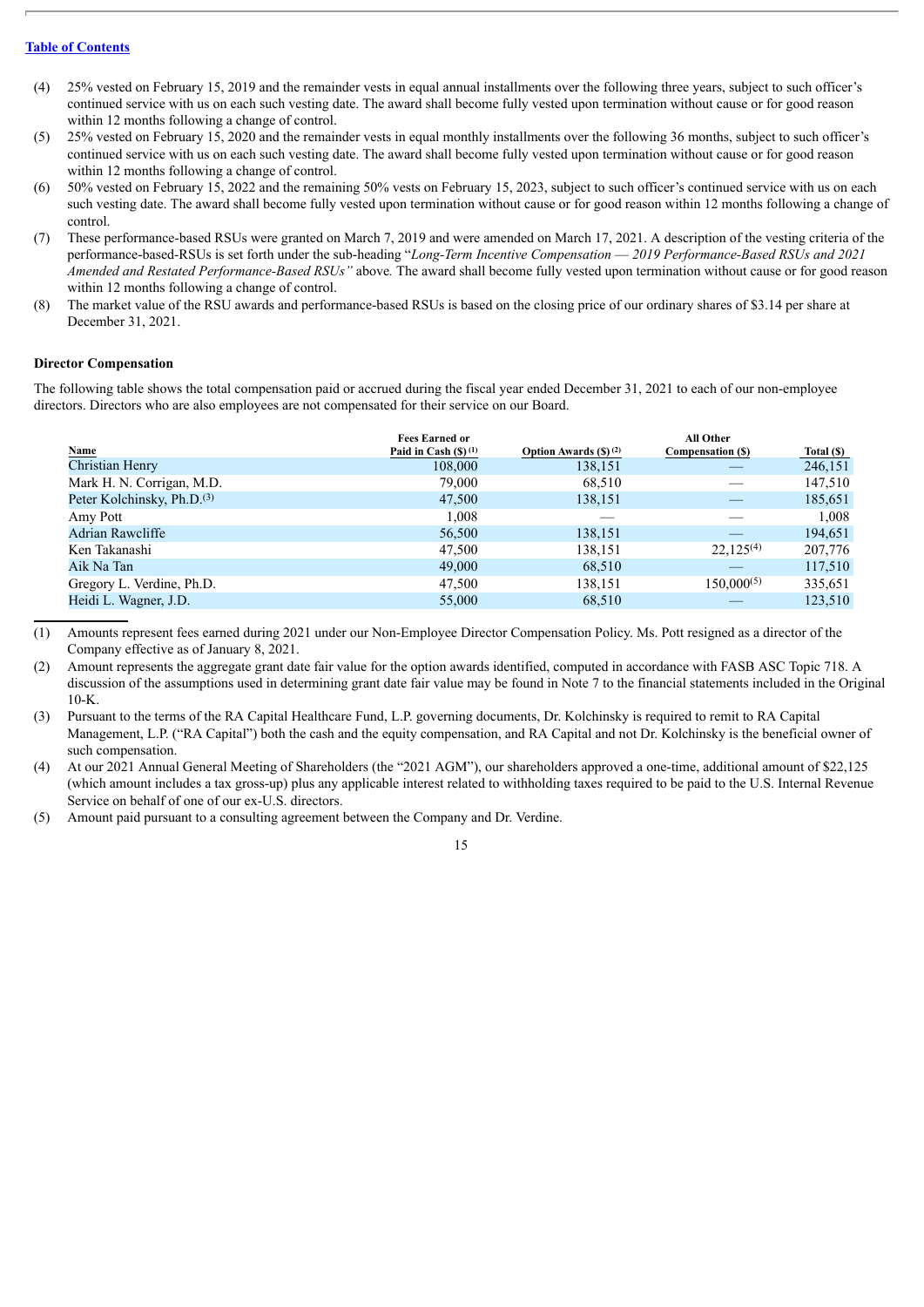The following table shows the aggregate number of shares subject to options held by each of our non-employee directors as of December 31, 2021:

| Name                      | Aggregate<br>Number of<br><b>Shares</b><br>Subject to<br><b>Options</b> |
|---------------------------|-------------------------------------------------------------------------|
| <b>Christian Henry</b>    | 81,000                                                                  |
| Mark H. N. Corrigan, M.D. | 52,500                                                                  |
| Peter Kolchinsky, Ph.D.   | 81,000                                                                  |
| Amy Pott                  |                                                                         |
| Adrian Rawcliffe          | 99,000                                                                  |
| Ken Takanashi             | 81,000                                                                  |
| Aik Na Tan                | 42,000                                                                  |
| Gregory L. Verdine, Ph.D. | 347,402                                                                 |
| Heidi L. Wagner, J.D.     | 52,500                                                                  |

#### **Non-Employee Director Compensation Policy**

#### *2021 Non-Employee Director Compensation Policy*

At our 2021 Annual General Meeting of Shareholders (the "2021 AGM"), our shareholders approved our 2021 Non-Employee Director Compensation Policy, under which our directors are compensated for their service as directors, including as members of the various committees of our Board on which they serve, for the Board service period that commenced on the date of our 2021 AGM and runs through the date of our 2022 AGM. The terms of the 2021 Non-Employee Director Compensation Policy are as follows:

#### (A) Cash Compensation:

- *Board of Directors*: Annual cash compensation of \$40,000 to each non-employee director, other than the Chairman of the Board, and cash compensation of \$75,000 to the non-employee Chairman of the Board.
- *Audit Committee*: Additional annual cash compensation of \$18,000 to the Chairman of the Audit Committee and \$9,000 to each member of the Audit Committee other than the Chairman.
- *Compensation Committee*: Additional annual cash compensation of \$15,000 to the Chairman of the Compensation Committee and \$7,500 to each member of the Compensation Committee other than the Chairman.
- *Nominating and Corporate Governance Committee*: Additional annual cash compensation of \$15,000 to the Chairman of the Nominating and Corporate Governance Committee and \$7,500 to each member of the Nominating and Corporate Governance Committee other than the Chairman.
- *Research and Development Committee*: Additional annual cash compensation of \$15,000 to the Chairman of the Research and Development Committee and \$7,500 to each member of the Research and Development Committee other than the Chairman.
- *Proration*: Additional pro rata cash compensation of the annual cash compensation amounts set forth above shall be made, as applicable, to (i) any director who ceases to be a director, Chairman of the Board or member or chairman of any committee of the Board and (ii) any new non-employee director who is appointed by the Board, any independent director who is appointed to the position of Chairman of the Board or chairman of any such committee of the Board or any independent director who is appointed to serve on any such committee of the Board, for their services rendered as a director and/or committee member, for the portion of the year in which such director so served.

#### (B) Equity Compensation:

- *Initial Equity Grant*: One-time equity grant upon initial appointment or election to the Board of an option to purchase 42,000 ordinary shares, which shall vest as to 12.5% of the shares on a quarterly basis during the two-year period following the grant date.
- *Refresh Equity Grant*: Each non-employee director whose initial equity grant has an expiration date within twelve months following the 2021 AGM shall be granted an option to purchase 42,000 ordinary shares, which shall vest as to 12.5% of the shares on a quarterly basis during the two-year period following the grant date.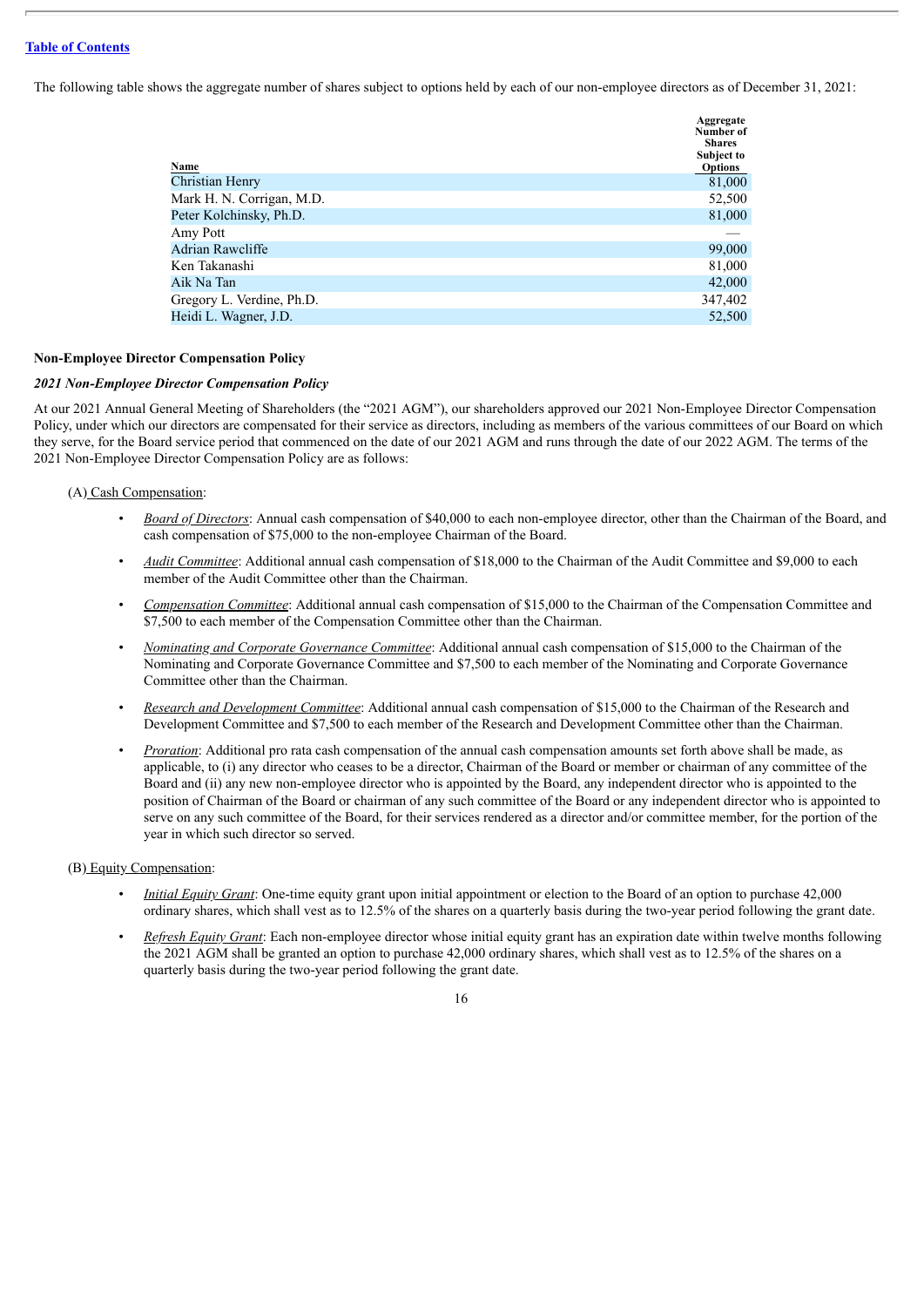- *Annual Equity Grant*: Annual equity grant of an option to purchase 21,000 ordinary shares, which shall vest as to 100% of the shares on the earlier of the 2022 AGM or the first anniversary of the grant date.
- *Limitation on Equity Grants*: A non-employee director shall be eligible to receive only one type of option grant at the 2021 AGM, which shall be an initial equity grant, a refresh equity grant, or an annual equity grant, in each case as described above.

#### *2021 One-Time Research and Development Committee Compensation in Arrears*

At our 2021 AGM, our shareholders approved for the Research and Development Committee to receive cash compensation in arrears for their service on the Research and Development Committee for the period of January 1, 2021 through the date of 2021 AGM, which included cash compensation of \$15,000 to the Chairman of the Research and Development Committee and \$7,500 to each member of the Research and Development Committee other than the Chairman.

#### *2021 One-Time Tax Withholding Gross-up*

At our 2021 AGM, our shareholders approved a one-time, additional amount of \$22,125 (which amount includes a tax gross-up) plus any applicable interest related to withholding taxes required to be paid to the U.S. Internal Revenue Service on behalf of one of our ex-U.S. directors.

#### <span id="page-21-0"></span>**Item 12. Security Ownership of Certain Beneficial Owners and Management and Related Stockholder Matters.**

#### **SECURITY OWNERSHIP OF CERTAIN BENEFICIAL OWNERS AND MANAGEMENT**

The following table sets forth certain information with respect to the beneficial ownership of our ordinary shares as of March 25, 2022 for (i) the executive officers named in the Summary Compensation Table appearing elsewhere in this Amendment, (ii) each of our directors, (iii) all of our current directors and executive officers as a group and (iv) each shareholder known by us to own beneficially more than 5% of our ordinary shares. Beneficial ownership is determined in accordance with the rules of the SEC and includes voting or investment power with respect to the securities. We deem ordinary shares that may be acquired by an individual or group within 60 days of March 25, 2022 pursuant to the exercise of options, or the vesting of restricted share unit awards, and the conversion of our outstanding Series A preferred shares into ordinary shares to be outstanding for the purpose of computing the percentage ownership of such individual or group, but such shares are not deemed to be outstanding for the purpose of computing the percentage ownership of any other person shown in the table. Except as indicated in footnotes to this table, we believe that the shareholders named in this table have sole voting and investment power with respect to all ordinary shares shown to be beneficially owned by them based on information provided to us by these shareholders. Percentage ownership is based on 60,859,968 ordinary shares outstanding on March 25, 2022.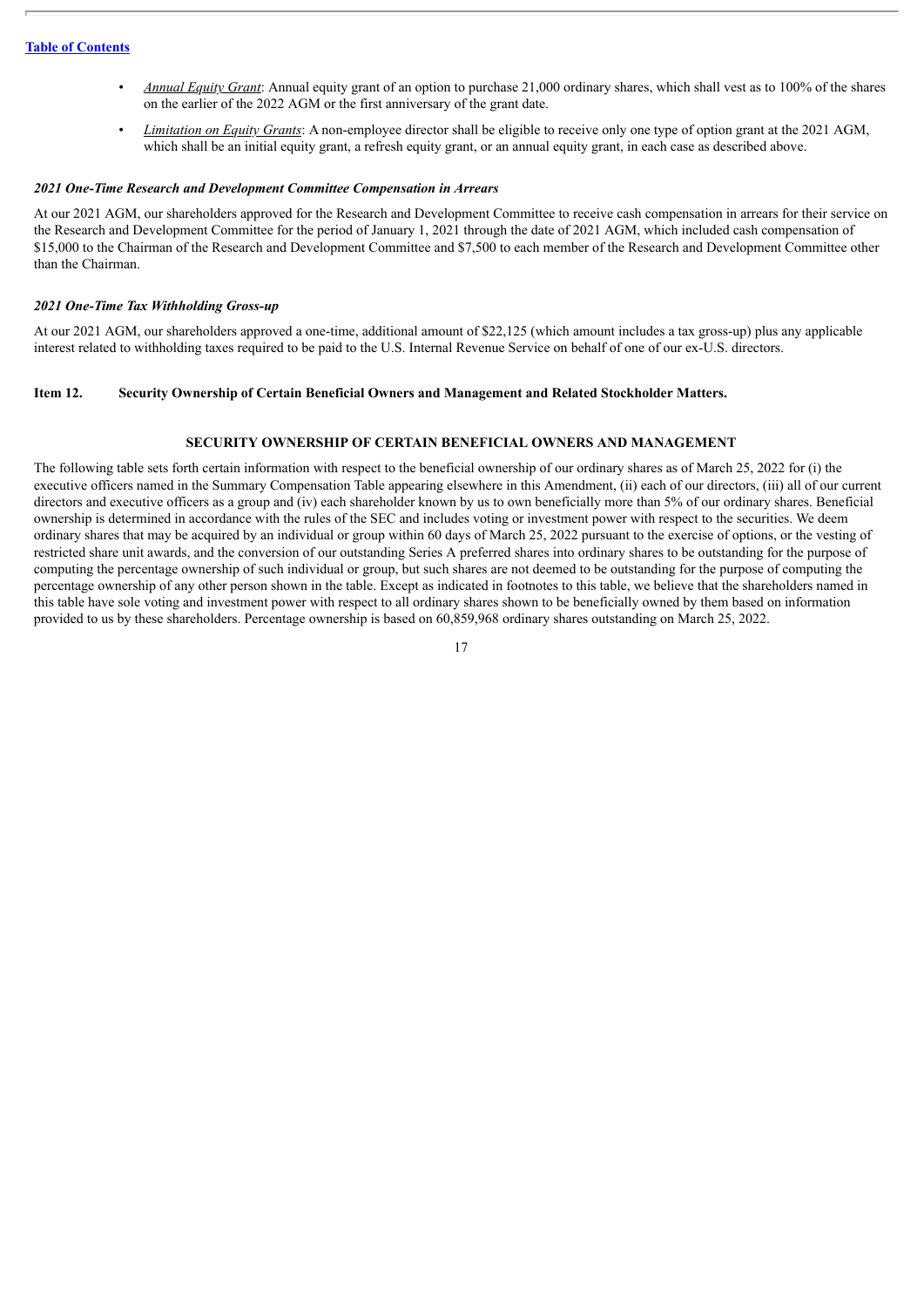|                                                                                 | <b>Ordinary Shares</b><br><b>Beneficially Owned</b> |         |
|---------------------------------------------------------------------------------|-----------------------------------------------------|---------|
| Name                                                                            | <b>Shares</b>                                       | Percent |
| 5% Beneficial Owners                                                            |                                                     |         |
| RA Capital Management, L.P. <sup>(1)</sup>                                      | 7,775,207                                           | 12.8%   |
| Shin Nippon Biomedical Laboratories, Ltd. <sup>(2)</sup>                        | 5,885,478                                           | 9.1%    |
| Maverick Capital, Ltd. <sup>(3)</sup>                                           | 5,593,389                                           | $9.2\%$ |
| BB Biotech $AG(4)$                                                              | 4,602,858                                           | 7.6%    |
| PRIMECAP Management Company <sup>(5)</sup>                                      | 4,594,575                                           | 7.5%    |
| M28 Capital Management LP(6)                                                    | 3,765,588                                           | $6.2\%$ |
| Directors and Named Executive Officers                                          |                                                     |         |
| Paul B. Bolno, M.D., MBA <sup>(7)</sup>                                         | 1,087,751                                           | 1.8%    |
| Michael Panzara, M.D., MPH <sup>(8)</sup>                                       | 288,117                                             | $\ast$  |
| Chandra Vargeese, Ph.D. <sup>(9)</sup>                                          | 415,623                                             | $\ast$  |
| Mark H. N. Corrigan, M.D. <sup>(11)</sup>                                       | 23,625                                              | $\ast$  |
| Christian Henry <sup><math>(11)</math></sup>                                    | 49,500                                              | $\ast$  |
| Peter Kolchinsky, Ph.D. <sup>(12)</sup>                                         | 7,824,707                                           | 12.8%   |
| Adrian Rawcliffe <sup>(11)</sup>                                                | 49,500                                              | $\ast$  |
| Ken Takanashi $(13)$                                                            | 5,934,978                                           | $9.2\%$ |
| Heidi L. Wagner, J.D. <sup>(11)</sup>                                           | 23,625                                              | $\ast$  |
| Gregory L. Verdine, Ph.D. <sup>(14)</sup>                                       | 345,902                                             | $\ast$  |
| Aik Na Tan $(11)$                                                               | 7,673                                               | $\ast$  |
| All current directors and executive officers as a group (13 individuals) $(15)$ | 16,429,992                                          | 24.5%   |

Represents less than 1% of ordinary shares outstanding on March 25, 2022.

- (1) Based on information reported by RA Capital Management, L.P. ("RA Capital"). Such shares are held by RA Capital Healthcare Fund, L.P. (the "Fund"). The general partner of RA Capital is RA Capital Management GP, LLC, of which Dr. Peter Kolchinsky and Mr. Rajeev Shah are the controlling persons. RA Capital serves as investment adviser for the Fund and may be deemed a beneficial owner of any securities of the Company held by the Fund. The Fund has delegated to RA Capital the sole power to vote and the sole power to dispose of all securities held in the Fund's portfolio, including the ordinary shares held by the Fund. Because the Fund has divested itself of voting and investment power over the reported securities it holds and may not revoke that delegation on less than 61 days' notice, the Fund disclaims beneficial ownership of the securities it holds for purposes of Section 13(d) of the Exchange Act. As managers of RA Capital, Dr. Kolchinsky and Mr. Shah may be deemed beneficial owners, for purposes of Section 13(d) of the Exchange Act, of any securities of the Company beneficially owned by RA Capital. RA Capital, Dr. Kolchinsky, and Mr. Shah disclaim beneficial ownership of securities beneficially owned by RA Capital. The address for RA Capital is 200 Berkeley Street, 18th Floor, Boston, MA 02116.
- (2) Based on information reported by Shin Nippon Biomedical Laboratories, Ltd. ("SNBL") on Schedule 13D/A filed with the SEC on February 20, 2019. Consists of (i) 1,697,467 ordinary shares held by SNBL; (ii) 286,663 ordinary shares held by SNBL USA, Ltd. ("SNBL USA"); (iii) 1,801,348 Series A preferred shares held by SNBL; and (iv) 2,100,000 Series A preferred shares held by SNBL USA. The Series A preferred shares can be converted at any time on a one-for-one basis into ordinary shares at the discretion of the holder. Ken Takanashi, a member of our Board, is an executive officer of SNBL and an executive officer and director of SNBL USA. SNBL and Mr. Takanashi share voting and dispositive power with respect to such shares and may be deemed to beneficially own such shares. The address of SNBL is St. Luke's Tower 28F, 8-1, Akashi-cho, Chuo-ku, Tokyo 104-0044, Japan.
- (3) Based on information reported by Maverick Capital, Ltd., Maverick Capital Management, LLC and Lee S. Ainslee on Schedule 13G filed with the SEC on February 14, 2022. Maverick Capital, Ltd. is an investment adviser registered under Section 203 of the Investment Advisers Act of 1940 and, as such, may be deemed to have beneficial ownership of the ordinary shares reported herein through the investment discretion it exercises over its clients' accounts. Maverick Capital Management, LLC is the General Partner of Maverick Capital, Ltd. Mr. Ainslie is the manager of Maverick Capital Management, LLC. The principal business address of (i) Maverick Capital, Ltd. and Maverick Capital Management, LLC is 1900 N. Pearl Street, 20<sup>th</sup> Floor, Dallas, Texas, 75201, and (ii) Mr. Ainslie is 222 Lakeview Avenue, Suite 520, West Palm Beach, Florida 33401.
- (4) Based on information reported by BB Biotech AG and Biotech Target N.V on Schedule 13G/A filed with the SEC on February 11, 2022. Such shares are held by Biotech Target N.V., a wholly-owned subsidiary of BB Biotech AG. The address of BB Biotech AG is Schwertstrasse 6, CH-8200 Schaffhausen, Switzerland and the address of Biotech Target N.V. is Ara Hill Top Building, Unit A-5, Pletterijweg Oost 1, Curaçao.
- (5) Based on information reported by PRIMECAP Management Company on Schedule 13G/A filed with the SEC on February 10, 2022. The address of PRIMECAP Management Company is 177 E. Colorado Blvd., 11<sup>th</sup> Floor, Pasadena, CA 91105.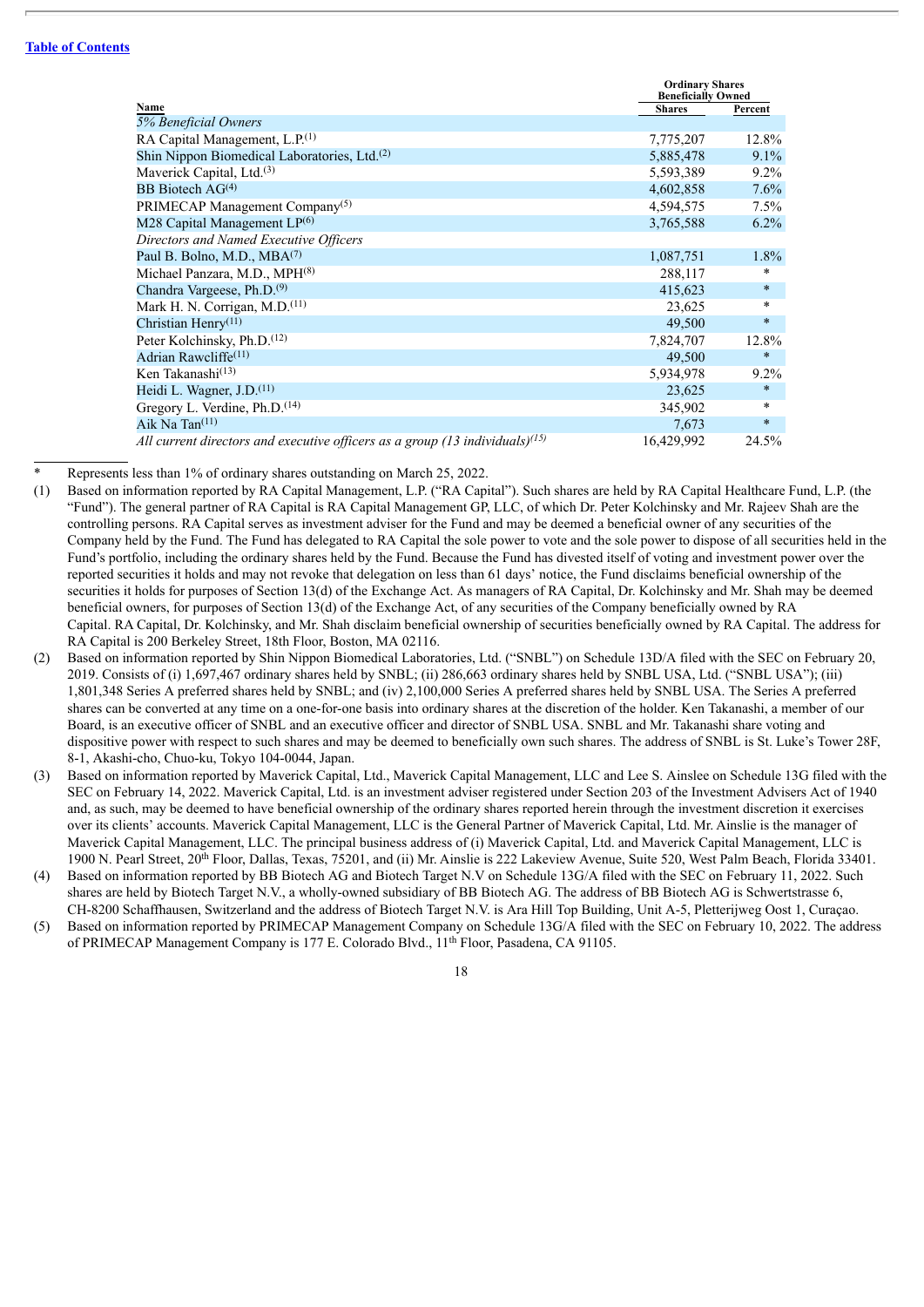- (6) Based on information reported by M28 Capital Management LP ("M28 Capital") on Schedule 13G filed with the SEC on October 29, 2021. M28 Capital is the investment manager to M28 Capital Master Fund LP, a Cayman Islands limited partnership ("M28 Master"). As of October 27, 2021, M28 Capital may be deemed to beneficially own an aggregate of 3,765,588 ordinary shares of the Company. The number of shares reported herein consists of 3,765,588 ordinary shares held by M28 Master. M28 Capital, as the investment manager to M28 Master, may be deemed to beneficially own these securities. Marc Elia is the Chief Investment Officer and principal owner of M28 Capital and exercises investment discretion with respect to these securities. The address of M28 Capital is 700 Canal Street, 2<sup>nd</sup> Floor, Stamford, CT, 06902.
- (7) Consists of (i) 287,826 ordinary shares held by Dr. Bolno and (ii) 799,925 ordinary shares underlying options exercisable within 60 days of March 25, 2022.
- (8) Consists of (i) 47,067 ordinary shares held by Dr. Panzara and (ii) 241,050 ordinary shares underlying options exercisable within 60 days of March 25, 2022.
- (9) Consists of (i) 44,559 ordinary shares held by Dr. Vargeese and (ii) 371,064 ordinary shares underlying options exercisable within 60 days of March 25, 2022.
- (11) Consists of ordinary shares underlying options exercisable within 60 days of March 25, 2022.
- (12) See Footnote (1) above. Also consists of 49,500 ordinary shares underlying options exercisable within 60 days of March 25, 2022 held by Dr. Kolchinsky.
- (13) See Footnote (2) above. Also consists of 49,500 ordinary shares underlying options exercisable within 60 days of March 25, 2022 held by Mr. Takanashi.
- (14) Consists of (i) 30,000 ordinary shares held by Dr. Verdine and (ii) 315,902 ordinary shares underlying options exercisable within 60 days of March 25, 2022.
- (15) Consists of (i) 2,288,108 ordinary shares underlying options exercisable within 60 days of March 25, 2022, held by our current directors and executive officers, (ii) 10,240,536 outstanding ordinary shares beneficially owned by our current directors and executive officers and entities affiliated with certain of our directors, and (iii) 3,901,348 Series A preferred shares, which can be converted at any time on a one-for-one basis into ordinary shares at the discretion of the holder, held by entities affiliated with one of our directors.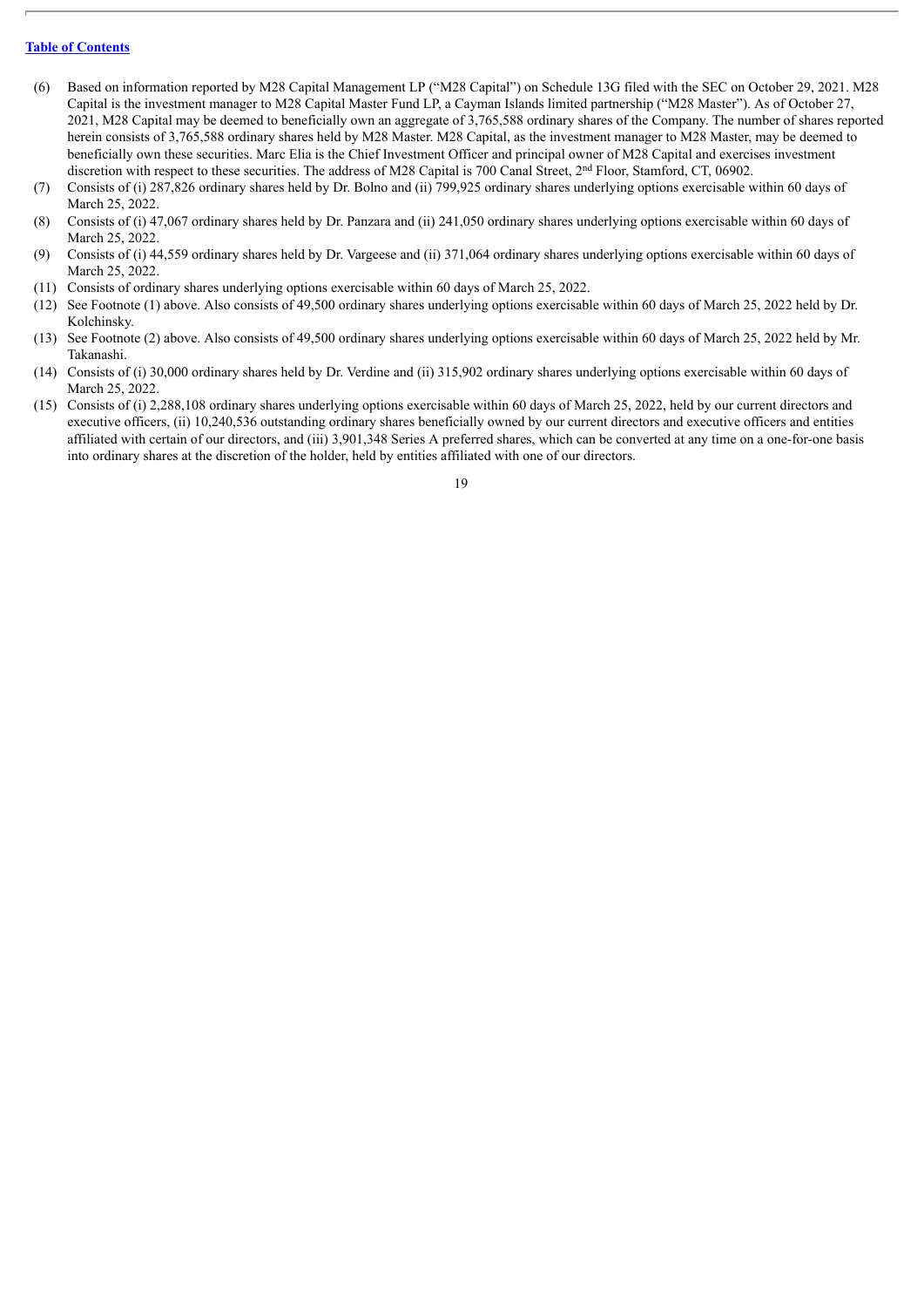#### **EQUITY COMPENSATION PLAN INFORMATION**

The following table provides certain information with respect to our equity compensation plans in effect as of December 31, 2021.

|                                                            | <b>Number of Securities</b><br>to be Issued upon<br><b>Exercise of</b><br><b>Outstanding Options,</b> | Weighted-Average<br><b>Exercise Price of</b><br>Outstanding<br><b>Options, Warrants</b> | Number of<br><b>Securities</b><br>Remaining<br><b>Available for Future</b><br>Issuance under<br>Equity |
|------------------------------------------------------------|-------------------------------------------------------------------------------------------------------|-----------------------------------------------------------------------------------------|--------------------------------------------------------------------------------------------------------|
| <b>Plan Category</b>                                       | <b>Warrants and Rights</b>                                                                            | and Rights                                                                              | <b>Compensation Plans</b>                                                                              |
| Equity compensation plans approved by security holders     | $8.744.635^{(1)}$                                                                                     | $10.23^{(2)}$                                                                           | $4,015,356^{(3)}$                                                                                      |
| Equity compensation plans not approved by security holders | 88.875 <sup>(4)</sup>                                                                                 | $9.28^{(5)}$                                                                            |                                                                                                        |
| Total                                                      | 8,833,510                                                                                             | 10.22                                                                                   | 4.015.356                                                                                              |

- (1) Consists of options to purchase 6,889,535 of our ordinary shares outstanding under the 2014 Plan and the 2021 Plan, 802,993 of our ordinary shares subject to performance-based RSUs outstanding under the 2014 Plan, and 1,072,357 of our ordinary shares subject to time-based RSUs outstanding under the 2014 Plan and the 2021 Plan, in each case as of December 31, 2021.
- (2) Reflects the weighted average exercise price of the options to purchase 6,889,535 of our ordinary shares outstanding under the 2014 Plan and 2021 Plan, as of December 31, 2021.
- (3) Consists of 3,132,882 of shares available for future grants under the 2021 Plan, as well as 882,474 of shares that remain available for sale under the 2019 Employee Share Purchase Plan, in each case as of December 31, 2021.
- (4) Consists of options to purchase 68,625 of our ordinary shares granted outside of the 2014 Plan and the 2021 Plan in accordance with Nasdaq Listing Rule 5635(c)(4) and 20,250 of our ordinary shares subject to time-based RSUs granted outside of the 2014 Plan and the 2021 Plan in accordance with Nasdaq Listing Rule 5635(c)(4), outstanding as of December 31, 2021.
- (5) Reflects the weighted average exercise price of the options to purchase 68,625 of our ordinary shares granted in accordance with Nasdaq Listing Rule 5635(c)(4), outstanding as of December 31, 2021.

#### <span id="page-24-0"></span>**Item 13. Certain Relationships and Related Transactions, and Director Independence.**

## **CERTAIN RELATIONSHIPS AND RELATED PERSON TRANSACTIONS**

The following includes a summary of transactions since January 1, 2020 to which we have been a party, in which the amount involved in the transaction exceeded the lesser of \$120,000 or one percent of the average of our total assets at December 31, 2021 and 2020, and in which any of our directors, executive officers or beneficial owners of more than 5% of our ordinary shares, or any member of the immediate family of any of the foregoing persons had or will have a direct or indirect material interest, other than equity and other compensation, termination, change in control and other arrangements, which are described under, "Executive Officer and Director Compensation." We refer to such transactions as "related party transactions" or "related person transactions" and such persons as "related parties" or "related persons." With the approval of our Board, we have engaged in the related party transactions described below.

#### **Indemnification Agreements with Officers and Directors**

We have entered into deeds of indemnity with our directors and our executive officers. These agreements will require us to indemnify these individuals to the fullest extent permitted under Singapore law against liabilities that may arise by reason of their service to us as a result of any proceeding against them as to which they could be indemnified. These indemnification rights shall not be exclusive of any other right which an indemnified person may have or hereafter acquire under any statute, provision of our Constitution, agreement, vote of shareholders or disinterested directors or otherwise if he or she is subsequently found to have been negligent or otherwise have breached his or her trust or fiduciary duties or to be in default thereof, or where the Singapore courts have declined to grant relief.

#### **Consulting Agreement with Gregory L. Verdine, Ph.D.**

Gregory L. Verdine, Ph.D., a member of our Board, entered into a consulting agreement with Wave Life Sciences USA, Inc. ("Wave USA"), our wholly owned subsidiary, dated as of April 1, 2012, pursuant to which Dr. Verdine serves as a scientific advisor. The consulting agreement does not have a specified term and may be terminated by either party upon 14 days' prior written notice. Wave USA pays Dr. Verdine \$12,500 per month pursuant to the consulting agreement and, in each of 2020 and 2021, Dr. Verdine was paid an aggregate of \$150,000 under this agreement.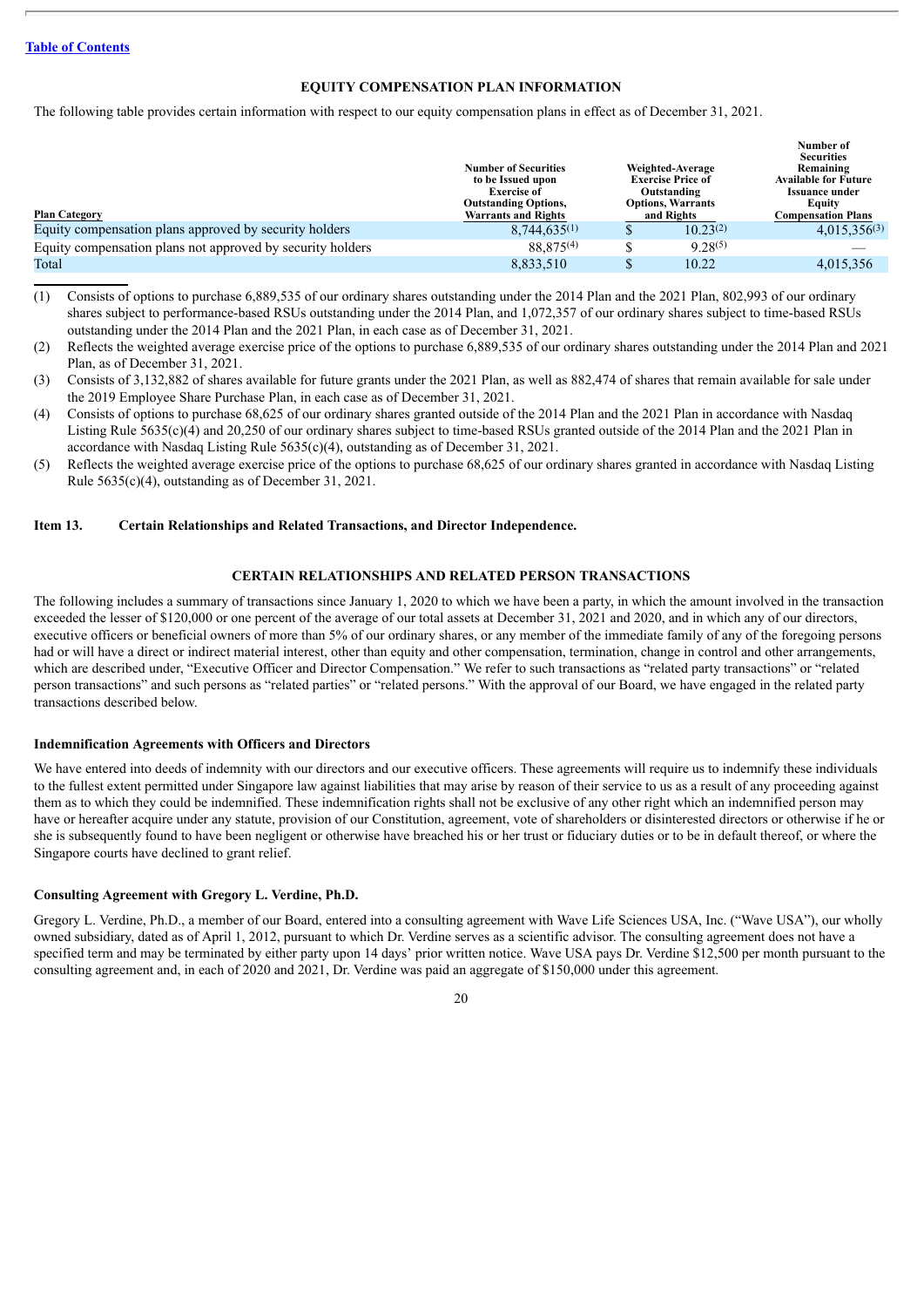#### **Agreements with Pfizer and its Affiliate**

On May 5, 2016, we entered into a Research, License and Option Agreement with Pfizer Inc. ("Pfizer"), which we refer to herein as the "Pfizer Collaboration Agreement." Simultaneously with the entry into the Pfizer Collaboration Agreement, on May 5, 2016, we entered into a Share Purchase Agreement (the "Pfizer Equity Agreement") with C.P. Pharmaceuticals International C.V., an affiliate of Pfizer (the "Pfizer Affiliate"). We refer to the Pfizer Collaboration Agreement and the Pfizer Equity Agreement herein collectively as the "Pfizer Agreements."

Pursuant to the terms of the Pfizer Collaboration Agreement, we and Pfizer have agreed to collaborate on the discovery, development and commercialization of stereopure oligonucleotide therapeutics for up to five programs (each, a "Pfizer Program"), each directed at a genetically-defined hepatic target selected by Pfizer. Under the Pfizer Collaboration Agreement, the parties agreed to collaborate during a four-year research term. The research term for the Pfizer Collaboration Agreement ended in May 2020.

Under the terms of the Pfizer Agreements, Pfizer paid us \$40.0 million upfront, \$30.0 million of which was in the form of an equity investment in our ordinary shares.

Under the Pfizer Equity Agreement, we issued 1,875,000 ordinary shares (the "Pfizer Shares") to the Pfizer Affiliate at a purchase price of \$16.00 per share, for an aggregate purchase price of \$30.0 million. Under the terms of the Pfizer Equity Agreement, the Pfizer Shares were subject to a lock-up restriction, such that the Pfizer Affiliate agreed not to, nor cause its affiliates to, without our prior approval, sell, transfer or otherwise dispose of the Pfizer Shares until certain specified periods of time after the effective date of the Pfizer Equity Agreement. We also agreed to provide the Pfizer Affiliate with registration rights, as described under "Registration Rights under our Share Purchase Agreement with Pfizer" below.

#### **Registration Rights under our Share Purchase Agreement with Pfizer**

Under the terms of the Pfizer Equity Agreement with the Pfizer Affiliate, under which the Pfizer Affiliate purchased the Pfizer Shares, subject to certain conditions and limitations, we agreed to provide certain demand registration rights to the Pfizer Affiliate in order to register all or a portion of the Pfizer Shares purchased by the Pfizer Affiliate. We also provided the Pfizer Affiliate with certain "piggyback" registration rights for a certain period of time, subject to certain conditions and limitations, such that when we propose to register our ordinary shares for our account, the Pfizer Affiliate will have the right to include some or all of the Pfizer Shares in such registration. The Pfizer Equity Agreement also contains other customary terms and conditions of the parties with respect to the registration of the Pfizer Shares.

#### **Related Person Transaction Policy**

Our Board has adopted a written related person transaction policy that requires future transactions between us and any director, executive officer, holder of 5% or more of any class of our capital stock or any member of the immediate family of, or entities affiliated with, any of them, or any other related persons, as defined in Item 404 of Regulation S-K, or their affiliates, in which the amount involved is equal to or greater than \$120,000, be approved in advance by our Audit Committee, or if Audit Committee approval would be inappropriate, by another independent body of our Board. In approving or rejecting such proposed related person transaction, the committee is to consider all available information deemed relevant by the committee, including, but not limited to, the extent of the related person's interest in the transaction and whether the transaction is on terms no less favorable to us than terms we could have generally obtained from an unaffiliated third party under the same or similar circumstances. The committee approves only those transactions that, in light of known circumstances, are deemed to be in our best interests. In the event that any member of the committee is not a disinterested person with respect to the related person transaction under review, that member is excluded from the review and approval or rejection of such related person transaction; provided, however, that such committee member may be counted in determining the presence of a quorum at the meeting of the committee at which such transaction is considered. If we become aware of an existing related person transaction which has not been approved under the policy, the matter will be referred to the committee. The committee evaluates all options available, including ratification, revision or termination of such transaction. In the event that management determines that it is impractical or undesirable to wait until a meeting of the committee to consummate a related person transaction, the chair of the committee may approve such transaction in accordance with the related person transaction approval policy. Any such approval must be reported to the committee at the next regularly scheduled meeting.

#### **Director Independence**

Our Board believes that independence is one important component of a high-functioning board capable of objective decision-making that represents the long-term interests of shareholders and the Company. Since the Company's initial public offering in 2015, our Board has enhanced its independence by replacing two previous directors — a founder and a representative of an investor — with five directors who are independent and not affiliated with any of our principal shareholders. We further enhanced our Board's independent leadership by appointing Christian Henry as its independent Chairman. Our Board is committed to ensuring that its members reflect an appropriate level of independence in conjunction with the combination of qualifications, qualities and skills required to exercise its duties and responsibilities and serve the best interests of the Company and its shareholders. In accordance with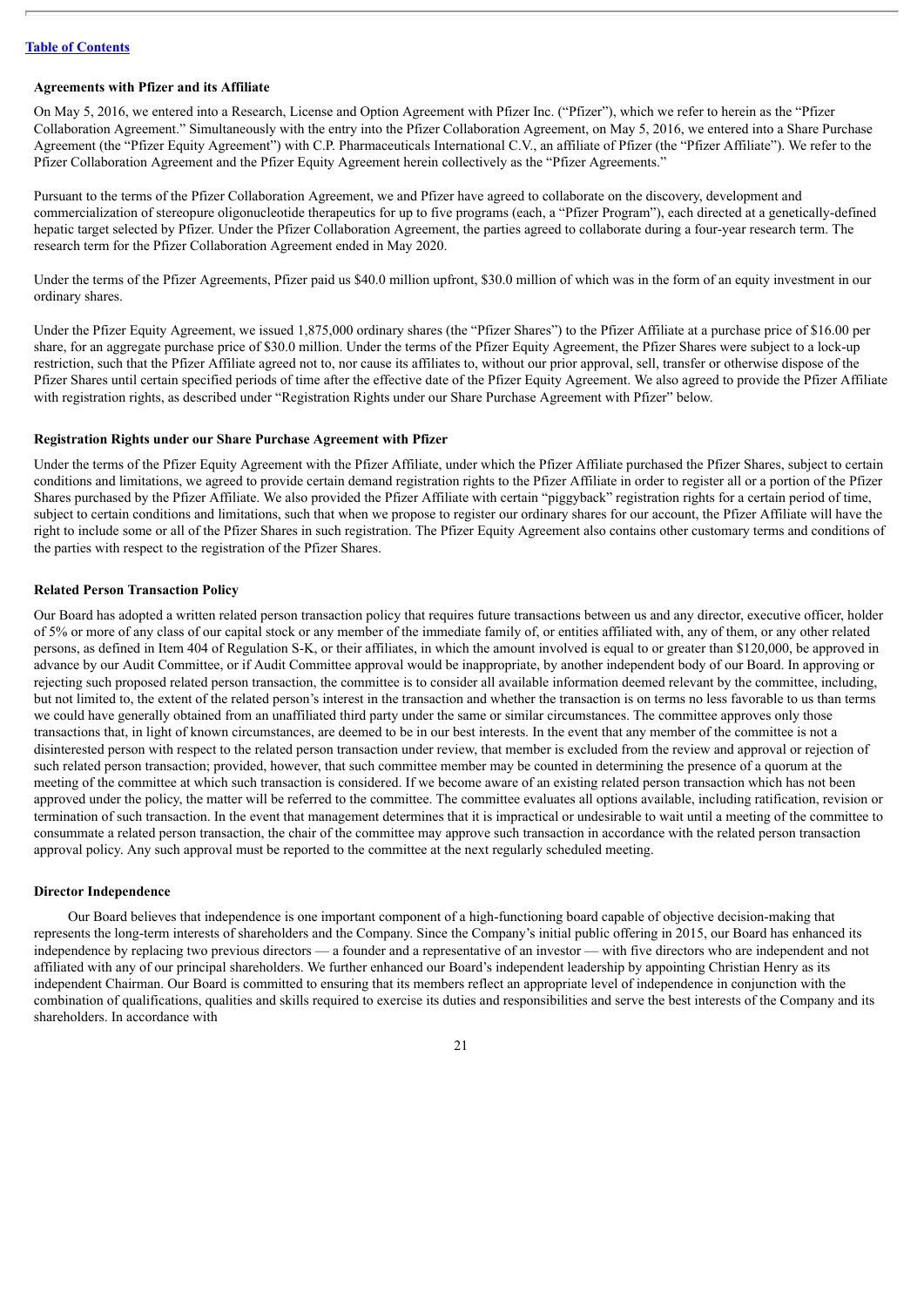our Corporate Governance Guidelines and Nasdaq rules, we hold executive sessions of our independent directors in conjunction with our regularly scheduled board meetings and otherwise as appropriate. In addition, our Compensation Committee meets in executive session with no members of management present, as necessary or appropriate, to address various compensation matters, including deliberations regarding our Chief Executive Officer's performance and compensation.

Our Board has reviewed the materiality of any relationship that each of our directors has with the Company, either directly or indirectly. Based upon this review, our Board has determined that the following members of the Board are "independent directors" as defined by the Nasdaq Stock Market: Mses. Tan and Wagner, Drs. Kolchinsky and Corrigan, and Messrs. Henry, Rawcliffe and Takanashi.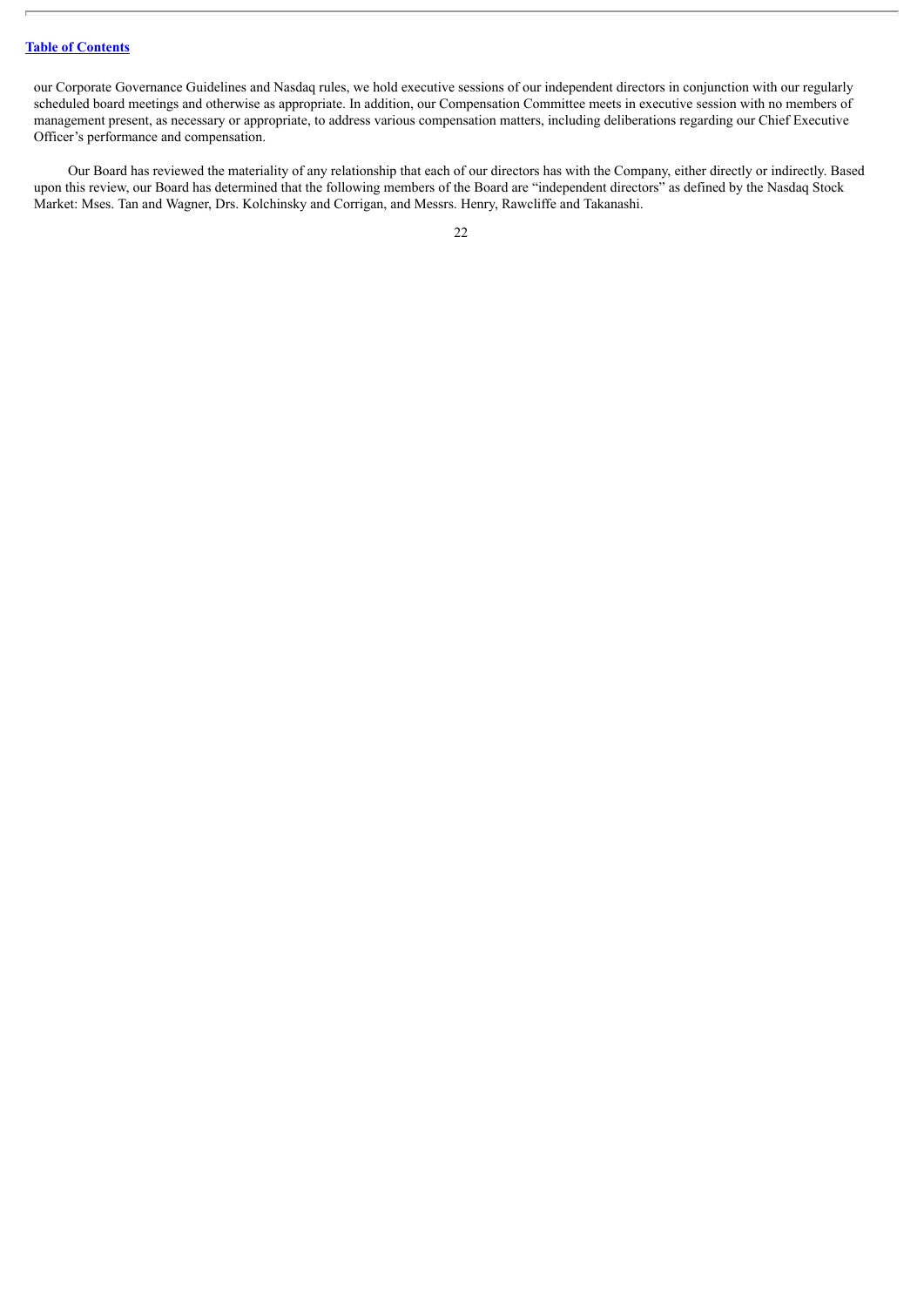#### <span id="page-27-0"></span>**Item 14. Principal Accountant Fees and Services.**

Our independent registered public accounting firm is KPMG LLP, Boston, MA, Auditor Firm ID: 185.

The following table presents fees for professional audit services rendered by KPMG LLP for the services described in the table. Fees disclosed below include fees actually billed or expected to be billed for services pertaining to the applicable fiscal year.

|                                                | 2021      | 2020        |
|------------------------------------------------|-----------|-------------|
| Audit fees $(1)$                               | \$977,558 | \$1,110,833 |
| Audit-related fees <sup><math>(2)</math></sup> |           |             |
| Tax fees <sup><math>(2)</math></sup>           |           |             |
| All other fees <sup><math>(2)</math></sup>     |           |             |

- (1) Audit fees consisted of audit work performed in the preparation of financial statements, as well as work generally only the independent registered public accounting firm and independent Singapore auditor can reasonably be expected to provide, such as statutory audits and the provision of consents in connection with the filing of registration statements and related amendments, as well as other filings.
- (2) There were no audit-related, tax or other fees in 2020 or 2021.

#### Policy on Audit Committee Pre-Approval of Audit and Permissible Non-Audit Services of Independent Public Accounting Firm

In connection with our initial public offering, we adopted a policy under which the Audit Committee must pre-approve all audit and permissible non-audit services to be provided by the independent registered public accounting firm and independent Singapore auditor. As part of its review, the Audit Committee also considers whether the categories of pre-approved services are consistent with the rules on accountant independence of the SEC and the Public Company Accounting Oversight Board. The Audit Committee pre-approved all services performed since the pre-approval policy was adopted.

Prior to engagement of an independent registered public accounting firm and independent Singapore auditor for the next year's audit, management will submit an aggregate of services expected to be rendered during that year for each of four categories of services to the Audit Committee for approval.

1. *Audit* services include audit work performed in the preparation of financial statements, as well as work that generally only an independent registered public accounting firm and independent Singapore auditor can reasonably be expected to provide, including comfort letters, statutory audits, and attest services and consultation regarding financial accounting and/or reporting standards.

2. *Audit-related* services are for assurance and related services that are traditionally performed by an independent registered public accounting firm and independent Singapore auditor, including due diligence related to mergers and acquisitions, employee benefit plan audits, and special procedures required to meet certain regulatory requirements.

3. *Tax* services include all services performed by an independent registered public accounting firm's tax personnel except those services specifically related to the audit of the financial statements, and include fees in the areas of tax compliance, tax planning, and tax advice.

4. *Other fees* are those associated with services not captured in the other categories. The Company generally does not request such services from our independent registered public accounting firm and independent Singapore auditor.

Prior to engagement, the Audit Committee pre-approves these services by category of service. During the year, circumstances may arise when it may become necessary to engage our independent registered public accounting firm and independent Singapore auditor for additional services not contemplated in the original pre-approval. In those instances, the Audit Committee requires specific pre-approval before engaging our independent registered public accounting firm and independent Singapore auditor. The Audit Committee may delegate pre-approval authority to one or more of its members. The member to whom such authority is delegated must report, for informational purposes only, any pre-approval decisions to the Audit Committee at its next scheduled meeting.

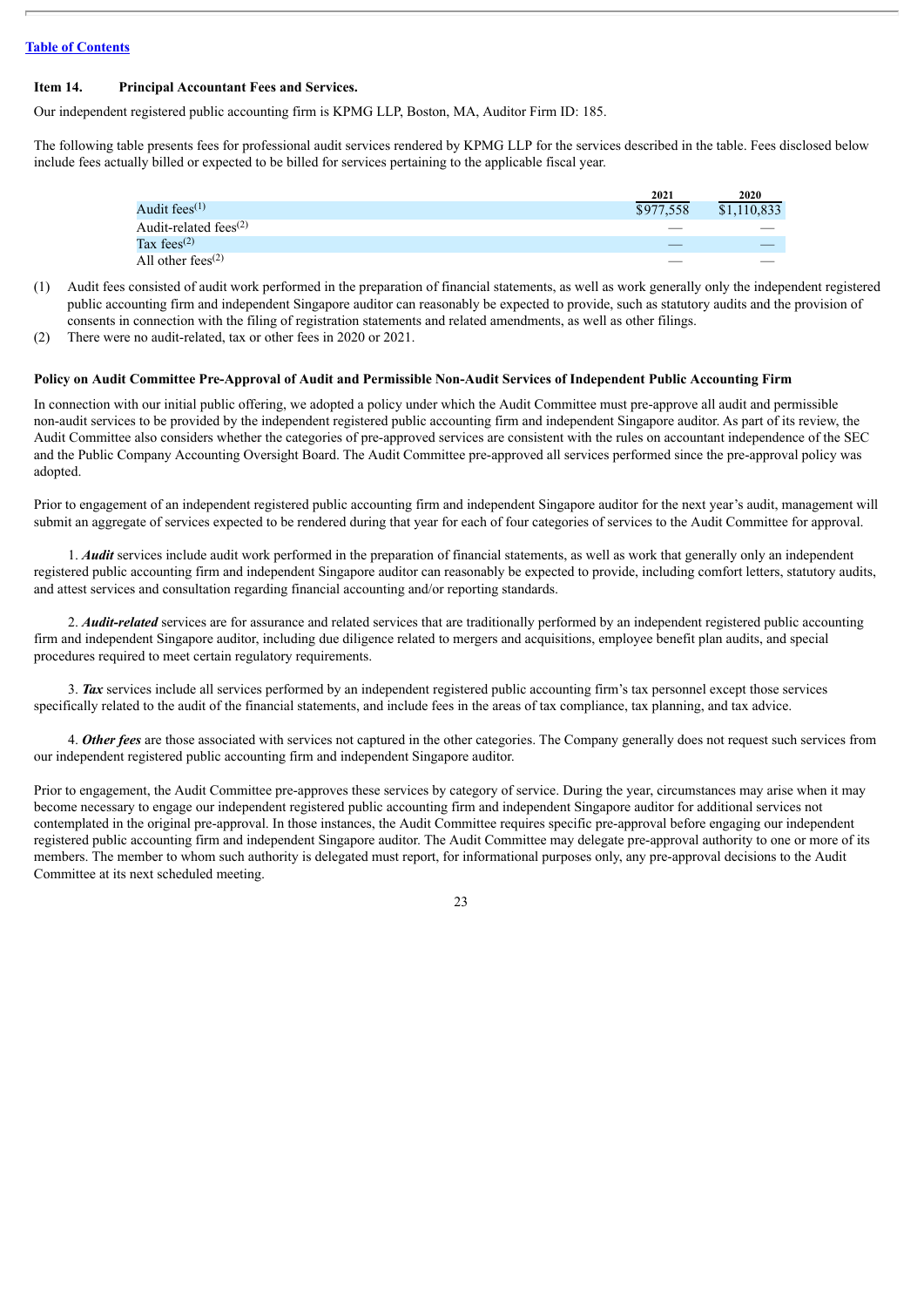#### **PART IV**

#### <span id="page-28-1"></span><span id="page-28-0"></span>**Item 15. Exhibits and Financial Statement Schedules.**

**Item 15(a).** The documents listed below are filed as part of this Amendment No. 1 to Annual Report on Form 10-K/A.

**Item 15(a)(1) and (2).** See Item 8 of the Original 10-K. Other financial statement schedules have not been included because they are not applicable or the information is included in the financial statements or notes thereto.

**Item 15(a)(3).** Exhibits: The exhibits listed below are filed with, or incorporated by reference in, this Amendment.

| Exhibit<br>Number       | <b>Exhibit Description</b>                                                                                                                                                                    | Filed<br>with<br>this<br>Report | Incorporated by<br>Reference herein<br>from Form or<br><b>Schedule</b> | <b>Filing Date</b> | <b>SEC</b><br>File/Reg.<br><b>Number</b> |
|-------------------------|-----------------------------------------------------------------------------------------------------------------------------------------------------------------------------------------------|---------------------------------|------------------------------------------------------------------------|--------------------|------------------------------------------|
| 3.1                     | Constitution (formerly known as Memorandum of Association and Articles of<br>Association)                                                                                                     |                                 | Amendment No. 5<br>to Form S-1<br>(Exhibit 3.2)                        | 11/10/2015         | 333-207379                               |
| 4.1                     | Form of Specimen Ordinary Share Certificate                                                                                                                                                   |                                 | Amendment No. 3<br>to Form S-1<br>(Exhibit 4.1)                        | 11/06/2015         | 333-207379                               |
| 4.2                     | Description of Securities of the Registrant and Comparison of Shareholder<br><b>Rights</b>                                                                                                    |                                 | Form 10-K (Exhibit<br>4.2)                                             | 03/03/2022         | 001-37627                                |
| 4.3.1                   | Investors' Rights Agreement by and among the Registrant and certain of its<br>shareholders, dated as of August 14, 2015                                                                       |                                 | Form S-1<br>(Exhibit 4.2)                                              | 10/09/2015         | 333-207379                               |
| 4.3.2                   | Amendment No. 1 to Investors' Rights Agreement by and among the Registrant<br>and certain of its shareholders, dated as of November 8, 2018                                                   |                                 | Form $10-o$<br>(Exhibit 10.2)                                          | 11/09/2018         | 001-37627                                |
| 4.4<br>Lease Agreements | Share Purchase Agreement by and between the Registrant and C.P.<br>Pharmaceuticals International C.V., dated as of May 5, 2016                                                                |                                 | Form 10-O<br>(Exhibit 10.2)                                            | 08/15/2016         | 001-37627                                |
| 10.1.1                  | Lease Agreement by and between Wave Life Sciences USA, Inc., the<br>Registrant, and King 733 Concord LLC, dated as of April 6, 2015                                                           |                                 | Form S-1<br>(Exhibit 10.7)                                             | 10/09/2015         | 333-207379                               |
| 10.1.2                  | First Amendment (to Lease) by and between Wave Life Sciences USA, Inc. and<br>CPI/King 733 Concord Owner, LLC, dated as of December 9, 2020                                                   |                                 | Form $10-K$<br>(Exhibit 10.5.2)                                        | 03/04/2021         | 001-37627                                |
| 10.2.1                  | Lease Agreement by and between Wave Life Sciences USA, Inc. and King 115<br>Hartwell LLC, dated as of September 26, 2016.                                                                     |                                 | Form 8-K<br>(Exhibit 10.1)                                             | 01/06/2017         | 001-37627                                |
| 10.2.2                  | <u>First Amendment (to Lease) by and between Wave Life Sciences USA, Inc. and</u><br>King 115 Hartwell LLC, dated as of December 31, 2016                                                     |                                 | Form 8-K<br>(Exhibit 10.1)                                             | 01/06/2017         | 001-37627                                |
|                         | Collaboration and License Agreements                                                                                                                                                          |                                 |                                                                        |                    |                                          |
| $10.3.1\dagger$         | Collaboration and License Agreement by and between Wave Life Sciences<br>USA, Inc., Wave Life Sciences UK Limited and Takeda Pharmaceutical<br>Company Limited, dated as of February 19, 2018 |                                 | Form 10-O<br>(Exhibit 10.1)                                            | 05/09/2018         | 001-37627                                |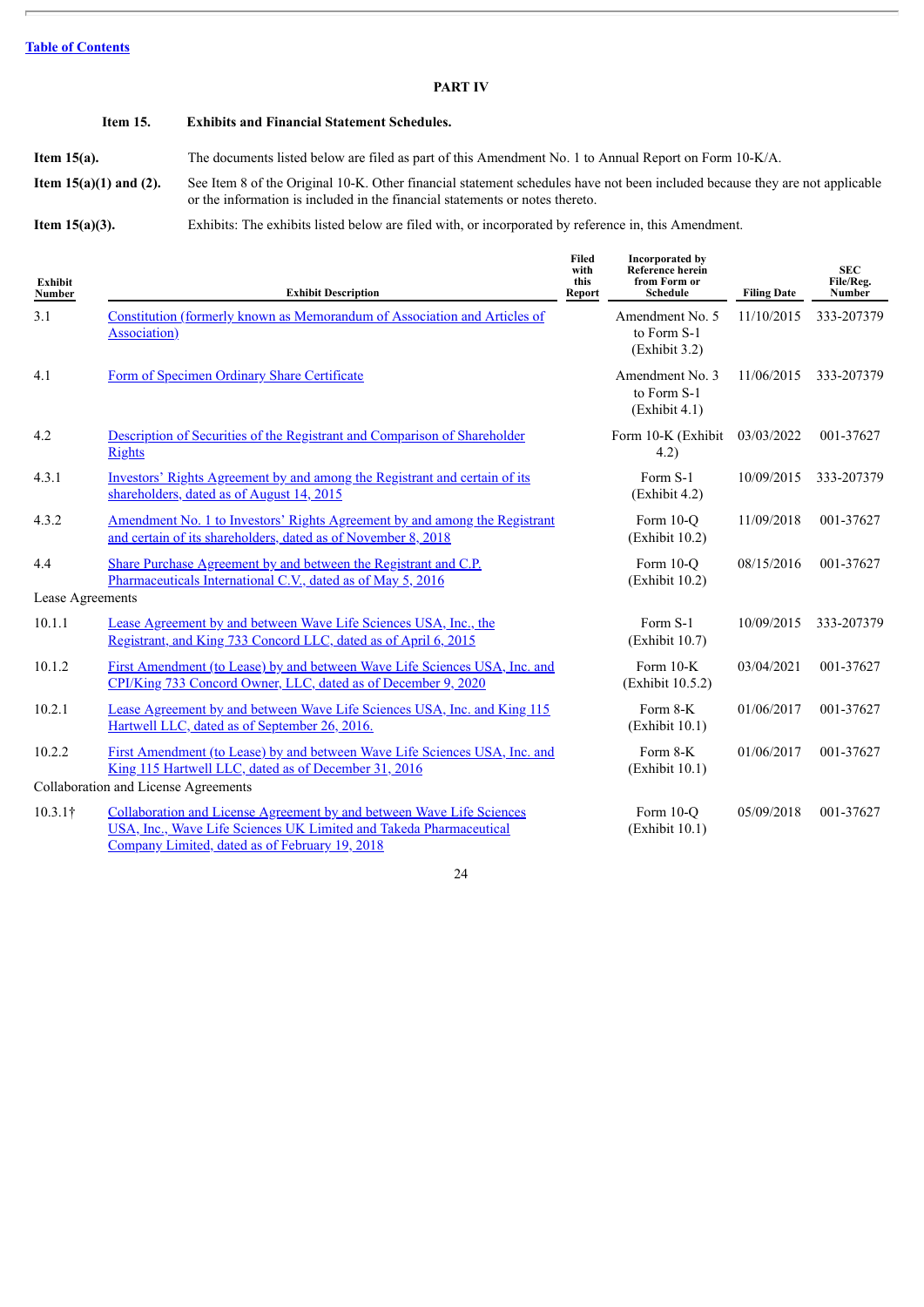$\overline{\phantom{a}}$ 

| Exhibit<br>Number | <b>Exhibit Description</b>                                                                                                                                                                                          | <b>Filed</b><br>with<br>this<br>Report | <b>Incorporated by</b><br><b>Reference herein</b><br>from Form or<br><b>Schedule</b> | <b>Filing Date</b> | <b>SEC</b><br>File/Reg.<br><b>Number</b> |
|-------------------|---------------------------------------------------------------------------------------------------------------------------------------------------------------------------------------------------------------------|----------------------------------------|--------------------------------------------------------------------------------------|--------------------|------------------------------------------|
| $10.3.2$ ††       | Second Amendment to Collaboration and License Agreement by<br>and between Wave Life Sciences USA, Inc., Wave Life Sciences<br>UK Limited and Takeda Pharmaceutical Company Limited, dated as<br>of October 15, 2021 |                                        | Form 10-K<br>(Exhibit 10.3.2)                                                        | 03/03/2022         | 001-37627                                |
| 10.4              | Share Purchase Agreement by and between Takeda Pharmaceutical<br>Company Limited and the Registrant, dated as of February 19, 2018                                                                                  |                                        | Form 10-Q<br>(Exhibit 10.2)                                                          | 05/09/2018         | 001-37627                                |
| 10.5              | <b>Investor Agreement by and between Takeda Pharmaceutical</b><br>Company Limited and the Registrant, dated as of April 2, 2018<br>Agreements with Executive Officers and Directors                                 |                                        | Form 10-Q<br>(Exhibit 10.3)                                                          | 05/09/2018         | 001-37627                                |
| $10.6+$           | Form of Deed of Indemnity by and between the Registrant and each<br>of its directors and certain of its officers                                                                                                    |                                        | Form S-1<br>(Exhibit 10.11)                                                          | 10/09/2015         | 333-207379                               |
| $10.7+$           | <b>Employment Agreement, as amended and restated, between the</b><br>Registrant and Paul B. Bolno, dated as of May 8, 2020                                                                                          |                                        | Form 10-Q<br>(Exhibit 10.1)                                                          | 08/10/2020         | 333-207379                               |
| $10.8+$           | <b>Employment Agreement, as amended and restated, between the</b><br>Registrant and Chandra Vargeese, dated as of May 8, 2020                                                                                       |                                        | Form 10-Q<br>(Exhibit 10.2)                                                          | 08/10/2020         | 333-207379                               |
| $10.9+$           | Offer Letter by and between the Registrant and Christopher Francis,<br>Ph.D., dated as of March 10, 2014                                                                                                            |                                        | Form S-1<br>(Exhibit 10.15)                                                          | 10/09/2015         | 333-207379                               |
| $10.10+$          | <b>Employment Agreement between the Registrant and Michael</b><br>Panzara, M.D. dated as of July 11, 2016                                                                                                           |                                        | Form 10-O<br>(Exhibit 10.4)                                                          | 11/09/2016         | 001-37627                                |
| $10.11+$          | <b>Employment Agreement, as amended and restated, between the</b><br>Registrant and Kyle Moran, dated as of January 1, 2021                                                                                         |                                        | Form 10-K<br>(Exhibit 10.15)                                                         | 03/04/2021         | 001-37627                                |
| $10.12+$          | Non-Employee Director Compensation Policy, as amended,<br>effective as of August 16, 2021                                                                                                                           |                                        | Form 10-Q<br>(Exhibit 10.1)                                                          | 11/10/2021         | 001-37627                                |
| $10.13+$          | Consulting Agreement by and between Ontorii, Inc. (now Wave Life<br>Sciences USA, Inc.) and Gregory Verdine, dated as of April 1, 2012                                                                              |                                        | Form S-1<br>(Exhibit 10.16)                                                          | 10/09/2015         | 333-207379                               |
| $10.14+$          | Nominee Director Fee Agreement by and between the Registrant<br>and Miura & Associates Management Consultants Pte. Ltd., dated<br>as of October 23, 2012<br>Equity and Other Compensation Plans                     |                                        | Form S-1<br>(Exhibit 10.17)                                                          | 10/09/2015         | 333-207379                               |
| $10.15+$          | Wave Life Sciences Ltd. 2014 Equity Incentive Plan, as amended                                                                                                                                                      |                                        | Form 10-Q                                                                            | 11/09/2017         | 001-37627                                |
|                   | (the "2014 Plan")                                                                                                                                                                                                   |                                        | (Exhibit 10.1)                                                                       |                    |                                          |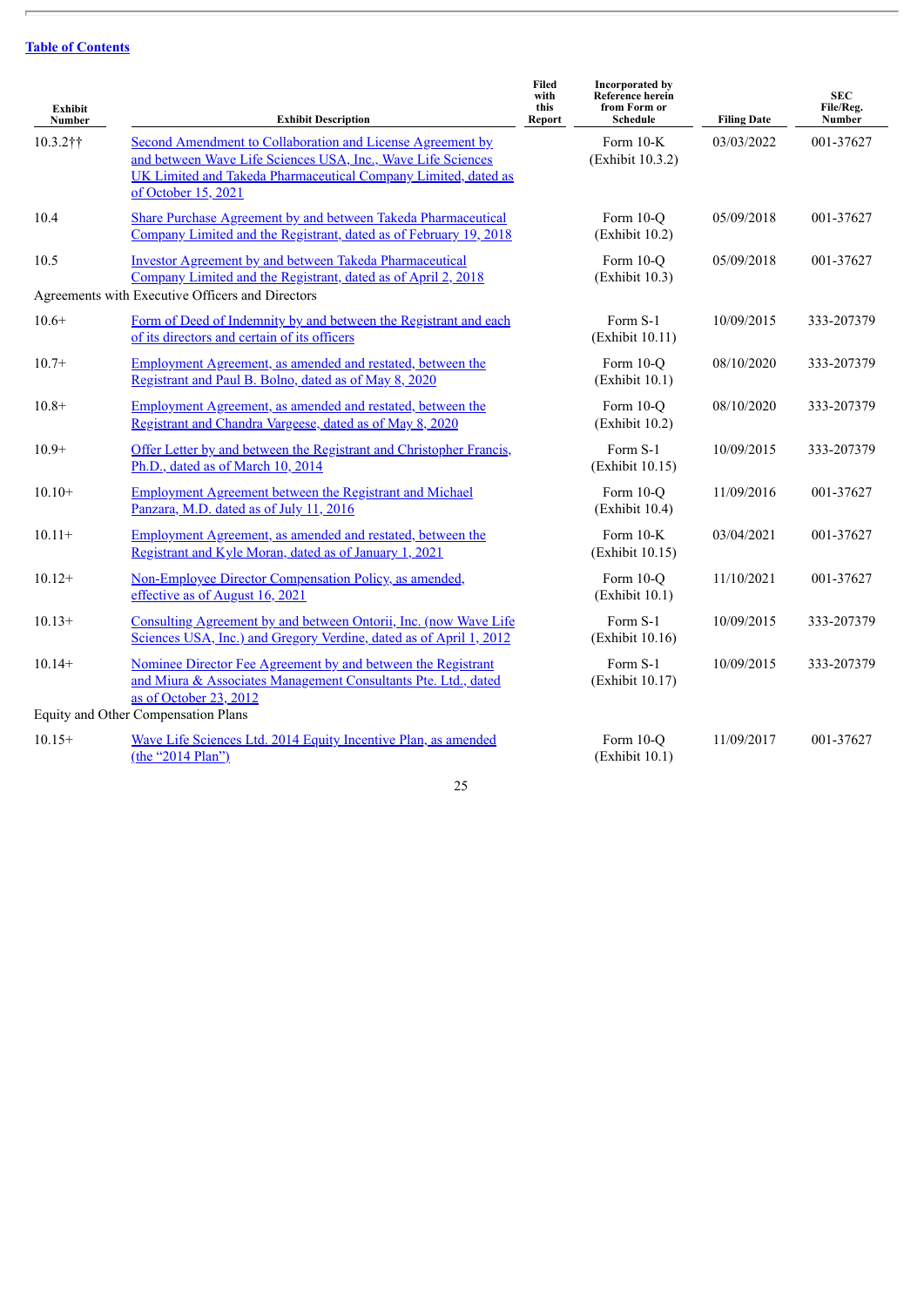$\overline{\phantom{a}}$ 

| <b>Exhibit</b><br>Number | <b>Exhibit Description</b>                                                                                                                    | Filed<br>with<br>this<br>Report | <b>Incorporated by</b><br>Reference<br>herein<br>from Form or<br>Schedule | <b>Filing Date</b> | <b>SEC</b><br>File/Reg.<br>Number |
|--------------------------|-----------------------------------------------------------------------------------------------------------------------------------------------|---------------------------------|---------------------------------------------------------------------------|--------------------|-----------------------------------|
| $10.16+$                 | Wave Life Sciences Ltd. 2021 Equity Incentive Plan (the "2021 Plan")                                                                          |                                 | Form 10-O<br>(Exhibit 10.2)                                               | 11/10/2021         | 001-37627                         |
| $10.17+$                 | Wave Life Sciences Ltd. 2019 Employee Share Purchase Plan,<br>effective as of August 15, 2019                                                 |                                 | Form 10-Q<br>(Exhibit 10.1)                                               | 11/05/2019         | 001-37627                         |
| $10.18.1+$               | Form of Non-qualified Share Option Agreement under the 2014 Plan,<br>effective as of September 20, 2016                                       |                                 | Form 10-Q<br>(Exhibit 10.2)                                               | 11/09/2017         | 001-37627                         |
| $10.18.2+$               | Form of Non-qualified Share Option Agreement under the 2014 Plan,<br>effective as of January 1, 2018                                          |                                 | Form 10-K<br>(Exhibit 10.23.3)                                            | 03/01/2019         | 001-37627                         |
| $10.18.3+$               | Form of Non-qualified Share Option Agreement under the 2021 Plan,<br>effective as August 10, 2021                                             |                                 | Form 10-K<br>(Exhibit 10.3)                                               | 11/10/2021         | 001-37627                         |
| $10.19.1+$               | Form of Incentive Share Option Agreement under the 2014 Plan,<br>effective as of December 2014                                                |                                 | Form S-8<br>(Exhibit 10.1)                                                | 12/17/2015         | 333-208598                        |
| $10.19.2+$               | Form of Incentive Share Option Agreement under the 2014 Plan,<br>effective as of September 20, 2016                                           |                                 | Form 10-Q<br>(Exhibit 10.3)                                               | 11/09/2017         | 001-37627                         |
| $10.20.1+$               | Form of Restricted Share Unit Agreement under the 2014 Plan,<br>effective as of June 16, 2016                                                 |                                 | Form 10-O<br>(Exhibit 10.4)                                               | 11/09/2017         | 001-37627                         |
| $10.20.2+$               | Form of Restricted Share Unit Agreement under the 2014 Plan,<br>effective as of January 1, 2018                                               |                                 | Form 10-K<br>(Exhibit 10.25.2)                                            | 03/01/2019         | 001-37627                         |
| $10.20.3+$               | Form of Restricted Share Unit Agreement under the 2014 Plan,<br>effective as of January 1, 2019                                               |                                 | Form 10-O<br>(Exhibit 10.1)                                               | 05/10/2019         | 001-37627                         |
| $10.20.4+$               | Form of Restricted Share Unit Agreement under the 2021 Plan,<br>effective as of August 10, 2021                                               |                                 | Form 10-O<br>(Exhibit 10.4)                                               | 11/10/2021         | 001-37627                         |
| $10.20.5+$               | Form of Amended and Restated 2019 Performance-Based Restricted<br>Share Unit Agreement under the 2014 Plan, effective as of March 17,<br>2021 |                                 | Form 10-Q<br>(Exhibit 10.2)                                               | 05/13/2021         | 001-37627                         |
| $10.20.6+$               | Form of 2021 Performance-Based Restricted Share Unit Agreement<br>under the 2014 Plan, effective as of March 17, 2021                         |                                 | Form 10-O<br>(Exhibit 10.3)                                               | 05/13/2021         | 001-37627                         |
| $10.21.1+$               | Form of Non-qualified Share Option Agreement for UK Participants<br>under the 2014 Plan, effective as of June 21, 2017                        |                                 | Form 10-Q<br>(Exhibit 10.5)                                               | 11/09/2017         | 001-37627                         |
| $10.21.2+$               | Form of Non-qualified Share Option Agreement for UK Participants<br>under the 2014 Plan, effective as of January 1, 2018                      |                                 | Form 10-K<br>(Exhibit 10.26.2)                                            | 03/01/2019         | 001-37627                         |
| $10.21.3+$               | Form of Non-qualified Share Option Agreement for UK Participants<br>under the 2021 Plan, effective as of August 10, 2021                      |                                 | Form 10-Q<br>(Exhibit 10.5)                                               | 11/10/2021         | 001-37627                         |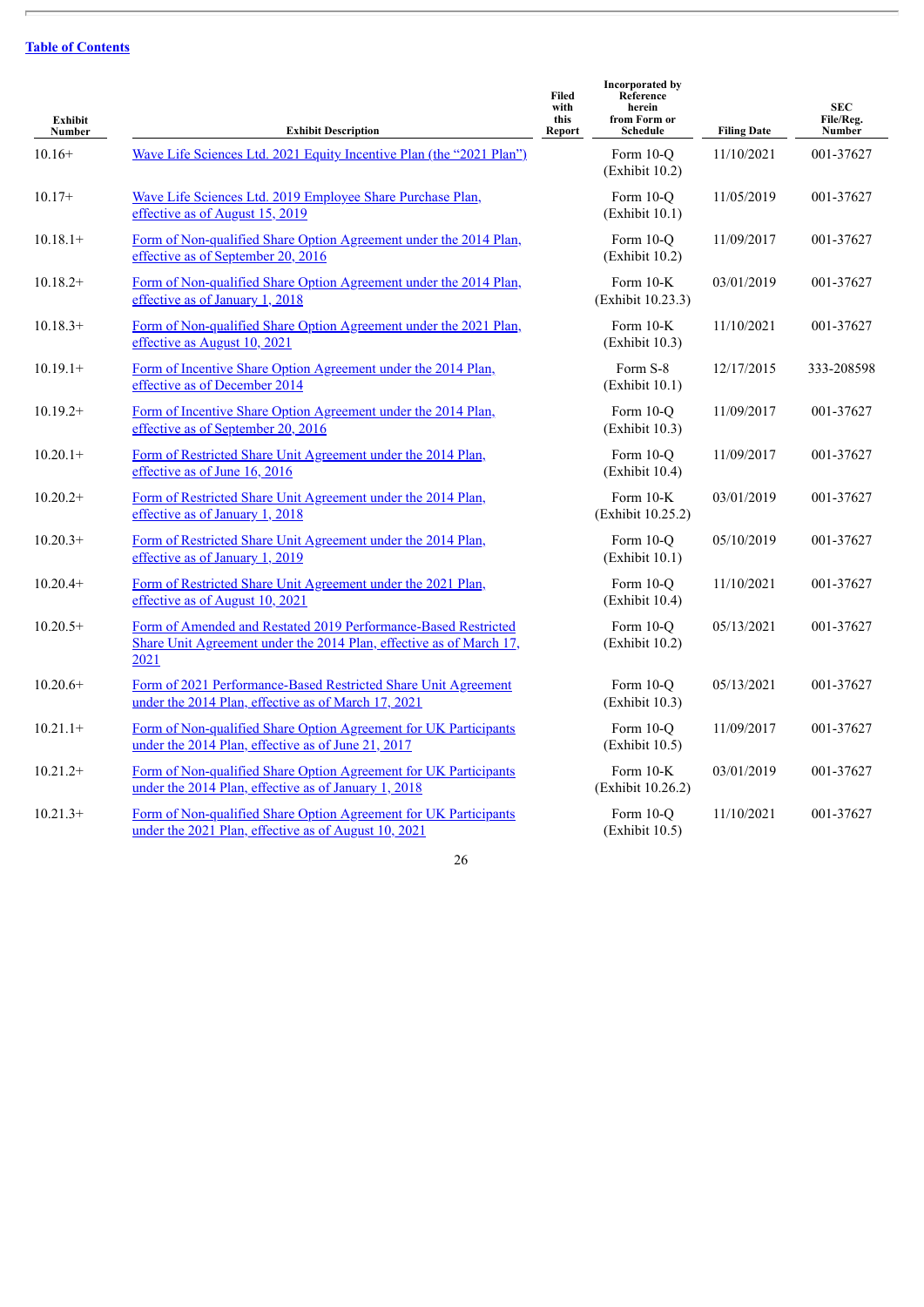$\overline{\phantom{a}}$ 

| <b>Exhibit</b><br>Number | <b>Exhibit Description</b>                                                                                                                                                                           | <b>Filed</b><br>with<br>this<br>Report | <b>Incorporated by</b><br><b>Reference herein</b><br>from Form or<br>Schedule | <b>Filing Date</b> | <b>SEC</b><br>File/Reg.<br>Number |
|--------------------------|------------------------------------------------------------------------------------------------------------------------------------------------------------------------------------------------------|----------------------------------------|-------------------------------------------------------------------------------|--------------------|-----------------------------------|
| $10.21.4+$               | Form of Restricted Share Unit Agreement for UK Participants under<br>the 2021 Plan, effective as of August 10, 2021                                                                                  |                                        | Form 10-O<br>(Exhibit 10.6)                                                   | 11/10/2021         | 001-37627                         |
| $10.22.1+$               | Form of Inducement Non-qualified Share Option Agreement                                                                                                                                              |                                        | Form 10-O<br>(Exhibit 10.3)                                                   | 08/10/2020         | 001-37627                         |
| $10.22.2+$               | Form of Inducement Restricted Share Unit Agreement                                                                                                                                                   |                                        | Form 10-O<br>(Exhibit 10.7)                                                   | 11/10/2021         | 001-37627                         |
| 10.23.1                  | Open Market Sale Agreement, dated as of May 10, 2019, by and<br>between the Registrant and Jefferies LLC.                                                                                            |                                        | Form S-3ASR<br>(Exhibit 1.2)                                                  | 05/10/2019         | 333-231382                        |
| 10.23.2                  | Amendment No. 1 to Open Market Sale Agreement, dated as of<br>March 2, 2020, by and between the Registrant and Jefferies LLC                                                                         |                                        | <b>POSASR</b><br>(Exhibit 1.3)                                                | 03/02/2020         | 333-231382                        |
| 10.23.3                  | Amendment No. 2, dated March 3, 2022, to the Open Market Sale<br>Agreement, dated as of May 10, 2019, by and between Wave Life<br>Sciences Ltd. and Jefferies LLC.                                   |                                        | Form 8-K<br>(Exhibit 10.1)                                                    | 03/03/2022         | 001-37627                         |
| 21.1                     | <b>List of Subsidiaries of the Registrant</b>                                                                                                                                                        |                                        | Form 10-K<br>(Exhibit 21.1)                                                   | 03/12/2018         | 001-37627                         |
| 23.1                     | <b>Consent of Independent Registered Public Accounting Firm</b>                                                                                                                                      |                                        | Form $10-K$<br>(Exhibit 23.1)                                                 | 03/03/2022         | 001-37627                         |
| 24.1                     | Power of Attorney (included on signature page to the Original 10-K)                                                                                                                                  |                                        |                                                                               |                    |                                   |
| 31.1                     | Certifications of Principal Executive Officer pursuant to Rule<br>$13a-14(a)$                                                                                                                        | X                                      |                                                                               |                    |                                   |
| 31.2                     | Certifications of Principal Financial Officer pursuant to Rule 13a-14(a)                                                                                                                             | X                                      |                                                                               |                    |                                   |
| $32*$                    | Certification pursuant to 18 U.S.C. Section 1350, as adopted pursuant<br>to Section 906 of the Sarbanes-Oxley Act of 2002, by Principal<br><b>Executive Officer and Principal Financial Officer.</b> |                                        | Form $10-K$<br>(Exhibit 32)                                                   | 03/03/2022         | 001-37627                         |
| 101.INS                  | XBRL Instance Document – The Instance Document does not appear<br>in the Interactive Data File because its XBRL tags are embedded<br>within the Inline XBRL document                                 |                                        | Form 10-K<br>(Exhibit 101.INS)                                                | 03/03/2022         | 001-37627                         |
| 101.SCH                  | Inline XBRL Taxonomy Extension Schema Document                                                                                                                                                       |                                        | Form 10-K<br>(Exhibit 101.SCH)                                                | 03/03/2022         | 001-37627                         |
| 101.CAL                  | Inline XBRL Taxonomy Extension Calculation Linkbase Document                                                                                                                                         |                                        | Form 10-K<br>(Exhibit 101.CAL)                                                | 03/03/2022         | 001-37627                         |
| 101.DEF                  | Inline XBRL Taxonomy Extension Definition Linkbase Document                                                                                                                                          |                                        | Form 10-K<br>(Exhibit 101.DEF)                                                | 03/03/2022         | 001-37627                         |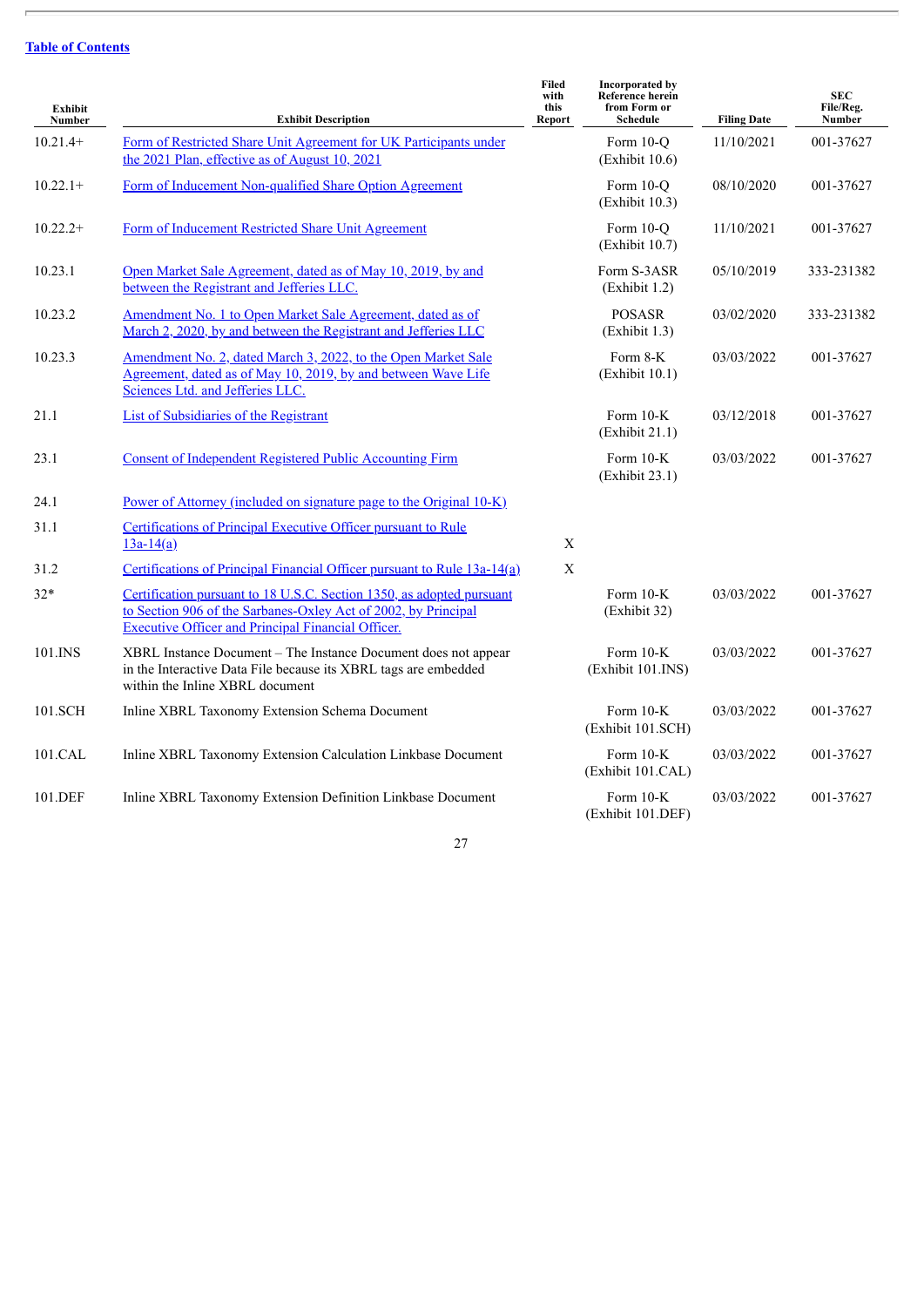| Exhibit<br><b>Number</b> | <b>Exhibit Description</b>                                                                                                                                                                               | Filed<br>with<br>this<br>Report | Incorporated by<br><b>Reference herein</b><br>from Form or<br><b>Schedule</b> | <b>Filing Date</b> | <b>SEC</b><br>File/Reg.<br>Number |
|--------------------------|----------------------------------------------------------------------------------------------------------------------------------------------------------------------------------------------------------|---------------------------------|-------------------------------------------------------------------------------|--------------------|-----------------------------------|
| 101.LAB                  | Inline XBRL Taxonomy Extension Label Linkbase Document                                                                                                                                                   |                                 | Form $10-K$<br>(Exhibit)<br>101.LAB                                           | 03/03/2022         | 001-37627                         |
| 101.PRE                  | Inline XBRL Taxonomy Extension Presentation Linkbase Document                                                                                                                                            |                                 | Form 10-K<br>(Exhibit)<br>101.PRE)                                            | 03/03/2022         | 001-37627                         |
| 104                      | The cover page for this Amendment No. 1 to the Annual Report on Form 10-K for<br>the year ended December 31, 2021 has been formatted in Inline XBRL and is<br>contained within the Inline XBRL document. | Х                               |                                                                               |                    |                                   |

(\*) The certification incorporated by reference as Exhibit 32 that was attached to the Original 10-K is not deemed filed with the Securities and Exchange Commission and is not to be incorporated by reference into any filing of Wave Life Sciences Ltd. under the Securities Act of 1933, as amended, or the Securities Exchange Act of 1934, as amended, whether made before or after the date of the Original 10-K, irrespective of any general incorporation language contained in such filing.

(+) Indicates management contract or compensatory plan or arrangement.

(†) Confidential treatment has been granted with respect to certain portions of this exhibit. Omitted portions have been filed separately with the Securities and Exchange Commission.

(††) Certain confidential portions of this Exhibit were omitted by means of marking such portions with brackets ("[\*\*\*]") because the identified confidential portions (i) are not material and (ii) would be competitively harmful if publicly disclosed.

#### <span id="page-32-0"></span>**Item 16. Form 10-K Summary.**

None.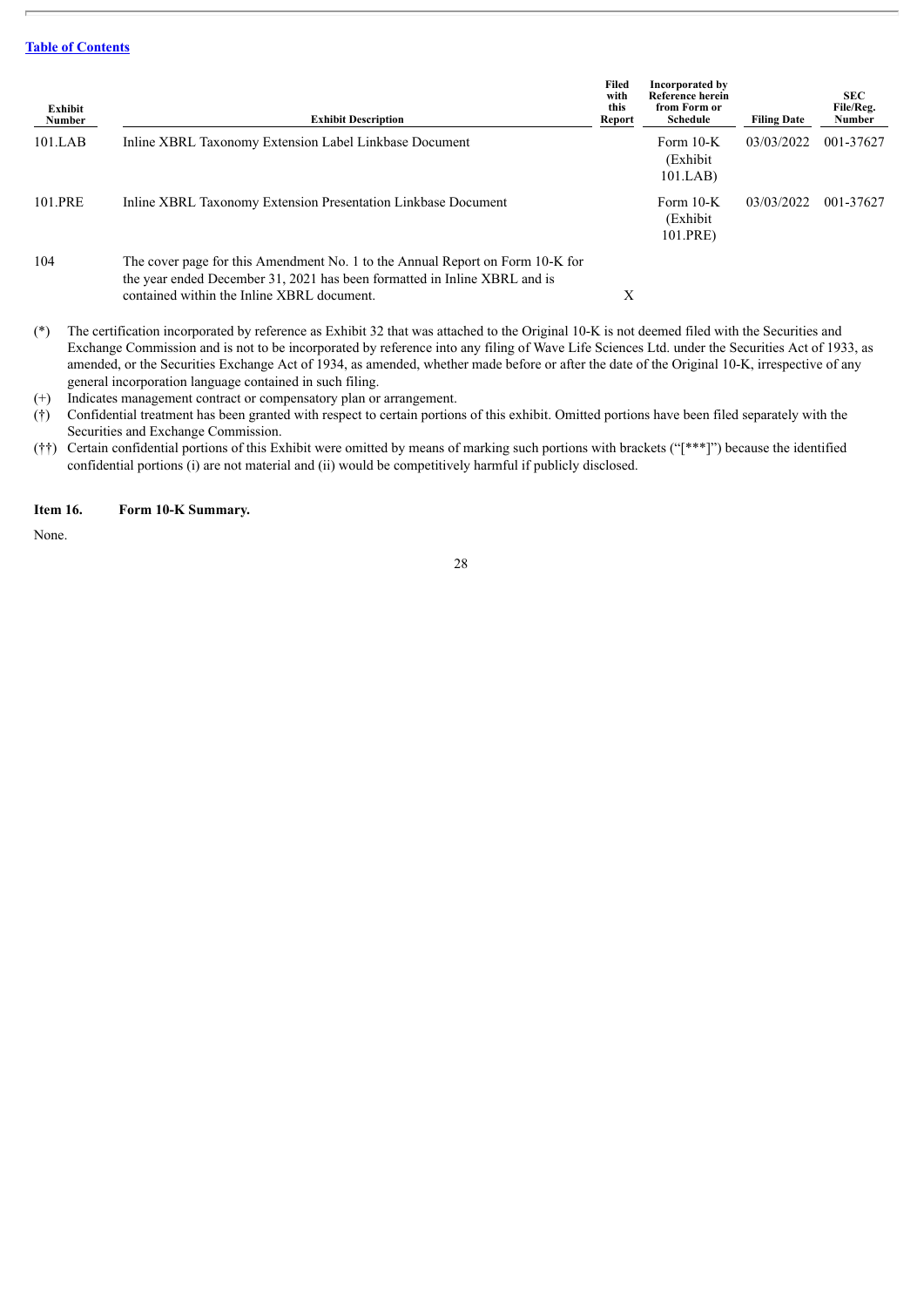# **SIGNATURES**

<span id="page-33-0"></span>Pursuant to the requirements of Section 13 or 15(d) of the Securities Exchange Act of 1934, as amended, the registrant has duly caused this Amendment No. 1 to Annual Report on Form 10-K/A to be signed on its behalf by the undersigned, thereunto duly authorized.

Wave Life Sciences Ltd.

Date: April 28, 2022 By: /s/ Paul B. Bolno, M.D., MBA

Paul B. Bolno, M.D., MBA President and Chief Executive Officer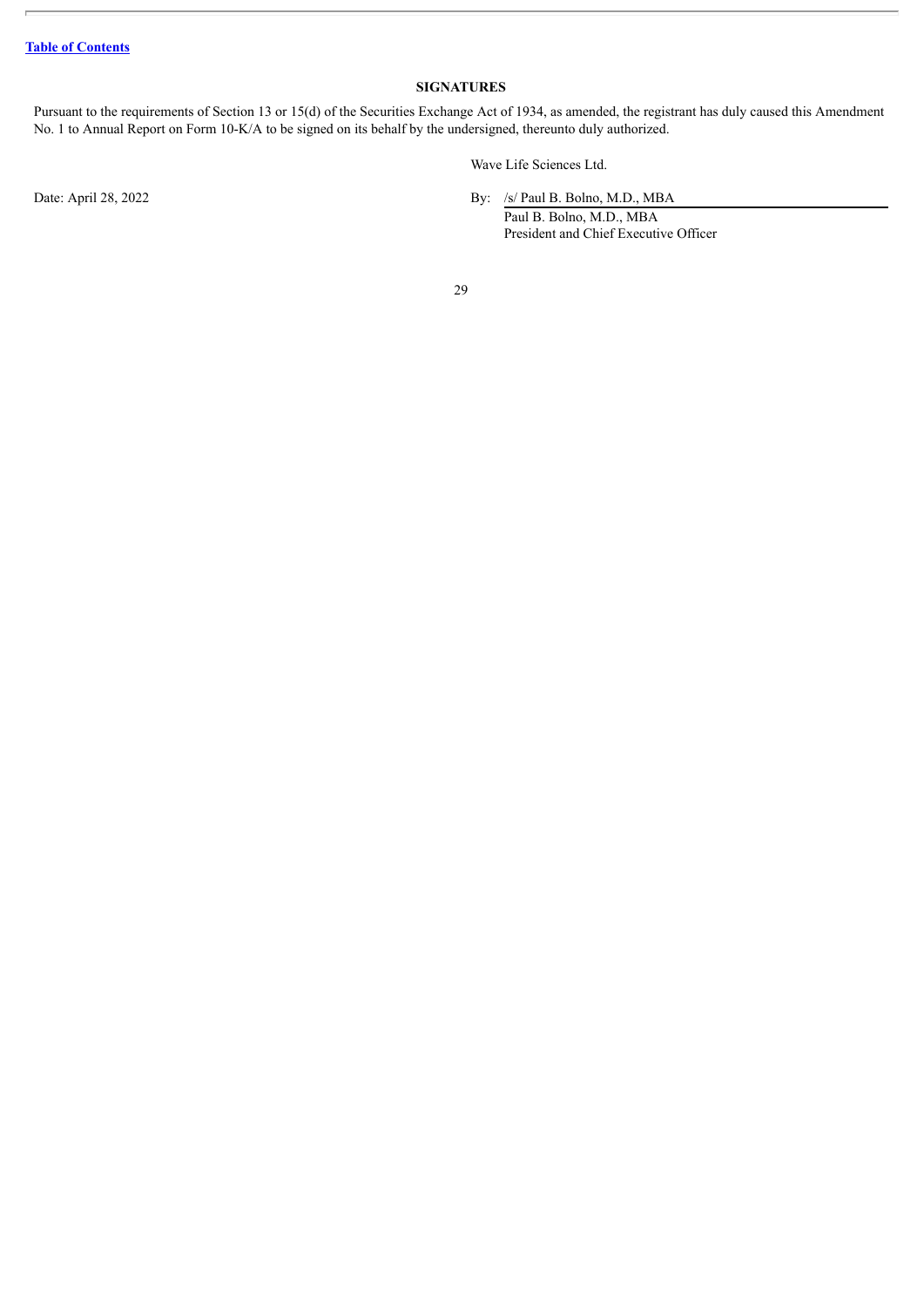# **CERTIFICATION PURSUANT TO SECTION 302 OF THE SARBANES-OXLEY ACT OF 2002**

<span id="page-34-0"></span>I, Paul B. Bolno, M.D., certify that:

- 1. I have reviewed this Amendment No. 1 to Annual Report on Form 10-K/A of Wave Life Sciences Ltd.; and
- 2. Based on my knowledge, this report does not contain any untrue statement of a material fact or omit to state a material fact necessary to make the statements made, in light of the circumstances under which such statements were made, not misleading with respect to the period covered by this report.

Date: April 28, 2022

/s/ Paul B. Bolno, M.D., MBA

Paul B. Bolno, M.D., MBA *President and Chief Executive Of icer (principal executive of icer)*